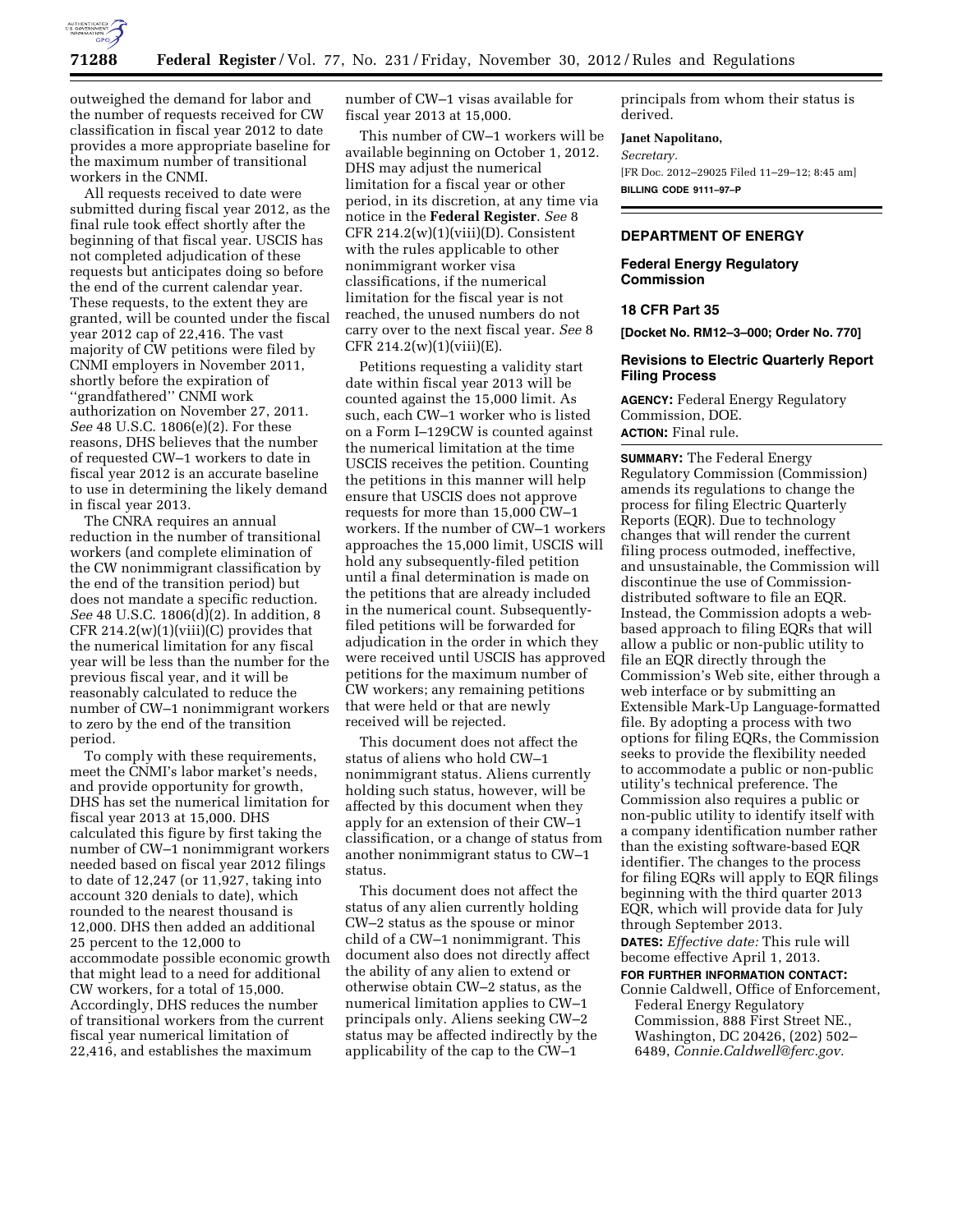Christina Switzer, Office of General Counsel, Federal Energy Regulatory Commission, 888 First Street NE., Washington, DC 20426, (202) 502– 6379, *[Christina.Switzer@ferc.gov.](mailto:Christina.Switzer@ferc.gov)* 

# **SUPPLEMENTARY INFORMATION:**

Before Commissioners: Jon Wellinghoff, Chairman; Philip D. Moeller, John R. Norris, Cheryl A. LaFleur, and Tony T. Clark.

# **Final Rule**

*(Issued November 15, 2012)* 

## **Table of Contents**

Paragraph Nos.

|                                | 3  |
|--------------------------------|----|
|                                | 6  |
|                                | 6  |
|                                | 6  |
|                                | 7  |
|                                | 8  |
|                                | 9  |
|                                | 9  |
|                                | 10 |
|                                | 12 |
|                                | 16 |
|                                | 16 |
|                                | 17 |
|                                | 18 |
|                                | 19 |
|                                | 19 |
|                                | 20 |
|                                | 24 |
|                                | 30 |
|                                | 30 |
|                                | 31 |
|                                | 33 |
|                                | 37 |
|                                | 37 |
|                                | 38 |
|                                | 47 |
|                                | 53 |
|                                | 64 |
|                                | 65 |
|                                | 71 |
|                                | 74 |
| Appendix A: List of Commenters |    |

Appendix B: EQR Data Dictionary

#### **I. Introduction**

1. The Federal Energy Regulatory Commission (Commission) adopts changes to the method for filing Electric Quarterly Reports (EQR). Due to technology changes that will render the current filing process outmoded, ineffective, and unsustainable, the Commission will discontinue the use of Commission-distributed software (EQR software) to file an EQR. Instead, the Commission adopts a web-based approach that will allow a public or non-public utility to file an EQR directly through the Commission's Web site, either through a web interface or by submitting an Extensible Mark-Up Language  $(XML)$ -formatted  $^1$  file  $(XML)$ option). The Commission also requires a public utility or non-public utility to

identify itself with a company identification number (Company Identifier) rather than the existing software-based EQR identifier (Personal Identification Number (PIN)). The changes to the process for filing EQRs will apply to EQR filings beginning with the third quarter (Q3) 2013 EQR, which will provide data for July through September 2013.

2. Before turning to the requirements in this Final Rule, it is important to explain certain terms. In the Notice of Proposed Rulemaking (NOPR), the Commission often used the term ''filer'' in the description of the two new filing options.2 We find that using the term ''filer'' created confusion because it was not clear whether the Commission was talking about a public or non-public utility, its agent, or a respondent. Thus, in this Final Rule, we use the phrase ''EQR seller'' to mean companies that are authorized to sell power under Part

35 of the Commission's regulations 3 as well as non-public utilities<sup>4</sup> that are

3*See Revised Public Utility Filing Requirements,*  Order No. 2001, 67 FR 31044 (May 8, 2002), FERC Stats. & Regs. ¶ 31,127 at 30,116, *reh'g denied,*  Order No. 2001–A, 100 FERC ¶ 61,074, *reh'g denied,* Order No. 2001–B, 100 FERC ¶ 61,342, *order directing filing,* Order No. 2001–C, 101 FERC ¶ 61,314 (2002), *order directing filing,* Order No. 2001–D, 102 FERC ¶ 61,334, *order refining filing requirements,* Order No. 2001–E, 105 FERC ¶ 61,352 (2003), *order on clarification,* Order No. 2001–F, 106 FERC ¶ 61,060 (2004), *order revising filing requirements,* Order No. 2001–G, 72 FR 56735 (Oct. 4, 2007), 120 FERC ¶ 61,270, at PP 10–11, *order on reh'g and clarification,* Order No. 2001–H, 73 FR 1876 (Jan. 10, 2008), 121 FERC ¶ 61,289 (2007), *order revising filing requirements,* Order No. 2001– I, 73 FR 65526 (Nov. 4, 2008), FERC Stats. & Regs. ¶ 32,282 (2008).

4 ''Non-public utility'' refers to a market participant that is not a public utility under section 201(f) of the FPA. FPA section 201(f) provides: No provision in this Part shall apply to, or be deemed to include, the United States, a State or any political subdivision of a State, an electric cooperative that receives financing under the Rural Electrification Act of 1936 (7 U.S.C. 901 et seq.) or that sells less than 4,000,000 megawatt hours of electricity per year, or any agency, authority, or instrumentality of any one or more of the foregoing, or any corporation which is wholly owned, directly or indirectly, by Continued

<sup>1</sup> XML schemas facilitate the sharing of data across different information systems, particularly via the Internet, by structuring the data using tags to identify particular data elements. For example, each filed EQR will include tags for the relevant information. The tagged information can be extracted and separately searched.

<sup>2</sup>*Revisions to Electric Quarterly Report Filing Process, Notice of Proposed Rulemaking,* FERC Stats. & Regs. ¶ 32,689 (2012) (NOPR).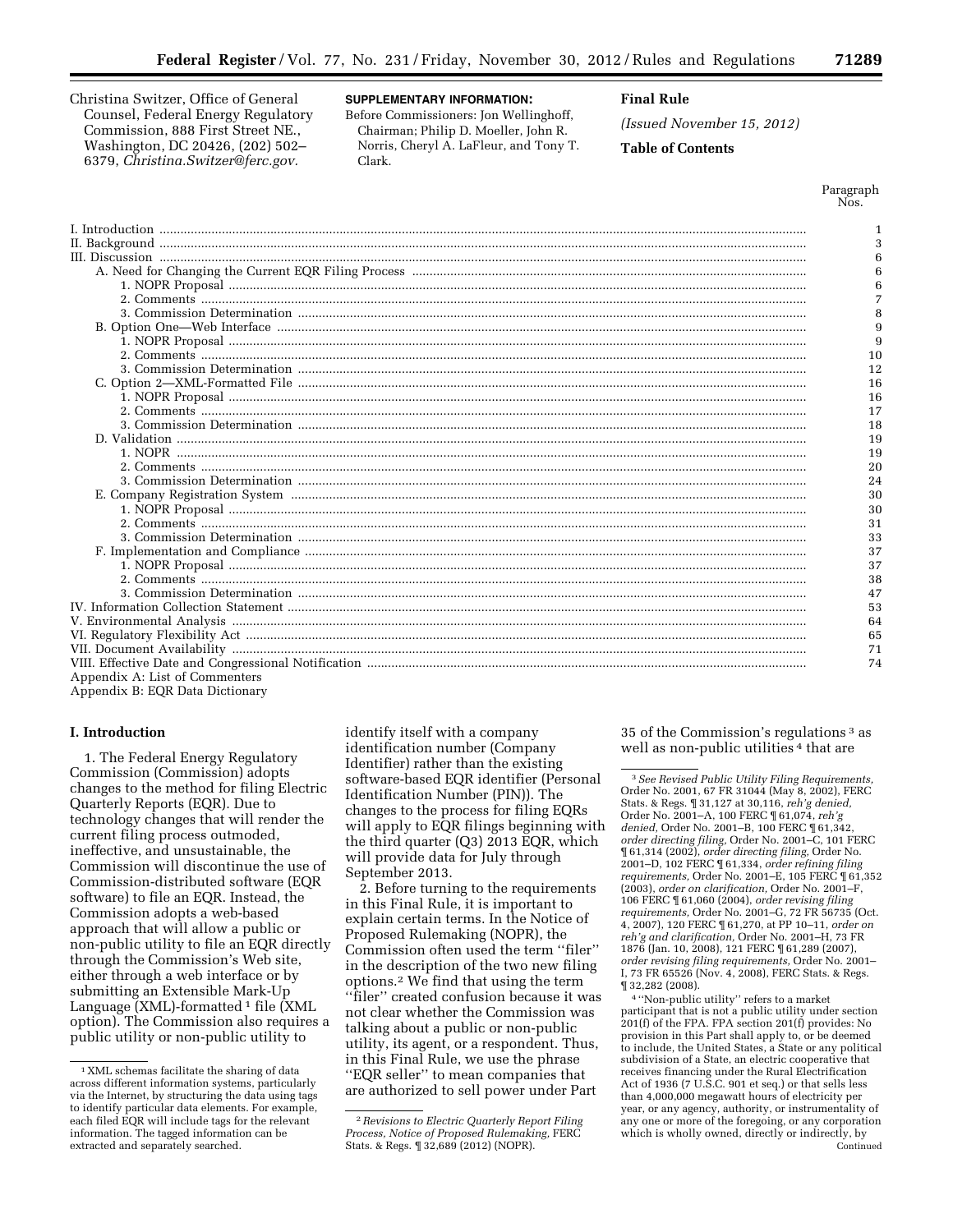required to comply with the EQR filing requirements pursuant to the *Electricity Market Transparency Provisions of Section 220 of the Federal Power Act,*  Order No. 768.5 We use the phrase ''EQR agent'' to mean an entity that an EQR seller designates to file on its behalf. An EQR seller will be able to designate multiple EQR agents.<sup>6</sup> Even when an EQR agent files on an EQR seller's behalf, the legal obligation for complying with the EQR requirements remains with the companies that are authorized to sell power under Part 35 of the Commission's regulations and non-public utilities, and any inaccuracies are their responsibility.

#### **II. Background**

3. The purpose of the EQR is to

make available for public inspection, in a convenient form and place all relevant information relating to public utility rates, terms, and conditions of service; ensure that information is available in a standardized, user friendly format; and meet the Commission's electronic filing option obligation. [Footnote omitted.] These actions also will allow the public to better participate in and obtain the full benefits of wholesale electric power markets while minimizing the reporting burden on public utilities.7

The EQR allows public utilities to fulfill their responsibility under section  $205(c)$ <sup>8</sup> of the FPA to have rates on file in a convenient form and place.9 Nonpublic utilities will file EQRs to meet the requirements under section 220 of the FPA,10 as explained in the *Electricity Market Transparency Provisions of Section 220 of the Federal Power Act,* Order No. 768.11

4. Prior to the issuance of Order No. 2001, the Commission required all public utilities to file in *paper format* all short-term and long-term service

5 77 FR 61896 (Oct. 11, 2012), FERC Stats. & Regs. ¶ 31,336 (2012)(Transparency Rule). In that rulemaking, the Commission extended the EQR filing requirements to non-public utilities above a *de minimis* market presence threshold and adopted new filing requirements for both public and nonpublic utilities.

6The process for designating an EQR agent is discussed in detail below. *See supra,* section III.E.

7Order No. 2001, FERC Stats. & Regs. ¶ 31,127 at 30,116.

8 16 U.S.C. 824d(c).

9Order No. 2001, FERC Stats. & Regs. ¶ 31,127 at P 31.

10EPAct 2005, Public Law 109–58, 119 Stat. 594 (2005).

<sup>11</sup> Transparency Rule, FERC Stats. & Regs. ¶ 31,336. In that rulemaking, the Commission extended the EQR filing requirements to non-public utilities above a *de minimis* market presence threshold and adopted new filing requirements for both public and non-public utilities.

agreements for cost-based and marketbased power sales as well as service agreements for generally applicable services (such as point-to-point transmission service). In Order No. 2001, the Commission replaced the paper filing requirement with an electronic filing requirement.12

The Commission specified that EQRs should ''be prepared in conformance with the Commission's software and guidance posted and available for downloading from the FERC Web site (*<http://www.ferc.gov>*).'' 13 Since the fourth quarter of 2002, the Commission has posted on its Web site a Commission-developed Visual FoxPro application for filing EQRs (EQR software) that runs on Microsoft Windows-based computers.14

5. On June 21, 2012, the Commission issued a NOPR in this proceeding to propose changes to the EQR electronic filing process.15 On July 11, 2012, the Commission held a technical conference to present the two new proposed options for filing EQRs. On July 27, 2012, the Commission posted on its Web site a draft of the XML schema (draft XML schema) for the proposed XML option so that interested parties would be able to view the draft XML schema prior to submitting comments on the NOPR.16 The Commission also posted a ''Frequently Asked Questions'' document on its Web site in response to questions raised at the July 11 technical conference.17 The Commission received

12The Commission has refined and clarified the EQR filing requirements set forth in Order No. 2001 in response to changes in the industry and the Commission's rules and regulations. For example, the Commission has required EQR sellers to report all transmission capacity reassignments and proposed to revise the EQR Data Dictionary to add ''Simultaneous Exchange'' to the list of available product names. *See Preventing Undue Discrimination and Preference in Transmission Service,* Order No. 890, 72 FR 12266 (Mar. 15, 2007), FERC Stats. & Regs. ¶ 31,241, at P 817, *order on reh'g,* Order No. 890–A, 73 FR 2984 (Jan. 16, 2008), FERC Stats. & Regs. ¶ 31,261 (2007), *order on reh'g and clarification,* Order No. 890–B, 73 FR 39092 (July 8, 2008), 123 FERC ¶ 61,299 (2008), *order on reh'g,* Order No. 890–C, 74 FR 12540 (Mar. 25, 2009),126 FERC ¶ 61,228 (2009), *order on clarification,* Order No. 890–D, 74 FR 61511 (Nov. 25, 2009), 129 FERC ¶ 61,126 (2009); *Revised Public Utility Filing Requirements for Electric Quarterly Reports,* Notice of Proposed Rulemaking, 77 FR 16494 (Mar. 21, 2012), FERC Stats. & Regs. ¶ 32,687 (2012).

13 18 CFR 35.10b.

14*See* Notice Providing Detail On Electric Quarterly Reports Software Availability and Announcing Schedule for Software Demonstrations, Docket No. RM01–8–000 (Dec. 20, 2002).

15NOPR, FERC Stats. & Regs. ¶ 32,689.

16Notice of Availability of Draft XML Schema, Docket No. RM12–3–000 (July 27, 2012). The draft XML-schema is available on the Commission's Web site at *<http://www.ferc.gov/docs-filing/eqr.asp>*.

<sup>17</sup>The Frequently Asked Questions document is also available on the Commission's Web site at *<http://www.ferc.gov/docs-filing/eqr.asp>*.

eight comments in response to the NOPR.18

#### **III. Discussion**

*A. Need for Changing the Current EQR Filing Process* 

#### 1. NOPR Proposal

6. In the NOPR, the Commission stated that, pursuant to the Commission's regulations,19 EQR sellers and agents must download EQR software from the Commission's Web site. The Commission explained that this software was built with Visual FoxPro development tools and must be installed on a Windows-based computer. The Commission identified certain disadvantages with the current filing process, such as the fact that Microsoft, the vendor of Visual FoxPro, announced in 2007 that it would no longer sell or issue new versions of Visual FoxPro and would not provide support for the software after 2015. The Commission also explained that data limitations make the EQR software outmoded, ineffective, and unsustainable.20 The Commission stated that the changes proposed in the NOPR support the goals of Executive Order 13579 21 because the Commission proposed to modify a filing process that has become outmoded and ineffective. 22

#### 2. Comments

7. Commenters understand the technical limitations of the existing software and the Commission's decision to discontinue it.23 Pacific Gas and Electric commends the Commission for its ongoing efforts to enhance the efficiency of the EQR data gathering and reporting process.24

## 3. Commission Determination

8. We conclude that the proposed changes to the method for filing EQRs are appropriate. As explained in the NOPR, continuing to rely on the current EQR software is unsustainable because Microsoft will no longer sell or issue

21*Regulation and Independent Regulatory Agencies,* Exec. Order 13579, 76 FR 41587 (2011). Through this Executive Order, the President requested that executive agencies retrospectively analyze their agency's rules and that those found to be outmoded, ineffective, insufficient, or excessively burdensome be modified, streamlined, expanded, or repealed in accordance with the results of that analysis.

22NOPR, FERC Stats. & Regs. ¶ 32,689 at P 5. 23*See, e.g.,* Idaho Power at 2; Pacific Gas and Electric at 1.

24Pacific Gas and Electric at 1.

any one or more of the foregoing, or any officer, agent, employee of any of the foregoing acting as such in the course of his official duty, unless such provision makes specific reference thereto. 16 U.S.C. 824(f).

<sup>18</sup>See Appendix A for a list of commenters and their abbreviated names used here. We note that Southern California Edison joins EEI's comments. 19 18 CFR 35.10b.

<sup>20</sup>NOPR, FERC Stats. & Regs. ¶ 32,689 at P 4.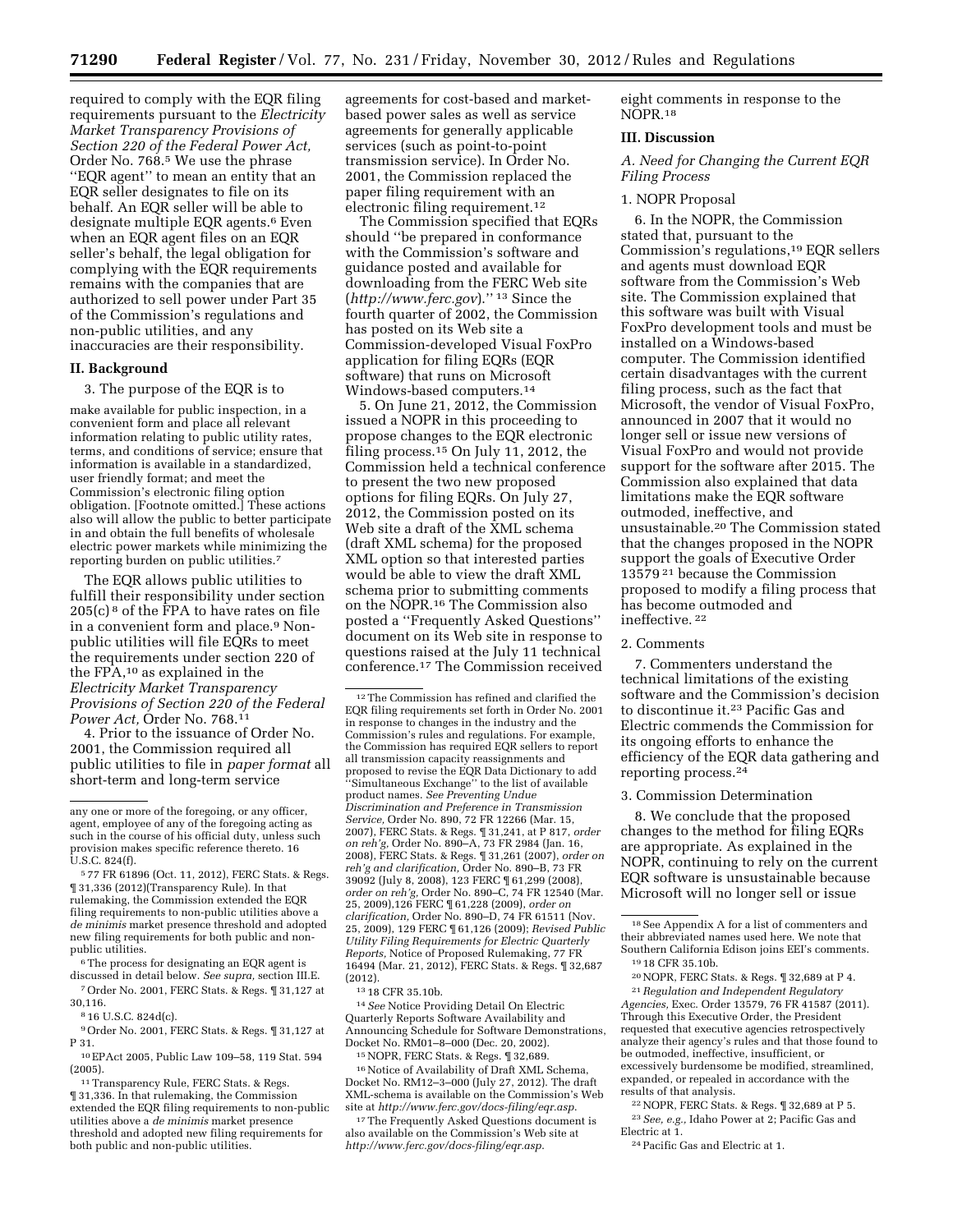new versions of Visual FoxPro.25 Further, the data limitations of the current software make it untenable for use going forward.26 As the Commission also explained, the move from a software-based approach to a web-based approach will eliminate the need for EQR sellers and agents to download software from the Commission's Web site.27 In addition, a web-based approach for EQR filing is deviceindependent, which eliminates the need for EQR sellers and agents to use a Windows-based computer to file an EQR.28 We also note that the new filing process will allow EQR sellers and agents to access and revise EQR data filed prior to Q3 2013.

#### *B. Option One—Web Interface*

# 1. NOPR Proposal

9. In the NOPR, the Commission proposed to offer a web interface on the Commission's Web site that allows EQR sellers and agents to continue to enter data in the comma-delimited text (CSV) format but without the need to download the EQR software.29 The Commission stated that this option would minimize the changes for EQR sellers and agents and streamline the filing process by eliminating the need for EQR sellers and agents to enter or import the data into a software application.

#### 2. Comments

10. Commenters generally support the web interface option as long as the transition from the current filing process is not overly difficult or costly.30 Some commenters argue that they cannot fully comment on the web interface option without a live demonstration.31 EEI believes that the web interface will allow (1) companies to upload complete sets of data from prior EQRs, and then edit the information to reflect changes in the current quarter, rather than having to start each new EQR from a blank slate; (2) companies to upload new data in the same CSV format as the current software; and (3) multiple staff within each company or outside the company with the company's permission to fill out and review portions of an EQR, though only one person can be editing a particular EQR at any one time.32

11. EPSA requests that the Commission clarify that the proposed web interface option will be a long-term alternative to the XML option that will not be phased out in favor of the latter.<sup>33</sup>

#### 3. Commission Determination

12. We adopt the web interface as one of two new EQR filing options. As explained in the NOPR, this option will minimize the changes for EQR sellers and agents and streamline the filing process by eliminating the need for EQR sellers and agents to first enter or import the data into a software application then send it, via Internet, to the Commission. We are offering this option to make the transition from the current EQR software to the web interface minimally disruptive. We direct Commission staff to continue to be available to answer questions, conduct technical conferences, and post guidance documents on the Commission's Web site as needed.

13. We emphasize that, as explained in the NOPR, the web interface will allow EQR sellers and agents to continue to enter data in much the same way as they currently do: By entering individual fields by hand (an option used primarily by EQR sellers that have little data to report) or by uploading data in CSV format. Also, we note that, except for minor changes, the data elements of the EQR will remain the same.<sup>34</sup>

14. We also point out that, in designing the web interface, Commission staff has sought to provide the same, if not better, functionality than is provided in the current EQR software. For example, once one quarter has been filed in the web interface, a copy forward function will allow EQR sellers and agents to copy forward complete sets of identification and contract data and then edit the data to reflect changes in the current quarter.<sup>35</sup> Also, an EQR seller will be able to designate more than one EQR agent to input data on its behalf. Finally, the use

35To assist in the transition to the web interface option, the EQR seller or agent can import contract data from the Q2 2013 EQR filing made via the current EQR software into the new web interface after the file is revised to accommodate any new required fields. *See* discussion *infr*a section III.F. However, as under the current EQR software, the web interface will not permit the EQR seller or agent to copy transaction data forward because the transactions must correspond to the EQR's designated calendar quarter.

of a web interface will minimize, if not eliminate, many common EQR filing problems that are due to (1) conflicts between the current EQR software and other software on the EQR seller or agent's computer or (2) issues associated with initiating and supporting the communication functions of the current EQR software.

15. Finally, we intend to support the web interface option until such time as it is no longer needed.

#### *C. Option 2—XML-Formatted File*

## 1. NOPR Proposal

16. In the NOPR, the Commission proposed a second EQR filing option that allows EQR sellers and agents to file EQR data via XML-formatted files.36 The Commission identified various advantages to the XML option. For example, an XML schema allows EQR sellers and agents to test whether their data is consistent with the filing standards before uploading it to the Commission, thereby improving their ability to comply with the EQR filing requirement and increasing confidence that the Commission receives the intended information.37

## 2. Comments

17. Pacific Gas and Electric believes that the XML option is a promising solution.38 Pacific Gas and Electric states that the XML format provides the greatest flexibility for processing large amounts of data and the greatest opportunity to accurately validate data. However, Pacific Gas and Electric notes that converting data to XML format requires a software program, authored in-house or by a vendor, that can create, submit, and store and manage the EQR report.39 Idaho Power supports this filing option if it is similar to the current filing method and is not overly burdensome and/or does not require major changes to Idaho Power's internal systems.40 Other commenters do not object to the XML option if it is voluntary and not the sole means of submission.41 EEI supports allowing companies to switch between the web interface and XML options from one EQR to another.42

#### 3. Commission Determination

18. We adopt the XML option as the second of two new filing options. This

- 38Pacific Gas and Electric at 6.
- 39 *Id.* at 5.
- 40 Idaho Power at 2.
- 41*See, e.g.,* EEI at 7; Energy Services Providers at 3; EPSA at 4; Idaho Power at 4–5.
- 42EEI at 7.

<sup>25</sup>NOPR, FERC Stats. & Regs. ¶ 32,689 at P 4. 26 *Id.* 

<sup>27</sup> *Id.* P 6. 28 *Id.* 

<sup>29</sup> *Id.* 

<sup>30</sup>*See, e.g.,* EEI at 4; Energy Services Providers at

<sup>&</sup>lt;sup>31</sup> *See, e.g.,* Idaho Power at 3; Pacific Gas and Electric at 4–5.

 $32$  EEI at 5.

<sup>33</sup>EPSA at 3.

<sup>34</sup>The only proposed changes to the EQR data elements adopted here relate to the addition of a field for the identification of the EQR seller and the elimination of the respondent field. *See* discussion *infra* section III.E. For recent changes to the EQR filing requirements, see Transparency Rule, FERC Stats. & Regs. ¶ 31,336.

<sup>36</sup>NOPR, FERC Stats. & Regs. ¶ 32,689 at P 7.

<sup>37</sup> *Id.*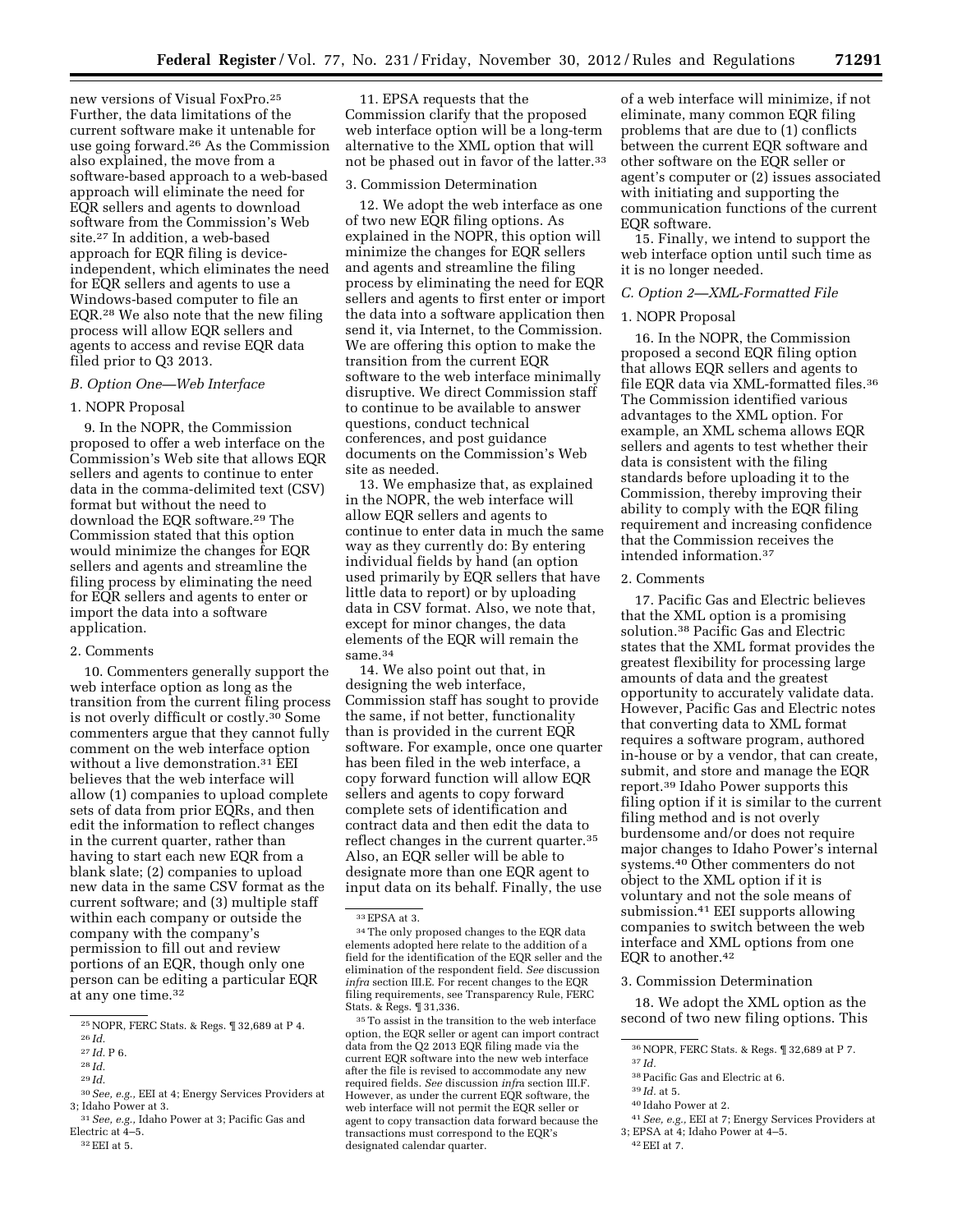option allows EQR sellers and agents to file their EQR data in an XML-formatted file. While we find that allowing EQR sellers and agents to use the XML option offers several advantages, as highlighted by Pacific Gas and Electric, and will facilitate the filing of EQRs, we stress that using the XML option is voluntary. Alternatively, EQR sellers and agents can choose to file via the web interface. An EQR seller may use the web interface to file their EQR for one quarter and use the XML option to file their EQR in another quarter, but an EQR seller cannot use both options to file its EQR in the same quarter.

#### *D. Validation*

# 1. NOPR

19. In the NOPR, the Commission explained that an XML schema includes rules and data checks. This allows EQR sellers and agents to test the consistency of their data with the Commission's filing standards, thereby improving the ability to comply with EQR filing requirements and ensures that the Commission receives the intended information.43 The Commission further noted in the NOPR that these data checks are not available in a CSV file.

# 2. Comments

20. Energy Compliance Consulting requests that the Commission make available as soon as possible all of the criteria that the Commission will use to validate an EQR prior to its acceptance for filing.44 Energy Compliance Consulting notes that, contrary to the statement in the posted FAQ document, the draft XML schema posted on the Commission's Web site contains data elements that EQR filers are not currently required to provide.45 Energy Compliance Consulting requests that the Commission explain this discrepancy.46

21. EPSA argues that any new filing method should meet or exceed the validation capabilities of the Visual FoxPro-based EQR software.47 EPSA asserts that EQR users have not been presented with meaningful information on how validation checks will be designed for either the web interface or the XML filing option.<sup>48</sup> EEI believes that the web interface will allow companies to upload, edit, and check for errors in the data before actually filing the EQR; provide pre-filing error checks and validations for completeness and compliance with filing

- 45 *Id.* at 2–3.
- 46 *Id.* at 3.
- 47EPSA at 4–5.
- 48EPSA at 5.

requirements; and provide error messages to allow companies to correct problems before filing their EQRs.49 EEI and Links Technology Solutions ask that the Commission provide a permanent testing facility (sandbox), like the eTariff sandbox test site, so that filers can check the basic construction of their XML files and perform basic types of data checks.50

22. Based on information provided during the technical conference, Pacific Gas and Electric argues that providing email notification for any validation errors encountered during upload may cause a significant delay in correcting errors and providing timely EQRs.<sup>51</sup> Pacific Gas and Electric claims that using email messages reduces EQR filers' ability to be quickly alerted of validation errors, which undercuts the Commission's effort to create a new system on par with, or better than, the Visual FoxPro-based EQR software.52 Pacific Gas and Electric suggests the web-based system should (1) include on-screen error reports that are interactive (with links to the error records) or a user-friendly form (like a spreadsheet) that allows the EQR filer to immediately and accurately address validation errors, and (2) allow batch corrections to the error records.<sup>53</sup> Pacific Gas & Electric notes that generally accepted data validation rules, which require the validation process to stop when a critical error is detected, leave open the possibility that after receiving an error notification and remedying a set of errors, an EQR filer could receive further error messages every time the validation routine stops because a critical error is detected.54 Pacific Gas and Electric is concerned about the impact of this process on timely EQR filing.55

23. Pacific Gas and Electric also states that, while it generally supports the Commission's proposal to alter the EQR user authentication methodology, it is concerned about who will have access to the sandbox.56 Pacific Gas and Electric asserts that restricting access to only those people authorized to file on behalf of a client, as suggested at the technical conference, will reduce the filing entities' current ability to allow anyone within a given company to download a copy of the current EQR distributed software, load data, and run

validation checks to test some or all of its filing data.57 Thus, Pacific Gas and Electric requests that the Commission provide authentication protocols in the new system that address these concerns.58

#### 3. Commission Determination

24. We find that the validation process in the web interface and XMLformat options will be similar to or better than the validation process in the current EQR software. We further find that the validation processes strike an appropriate balance between the needs identified by commenters and the Commission's resources. We appreciate Energy Compliance Consulting's request that all the criteria which will be used to validate an EQR filing prior to its acceptance be made available as soon as possible. The validation criteria are currently under development, and the Commission will make these available to the public as soon as they are complete. As for the discrepancy between the posted draft XML schema and FAQ document, we note that the draft XML schema mistakenly included additional data elements that were not included in the NOPR.

25. Under both of the new EQR filing options, EQR sellers and agents will be able to log into their eRegistration accounts, load data and run the validation check. Once an EQR is submitted, the EQR seller or agent that submitted the EQR will receive the following three emails: (1) A receipt email that acknowledges that the EQR has been received; (2) a validation email that will list any business rule errors, such as listing a transaction under a contract without entering the contract in the contract section; and (3) an acceptance/rejection email stating that the EQR is accepted if all validations are passed or is rejected if any validations fail. The EQR seller and all of its designated EQR agents will receive the validation email and the acceptance/ rejection email. The validation email will provide a list of the errors that are contained in submitted data. The system will review the entire submission prior to creating and sending the validation report. Due to the number of potential occurrences, the report may not list all instances of the error, but the EQR seller or agent will be alerted that that type of error has occurred. Once the EQR seller or agent has found and corrected all errors in the submission, the EQR data will be accepted for filing.

26. In addition, both filing options will include a ''Test Only'' option so

<sup>43</sup>NOPR, FERC Stats. & Regs. ¶ 32,689 at P 7.

<sup>44</sup>Energy Compliance Consulting at 3.

<sup>49</sup>EEI at 5. 50*See, e.g.,* EEI at 8; Links Technology Solutions

 $^{51}\rm{Pacific}$  Gas and Electric at 7.  $^{52}$   $Id.$ 

<sup>53</sup> *Id.* 

<sup>54</sup> *Id.* 

<sup>55</sup> *Id.* at 7–8.

<sup>56</sup> *Id.* at 8.

<sup>57</sup> *Id.* 

<sup>58</sup> *Id.*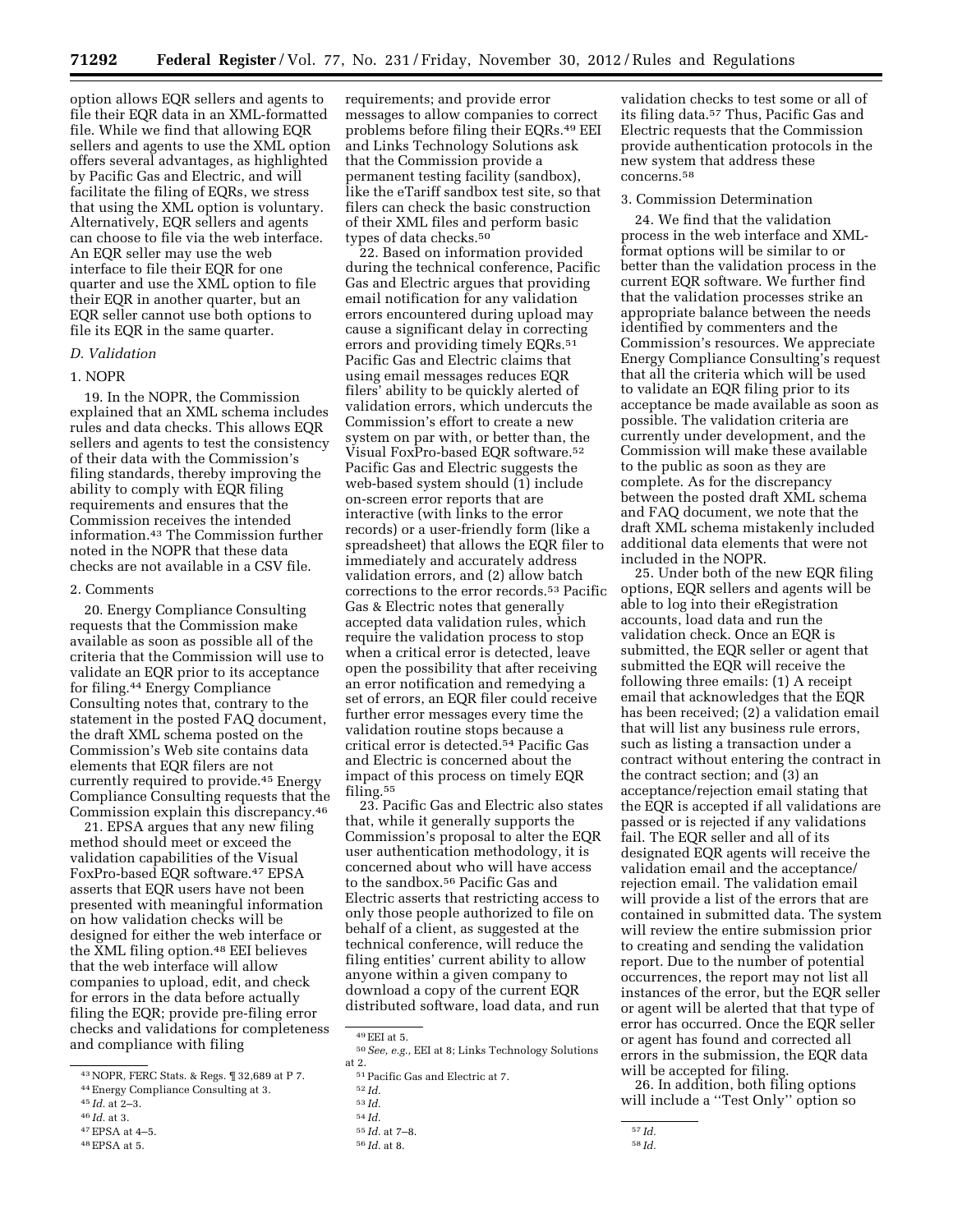that EQR sellers and agents can submit their filing for data validation prior to final submission. With respect to the web interface option, we also have taken steps to address EPSA's request for intime validation checks by including some validation checks that will appear on-screen as the EQR seller or agent inputs the data. These validation checks are the same as or similar to the validation checks that appear when an EQR seller or agent uses the current EQR software. For example, an onscreen error message will appear if a field is left empty that must be filled, or if an alphabetical character is entered in a numeric field. After the EQR seller or agent submits its filing, it will receive a validation email that will provide business logic and data format errors and line numbers within the body of the email.

27. Pacific Gas and Electric expressed concern that the issuance of validation emails after the occurrence of each critical error may slow the filing process. We are not able to avoid the additional time that the detection of multiple critical errors will add to the filing process. Validating for business logic errors after a filing is submitted will allow the Commission to maintain the system during high volumes of filings. However, we note that EQR sellers and agents will have the option to run a data validation check prior to submitting the EQR to the Commission using the ''Test Only'' feature, which should help alleviate Pacific Gas and Electric's concerns. Moreover, the Commission expects that the new EQR filing process will be able to process revised EQR data more quickly and efficiently because it will have the ability to process only revised data, rather than needing to process the entire data set to overwrite the previously submitted data, as currently is the case. By decreasing the amount of processing capability needed for data updates, the Commission will increase the available computer capacity for processing the simultaneous filing of EQRs, resulting in quicker processing of both EQRs and revised EQRs. We also encourage EQR sellers and agents to submit EQRs early in the filing period, which starts on the first day after the end of the quarter providing an entire month to validate the data.

28. With respect to the XML option, we do not find an eTariff type sandbox is necessary because the ability to test an EQR filing is integrated into the new system. Specifically, XML files can be imported into the Web interface, where the EQR seller or agent can select the ''Test Only'' option to receive the validation email for that EQR filing.

Additionally, EQR sellers and agents may use one of many XML parser programs available free on-line to check whether their XML file is consistent with the EQR XML schema. The parser will check for data formatting errors, which an EQR seller or agent can then correct. If there are business logic errors that were undetected by the parser, a validation email will notify the EQR seller and agent contacts.

29. We decline to adopt Pacific Gas and Electric's request to include the ability to perform batch corrections to records that contain errors. The current EQR software does not provide a way to perform batch corrections; and we are not persuaded to include that capability in the new filing options. This correction method could arbitrarily and incorrectly change the contents of an EQR. We note, however, that EQR sellers and agents who intend to file by uploading CSV or XML files can develop their own batch correction processes to respond to validation errors.

## *E. Company Registration System*

#### 1. NOPR Proposal

30. In the NOPR, the Commission proposed to replace the PIN number identification system with the Company Registration System used for eTariff filings.59 The Commission explained that the PIN system is part of the EQR software, and as part of the transition away from this software application, the Commission must provide a new manner to identify EQR sellers. The Commission stated that, as part of the development of the eTariff system, the Commission directed each publicly regulated company to file its tariffs, rate schedules, jurisdictional contracts, and other jurisdictional agreements with a Company Identifier. Accordingly, the Commission stated that it does not anticipate that the use of a Company Identifier in the EQR filing process will create an undue burden for publicly regulated companies that file their Commission-jurisdictional tariffs and agreements because they already have Company Identifiers. The Commission also stated that it did not anticipate that the use of the Company Identifier will be unduly burdensome for an EQR filer that does not have an existing Company Identifier because the registration process on the Commission's Web site is straightforward and no more difficult than the current filer identification process. The Commission also noted that an advantage of using the Company Identifier for EQR filings is that it will

make filer identification consistent with other filings.60

## 2. Comments

31. EEI supports the Commission's plan to continue to accommodate a wide variety of EQR filing arrangements, including (1) filings submitted on behalf of respondents that are not registered companies (i.e., entities that do not have Company Identifiers); (2) a single respondent filing on behalf of multiple sellers; (3) a single seller submitting multiple EQRs for the same quarter through different respondents; (4) a seller that consists of multiple registered companies or an unregistered service company; and (5) law-firm personnel and others filing as agents for respondents.61 However, EEI states that the Commission may need to provide additional flexibility as to individuals and entities that can register and obtain a Company Identifier using the eRegistration system.62 EEI asks the Commission to allow filings by anyone who has the necessary Company Identifier and password without limiting filings to a pre-approved list of specific individuals.63 EEI urges the Commission to post instructions for company registration similar to the instructions that the Commission posted for company registration for eTariff.64

32. Based on information provided at the technical conference, EPSA asks the Commission to reconsider requiring companies to designate in advance of making a filing who is authorized to make EQR filings.65 EPSA states that its members have cautioned that requiring companies to designate in advance who is permitted to file their EQRs may prove more unwieldy than anticipated.66 EPSA states that its members own numerous project companies and that the administrative burden associated with initially designating agents and back-up agents on what could be over fifty company registrations and changing each of those delegations in anticipation of staffing changes or in case of emergencies is unnecessary.67 EPSA further states that

62 *Id.* at 4. This document is located on the Commission's Web site at *[http://www.ferc.gov/docs](http://www.ferc.gov/docs-filing/company-registration-instruct.pdf)[filing/company-registration-instruct.pdf](http://www.ferc.gov/docs-filing/company-registration-instruct.pdf)*, and the current version is dated October 6, 2011. 63 *Id.* 

 $^{64}\,Id.$  (citing FERC Secretary of the Commission, eTariff Instructions for Company Registration (2009), *[http://www.ferc.gov/docs-filing/company](http://www.ferc.gov/docs-filing/company-registration-instruct.pdf)[registration-instruct.pdf](http://www.ferc.gov/docs-filing/company-registration-instruct.pdf)* (The Commission up-dated the instructions on October 6, 2011)).

65EPSA at 5.

<sup>59</sup>NOPR, FERC Stats. & Regs. ¶ 32,689 at P 9.

<sup>60</sup> *Id.* 

<sup>61</sup>EEI at 3.

<sup>66</sup> *Id.*  67 *Id.*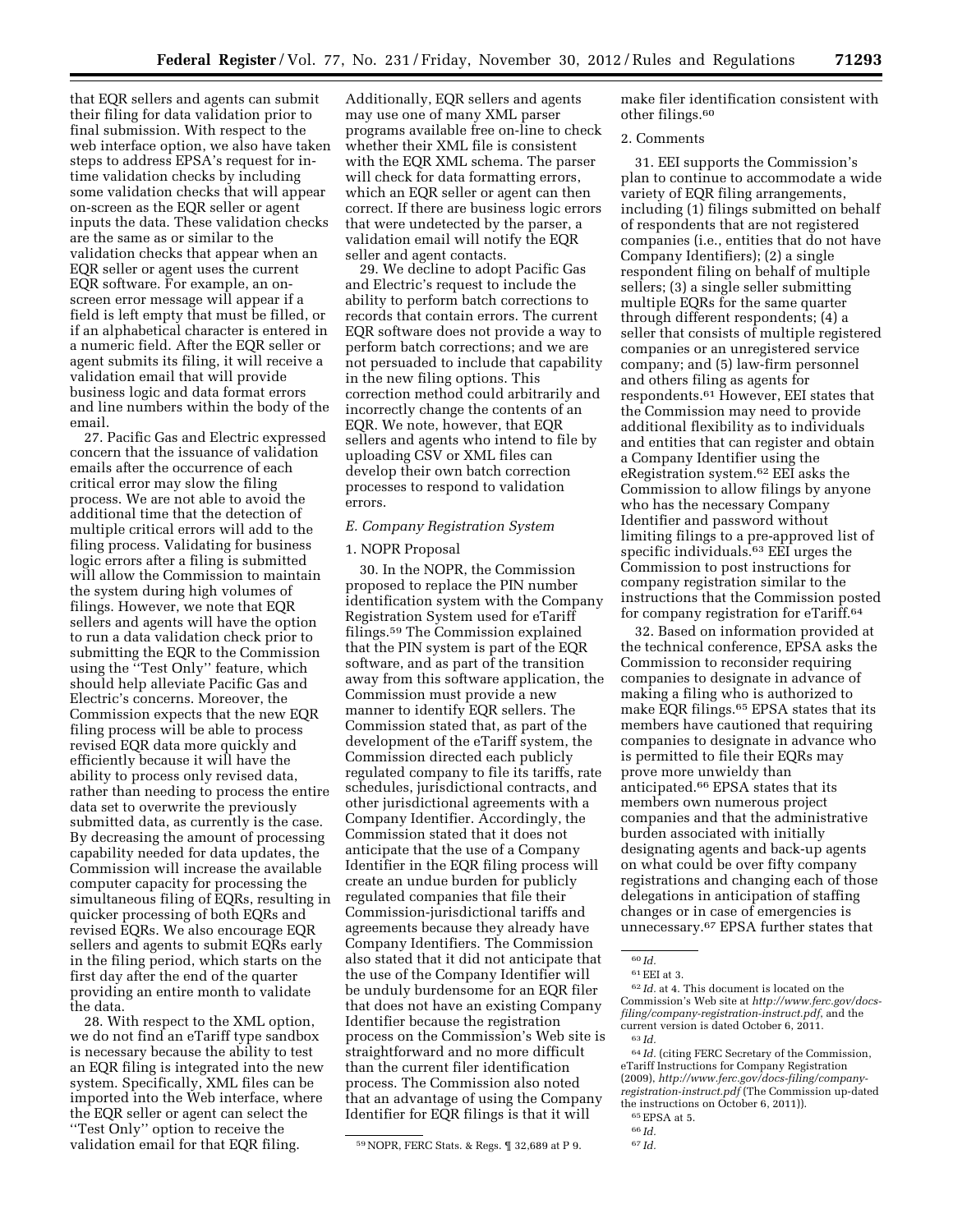there are already security protections in place to ensure an authorized person is making filings with the Commission.68 Finally, EPSA asserts that, because Commission staff's approval of modifications to a company's registration can take up to 24 hours to become effective, a company's filing may become untimely.69 EPSA states that, in the eTariff context, where delegations are not needed and thus modifications to company registration are not routine, the modification of company registrations has delayed filings.70

#### 3. Commission Determination

33. The Commission adopts the requirement for EQR sellers to identify themselves using a Company Identifier. As explained in the NOPR, the PIN system is part of the current EQR software. Therefore, as part of the transition away from the EQR software, the Commission must provide a new manner to identify EQR sellers. Instead of building a new identification system for submitting EQRs, we will utilize the company registration system that was created for eTariff. Using the company registration system to identify EQR sellers allows the Commission to make filer identification consistent with other Commission filings and is familiar to public utilities that use eTariff. Under the new EQR filing system, all EQR sellers will be identified in EQR filings by their Company Identifier.<sup>71</sup>

34. To make an EQR filing, the EQR seller will request a Company Identifier through the Commission's Company Registration System.72 The EQR seller will be able to maintain a list of eRegistered EQR agents whom the EQR seller has authorized to submit EQR filings on its behalf.73 An EQR seller can designate multiple individuals as its agents. The EQR agent will use its eRegistration account to log onto FERC

71The current PIN system requires an EQR seller to share its PIN and password with all individuals that it wants to allow to file on its behalf, and we do not consider this to be a safe practice. We believe that this creates the potential for unanticipated problems and that it is not the most secure method of filing.

72*See [http://www.ferc.gov/docs-filing/company](http://www.ferc.gov/docs-filing/company-reg.asp)[reg.asp](http://www.ferc.gov/docs-filing/company-reg.asp)*. Many EQR sellers have a Company Identifier and do not need to request a new Company Identifier. If an EQR seller is not sure whether it already has a Company Identifier, it can check the list of Company Identifiers on the Commission's Web site at *[http://www.ferc.gov/](http://www.ferc.gov/industries/electric/gen-info/reg-ent.asp)  [industries/electric/gen-info/reg-ent.asp](http://www.ferc.gov/industries/electric/gen-info/reg-ent.asp)*.

73An individual must eRegister before an EQR seller can designate that person as an EQR agent. *See [http://www.ferc.gov/docs-filing/](http://www.ferc.gov/docs-filing/eregistration.asp)  [eregistration.asp](http://www.ferc.gov/docs-filing/eregistration.asp)*.

Online,74 and select from a list of EQR seller(s) that have designated the individual as EQR agent.

35. We understand that requiring EQR sellers to designate agents that have eRegistered is more burdensome than the current system. However, after the initial burden of designating EQR agents, we anticipate that it will be minimally burdensome for an EQR seller to manage its EQR agent list. For instance, since an EQR seller may designate an unlimited number of agents, if one agent is unable to file in a given quarter, another agent will be able to make the filing. Finally, in response to EPSA's concern, Commission staff will not review changes that a company makes to the list of EQR agents associated with its Company Identifier account. These changes will be instantaneous.75

36. We note that the new identification system will provide an electronic record of the EQR agent(s) that have filed an EQR on behalf of an EQR seller. Accordingly, we will eliminate the respondent fields from the EQR data dictionary because it no longer provides useful information to the Commission or the public. We are aware that some companies use the respondent field to indicate that a service company or parent company is filing on behalf of several operating companies or affiliates that are the EQR sellers. While a parent company or service company may file EQRs on behalf of EQR sellers, an individual will need to be eRegistered and designated as an agent of the EQR sellers. The designated agent may then file an EQR on behalf of the EQR seller. EEI also suggests that an EQR seller could be a service company. We note that a service company may be listed as an EQR seller if the service company is authorized to sell power under Part 35 of the Commission's regulations, or if a public utility's tariff authorizes the service company to act on its behalf.76

## *F. Implementation and Compliance*

#### 1. NOPR Proposal

37. In the NOPR, the Commission proposed that implementation of any changes to the process for filing EQRs will apply to EQR filings beginning with the Q3 2013 EQR, providing data for

74*See [http://www.ferc.gov/docs-filing/](http://www.ferc.gov/docs-filing/ferconline.asp) [ferconline.asp](http://www.ferc.gov/docs-filing/ferconline.asp)*.

75We note that Commission staff does review applications for a Company Identifier account and that review can take up to several days.

76*See* Order No. 2001–G, 120 FERC ¶ 61,270 at PP 10–11 (''the agent may be identified as the Seller if the company's tariff authorizes the agent to make the sales.'').

July through September 2013.77 The Commission stated that implementing the changes within that time period should provide EQR sellers with sufficient time to weigh the two options and file their Q3 2013 EQR in a timely manner.

#### 2. Comments

38. Some commenters request that the Commission extend the compliance date.78 For example, EEI requests that the compliance date be at least one full year after the Commission issues a Final Rule and the EQR filing web interface is pre-tested, corrected, and available for general use before withdrawing the current FoxPro-based software filing option.79 EEI states that this time would give companies a chance to test the new web interface and iron out any problems before the current FoxPro-based software is no longer an option.<sup>80</sup>

39. As for the XML filing option, commenters argue that it takes at least 12 months to develop and test software to file in XML and to train staff on using the software.81 Pacific Gas and Electric states that software vendors cannot design and offer products to customers until they have a final XML schema document.82 Pacific Gas and Electric asserts that it is only after vendors make their products available that customers can evaluate and purchase products, and begin retooling their internal business processes to accommodate the new EQR requirements.83 Thus, Pacific Gas and Electric requests that the Commission give regulated entities one year from the date a Final Rule is published in the **Federal Register** to make the necessary internal data collection changes and to acquire, install, and test the software to file newsystem EQR submittals.84 Similarly, EEI requests that the Commission provide a full year after it issues a final XML Data Structure and XML Data Values, holds a technical conference to discuss the XML filing option, and issues a Final Rule in this proceeding before withdrawing the current software.<sup>85</sup>

40. Several commenters assert that the Commission should conclude any other EQR-related rulemakings before changing the EQR filing process so that filers do not need to modify their system

 $\rm{^{80}EEI}$  at 8.

- 82Pacific Gas and Electric at 6.
- 83Pacific Gas and Electric at 6.
- 84Pacific Gas and Electric at 6.
- 85EEI at 8.

<sup>68</sup> *Id.* at 6.

<sup>69</sup> *Id.* 

<sup>70</sup> *Id.* 

<sup>77</sup>NOPR, FERC Stats. & Regs. ¶ 32,689 at P 11.

<sup>78</sup>*See, e.g.,* EEI at 8; Links Technology Solutions at 2; Pacific Gas and Electric at 6.

<sup>79</sup>EEI at 8.

<sup>81</sup>*See, e.g.,* EEI at 8; Pacific Gas and Electric at 6.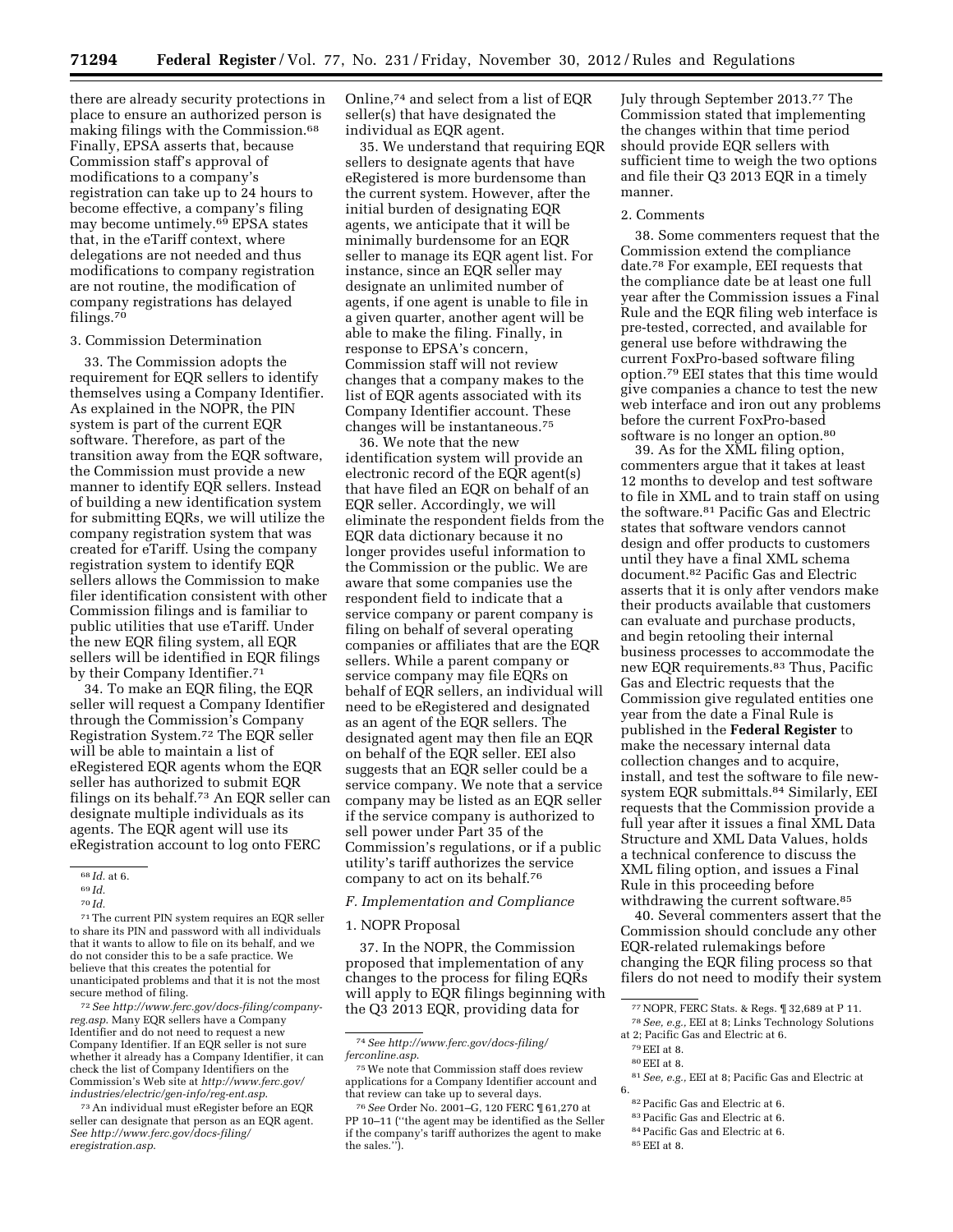multiple times.86 In addition, EEI also states that the Commission will need to keep the web interface and XML schema up-to-date to accommodate any future changes to the EQR, providing adequate notice of such changes and time for EQR filers and software vendors to adopt the changes.87

41. EEI and Idaho Power recommend that the Commission allow filers to file their EQR in the current software and proposed new web interface during the transition period.88 Idaho Power recommends that the Commission do so for a minimum of two reporting periods after the proposed implementation date listed in the NOPR.89 EEI asserts that this time would ensure that filers will not be penalized because of problems with the web interface or XML option.90 Idaho Power states that this grace period will give filers time to transition, train, and modify existing internal systems.91 In the alternative, Idaho Power recommends and supports thorough testing by a representative sample of filers prior to the proposed implementation date in the NOPR to identify and correct system issues.92

42. Several commenters request that the Commission hold a second technical conference that includes a live demonstration of the new filing options.93 Idaho Power states that Commission staff should provide a thorough live demonstration of the proposed web interface, including but not limited to walking through the steps of a complete start to finish EQR filing.94 Energy Compliance Consulting states that the demonstration should show more completely how filers will interact with the software and include the submission of very large files and files with numerous errors so that prospective users will know how the system will present those errors and what the time will be compared to the current EQR software.95 EEI states that the demonstration should be available by computers and should accommodate questions and provide answers in real time, similar to an EQR user group conference call.96 Pacific Gas and Electric requests that the Commission

86*See, e.g.,* EEI at 9–10; Energy Compliance Consulting at 2; EPSA at 6, 9–10.

- 91 Idaho Power at 3.
- 92 *Id.* at 4.
- 93*See, e.g.,* EEI at 6; Energy Compliance Consulting at 4; Idaho Power at 4; Pacific Gas and

Electric at 9. 94 Idaho Power at 4.

- 95Energy Compliance Consulting at 4.
- 96EEI at 7.

schedule another technical conference in the near future to further present system functionalities and capabilities because a Final Rule in this matter may establish a level of certainty about the technical functions and behavior of the new system on both the server and client side of the equation.97

43. EEI asserts that filers and vendors may have questions about adopting the structure and values for use in filing EQR data in XML format.98 Therefore, EEI encourages the Commission to hold a conference call/meeting to discuss the XML option only so that the Commission can answer questions about use of the data structure and values, correct problems, and help avoid errors in use of the option.99

44. Some commenters recommend that the Commission work with companies and software vendors to test the proposed new web interface before it goes public.100 EEI states that problems may include missing functions that the software currently provides, inability to upload data required in various columns or rows, errors in how the web interface handles data being uploaded, or unclear filing instructions.101 EEI encourages the Commission to ensure that the new web interface is fully tested for anomalies and corrected to remove problems before it is made available for general use.102 EEI offers to ask for volunteers for this effort from among its members.103

45. CAISO and Idaho Power state that, based on the technical conference and FAQ document, it appears as though the copy forward function will not be available for the initial Q3 2013 EQR filing so that respondents will be responsible for transferring all data to the new web interface.104 CAISO and Idaho Power assert that requiring respondents to enter all of the preexisting data manually rather than through an automated procedure would be burdensome and strain filers' time and resources.105 Idaho Power requests that the Commission develop an automated method, or provide detailed instructions on how to load or transfer the existing data from the FoxPro system into the new system for the initial web interface filing.106 Similarly,

- 103 *Id.* at 6.
- 104CAISO at 4; Idaho Power at 4.
- 105CAISO at 3; Idaho Power at 4.

CAISO argues that the Commission should be responsible for populating the database that underlies the new web interface with the data from the EQR respondents' Q2 2013 EQR.107 CAISO asserts that the Commission already will possess all of the data submitted by respondents for Q2 2013 EQR, and thus be better situated to perform the necessary data transfer.108 CAISO also asserts that it is concerned that errors may be introduced into the data if the process of incorporating previously submitted data is made more complicated than the current copy forward method.109

46. EEI states that the proposed changes to the regulatory text are too ambiguous, particularly the reference to ''as otherwise provided to the public'' because it does not specify where and how the Commission will provide such guidance.110 EEI also suggests that the Commission publish notices in the **Federal Register** anytime the Commission posts generally applicable guidance or similar documents on the Commission's Web site to ensure that the regulated community has prompt and adequate notices of the new information.111 Thus, EEI recommends that the Commission modify the proposed regulatory text to read, ''Electric Quarterly Reports must be prepared in conformance with Commission guidance being published in the **Federal Register**.'' 112

# 3. Commission Determination

47. We direct EQR sellers to comply with the changes to the process for filing EQRs beginning with the Q3 2013 EQR, providing data for July through September 2013. We find that this time period provides EQR sellers with sufficient time to choose between the two filing options, transition to the new filing process, and file their Q3 2013 EQR in a timely manner. We disagree with commenters that argue that EQR sellers will need up to a year to adapt to the new filing options. As explained above,113 the web interface option will operate similar to the current software and should not require significant changes to an EQR seller's existing internal system. An EQR seller that would like to file using the XML option, but is not prepared to do so by the filing deadline for Q3 2013 EQR, can file

- 110EEI at 11. 111 *Id.* at 11–12.
- 112 *Id.* at 12.

113*See* discussion *supra* section III.A.

 $87$  EEI at 10.

<sup>88</sup>*See, e.g.,* EEI at 9; Idaho Power at 3–4.

<sup>89</sup> Idaho Power at 3.

<sup>90</sup>EEI at 9.

<sup>97</sup>Pacific Gas and Electric at 9.

<sup>98</sup>EEI at 7.

<sup>99</sup> *Id.* at 7–8.

<sup>100</sup>*See, e.g.,* EEI at 6; Energy Compliance

Consulting at 5.

<sup>101</sup>EEI at 6.

<sup>102</sup> *Id.* at 5–6.

<sup>106</sup> Idaho Power at 4.

<sup>107</sup>CAISO at 3–4.

<sup>108</sup> *Id.* at 3.

<sup>109</sup> *Id.* at 4–5.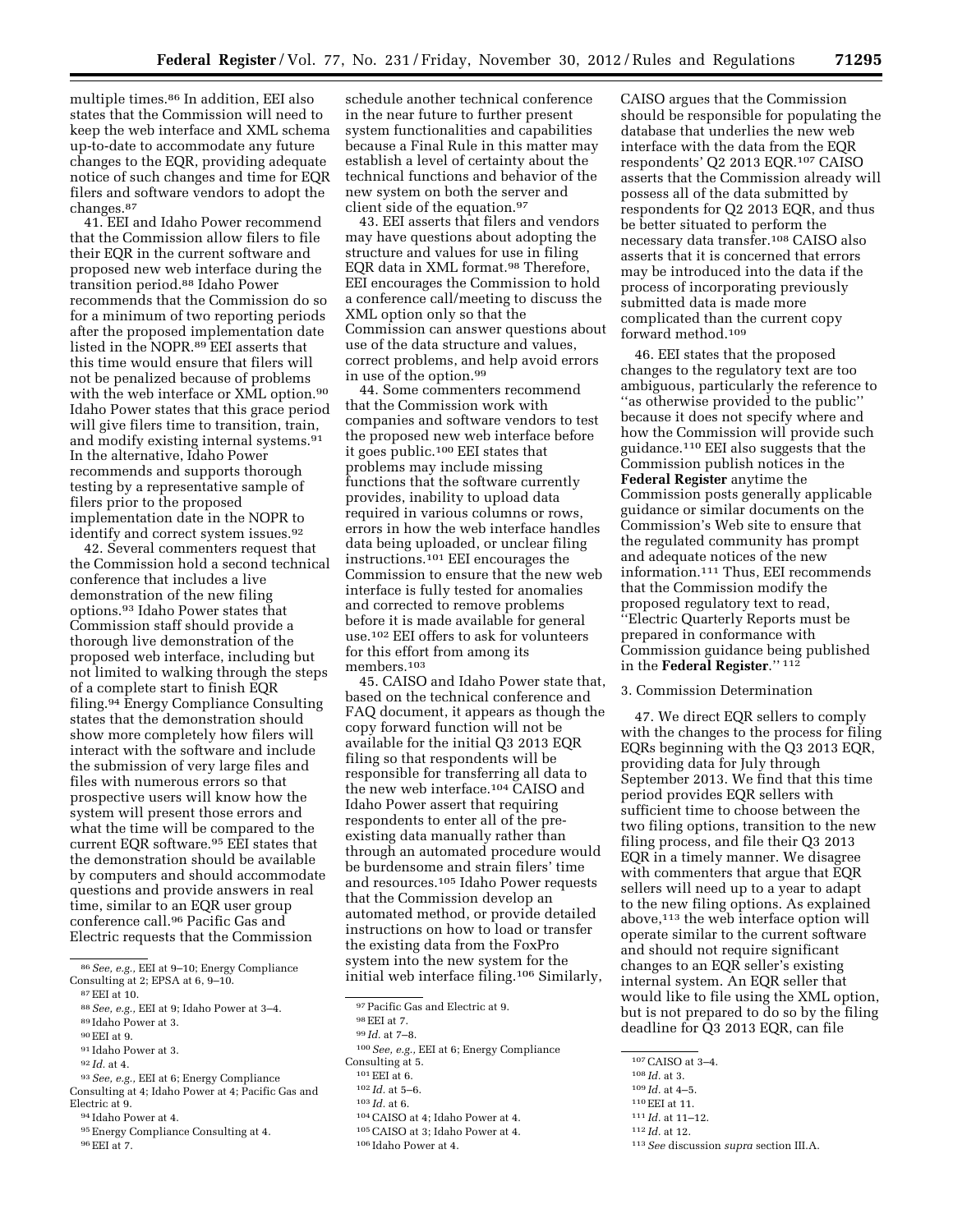through the web interface until it is able to transition to the XML option.

48. Starting with Q3 of 2013, we will no longer be able to accept EQR filings submitted through the current EQR software. In the Transparency Rule, the Commission revised the EQR filing requirements, adding some fields and deleting others.114 Due to technical limitations, the Commission cannot add the new fields to the current EQR software. Therefore, consistent with the compliance deadline in the Transparency Rule, EQR sellers must file using the new filing process beginning with Q3 of 2013.

49. As explained throughout this Final Rule, the Commission will assist EQR sellers and agents in transitioning to the new filing process. The Commission directs staff to hold technical conferences to explain the new filing process as needed. However, the Commission will not offer a live demonstration of the new EQR filing options because the technology is still in development and will not be completed until after the rulemaking process is complete.

50. The Commission cannot prepopulate the new filing Web interface with Q2 2013 EQR data because the Web interface will include new fields that will not be present in the Q2 2013 EQR. However, we remind EQR sellers and agents that the current EQR software includes the ability to export a CSV file. EQR sellers and agents can export a CSV file from the EQR software that companies could then use, after revisions have been made to accommodate new requirements, to import into the new web-based system.

51. We agree with EEI that the reference to ''as otherwise provided to the public'' in the proposed regulatory text is ambiguous. Accordingly, we have removed that phrase from the regulatory text adopted in this Final Rule, and adopt text that states that ''Electric Quarterly Reports must be prepared in conformance with the Commission's guidance posted on the FERC Web site (*<http://www.ferc.gov>*).'' We disagree with EEI that the Commission should

publish a notice in the **Federal Register**  every time the Commission posts new guidance on the Commission's Web site. The Commission publishes notices when it proposes changes to existing requirements, but we do not find it necessary to publish a notice in the **Federal Register** whenever the Commission posts, for example, answers to frequently asked questions.

## **IV. Information Collection Statement**

52. The Office of Management and Budget (OMB) requires that OMB approve certain information collection and data retention requirements imposed by agency rules.115 Therefore, the Commission is submitting the proposed modifications to its information collection statement to OMB for review and approval in accordance with section 3507(d) of the Paperwork Reduction Act of 1995.116

53. OMB's regulations require approval of certain information collection requirements imposed by agency rules. Upon approval of a collection(s) of information, OMB will assign an OMB control number and an expiration date. Respondents subject to the filing requirements of a rule will not be penalized for failing to respond to these collections of information unless the collections of information display a valid OMB control number.

54. The Commission is submitting these reporting requirements to OMB for its review and approval under section 3507(d) of the Paperwork Reduction Act. Comments were solicited on the Commission's need for this information; whether the information will have practical utility; the accuracy of provided burden estimates; ways to enhance the quality, utility, and clarity of the information to be collected; and any suggested methods for minimizing the respondent's burden, including the use of automated information techniques.<sup>117</sup>

55. Some commenters question the Commission's burden estimate.118

Energy Compliance Consulting states that there is no explanation of why a utility's membership in a regional transmission organization (RTO) would affect its filing burden.119 Energy Compliance Consulting also states that it is unclear whether the burden estimate assumes how many, if any, utilities will move to the new XML format.120 Pacific Gas and Electric asserts that the Commission's burden estimates fall short of the cost of transitioning to the XML option.121

56. We find that a public utility's membership in an RTO or independent transmission system operator (ISO) should not affect the burden of complying with the Final Rule. Consequently, for this Final Rule, we estimate that the one-time burden hours, the recurring burden hours, and the average annual burden hours will be the same for all EQR sellers, irrespective of membership in an RTO or ISO. We have broken out EQR sellers by RTO/ISO membership status simply to be consistent with the way that the Commission estimated the average burden per respondent associated with the existing EQR system in a separate filing submitted to OMB.122

57. In the NOPR, the Commission estimated the number of hours required for public utilities to comply with the minimum requirements included in the NOPR. While public utilities may opt to use the XML option, we consider the move to the Web interface to be a less burdensome option for public utilities because it builds upon the automated systems that they have developed to enter data into the current EQR software. Thus, the Commission's burden estimate did not estimate how many public utilities will voluntarily transition to the XML option or the number of hours required for a public utility to transition to the XML option.

58. The Commission's estimates of the average public reporting burden and cost related to the proposed rule in Docket RM12–3–000 are as follows:

<sup>114</sup>Transparency Rule, FERC Stats. & Regs. ¶ 31,336.

<sup>115</sup> 5 CFR 1320.11(b) (2010).

<sup>116</sup> 44 U.S.C. 3507(d) (2006).

<sup>117</sup>NOPR, FERC Stats. & Regs. ¶ 32,689 at P 13. 118*See, e.g.,* Energy Compliance at 5; Pacific Gas and Electric at 6.

<sup>119</sup>Energy Compliance Consulting at 5.

<sup>120</sup>Energy Compliance Consulting at 5. 121Pacific Gas and Electric at 6.

<sup>122</sup>*See* NOPR, Stats. & Regs. ¶ 32,689 at n.17.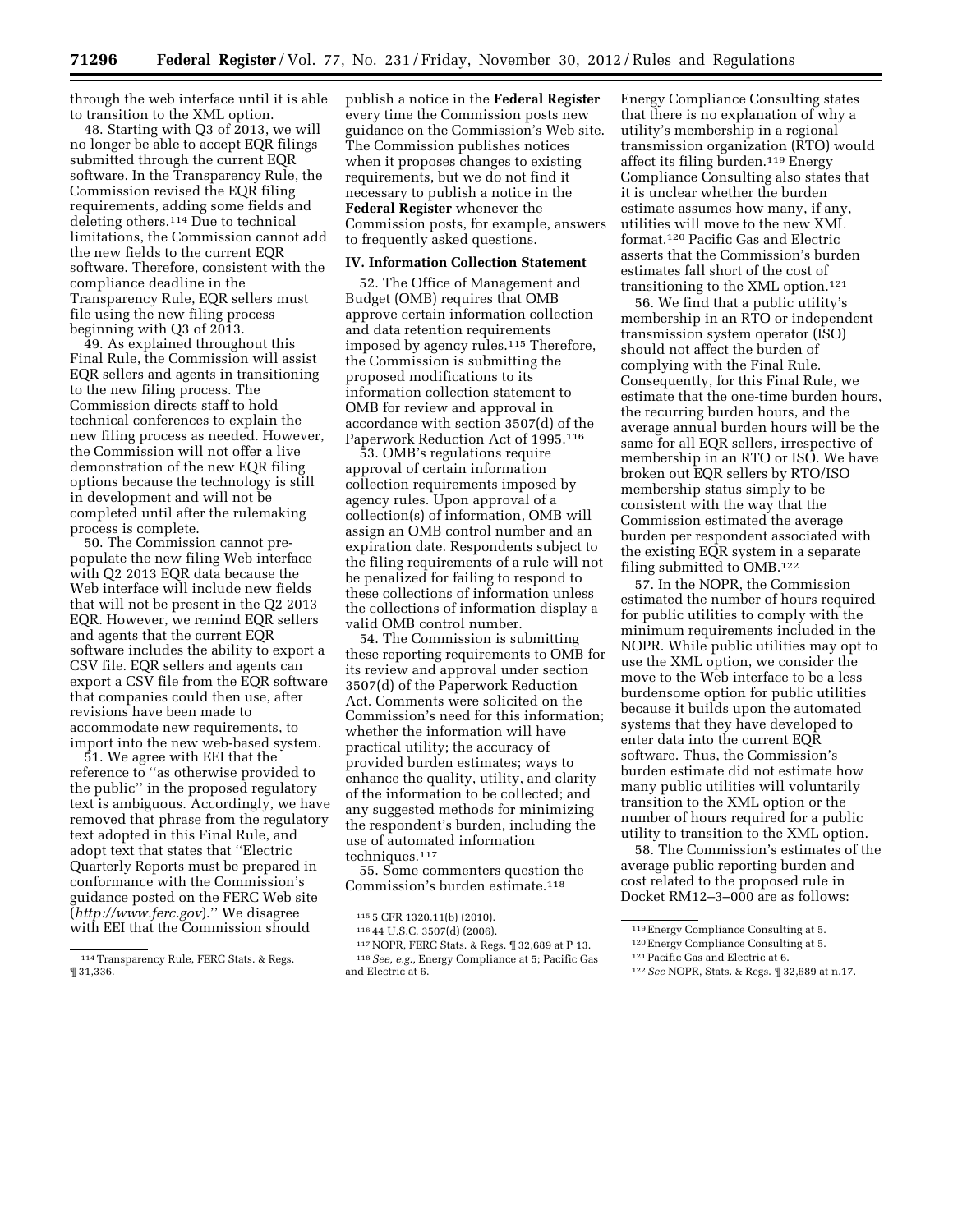|                                                                                  | Number of<br>respondents | Number of<br>responses<br>per | Implementing (one-time) burden<br>Recurring operating burden per<br>per respondent<br>respondent per<br>response <sup>123</sup> |                | Average annual burden per<br>respondent (implementation<br>averaged over years 1-3) |                                     |              |               |
|----------------------------------------------------------------------------------|--------------------------|-------------------------------|---------------------------------------------------------------------------------------------------------------------------------|----------------|-------------------------------------------------------------------------------------|-------------------------------------|--------------|---------------|
|                                                                                  |                          | respondent<br>per year        | Burden hours                                                                                                                    | $Cost($ \$)    | Burden hours <sup>124</sup>                                                         | $Cost($ \$)                         | Burden hours | $Cost($ \$)   |
| Companies within<br>non-California<br>RTO, and large<br>cos. within Cal.<br>RTO. | 405                      | 4                             | 20                                                                                                                              | \$1,434.50     | no change                                                                           | no change                           | 6.67         | \$478.17.     |
| Medium/small<br>companies with-<br>in Cal. RTO.                                  | 20                       | 4                             | 20                                                                                                                              | \$1.434.50     | no change                                                                           | no change                           | 6.67         | \$478.17.     |
| Companies not<br>within RTO.                                                     | 663                      | 4                             | 20                                                                                                                              | \$1,434.50     | no change                                                                           | no change                           | 6.67         | \$478.17.     |
| Companies with no<br>transactions.                                               | 695                      | 4                             | 20                                                                                                                              | \$1.434.50     | no change                                                                           | no change                           | 6.67         | \$478.17.     |
| Sub-Total-All<br><b>Public Utilities</b><br>(Existing Filers).                   | 1,783                    | 4                             | 35,660                                                                                                                          | \$2,557,713.50 | no change                                                                           | no change    11,892.61              |              | \$852,577.11. |
| Non Public Utilities<br>(New Filers).                                            | 53                       | 4                             |                                                                                                                                 |                | no change                                                                           | no change    no change              |              | no change.    |
| Total-All Util-<br>ities.                                                        | 1,836                    | 4                             | 35,660                                                                                                                          | \$2,557,713.50 |                                                                                     | no change    no change    11,892.61 |              | \$852,577.11. |

# FINAL RULE IN RM12–3–000 ON ELECTRIC QUARTERLY REPORT

59. The total estimated one-time implementation burden and cost for all respondents is 35,660 hours  $(1,783 \times 20)$ hours), and \$2,557,713.50 (1,783  $\times$ \$1,434.50). Averaging this one-time implementation burden and cost over Years 1–3 yields an annual total burden of 11,892.61 hours  $(1,783 \times 6.67)$  and an annual total cost of \$852,577.11 (1,783  $\times$  \$478.17)

60. We recognize that there will be an initial implementation burden for current EQR sellers (filers) associated with reviewing instructions, revising filing process, obtaining a Company Identifier, designating an agent(s), and filing EQR data through the new system. We estimate a burden of 20 hours per existing respondent for this one-time, initial implementation burden. The Transparency Rule requires non-public utilities to file EQRs for the first time in Q3 of 2013, consistent with the implementation date of this Final Rule.125 Non-public utilities will file for

124For the current EQR software and reporting requirements, the Commission estimates the average burden per respondent per quarterly filing to be: 32 hours for Companies within non-California RTO, and large companies within the California RTO; 80 hours for medium/small Companies within the California RTO; 3 hours for Companies not within an RTO; and 0.083 hours [5 minutes] for Companies with no transactions.

125Transparency Rule, FERC Stats. & Regs. ¶ a P 31,336. The burden on non-public utilities associated with filing EQRs was captured in the Transparency Rule. In the Transparency Rule, the Commission estimated per non-public utility 400 hours for one-time implementation, and 19 hours for recurring burden for each quarterly filing. The estimated average annual burden per non-public

the first time using the new filing options and will not need to transition from the current EQR software. Therefore, we estimate no change for non-public utilities.

61. To help with the implementation of this Final Rule, we will direct Commission staff to convene a staff-led technical conference for industry participants to demonstrate the two new options for filing EQRs. The conference will be available by webcast, which should minimize travel and other costs associated with participation in the conference. We will also direct staff to assist in transitioning to the new process. Commission staff's technical conference and assistance should minimize the initial implementation burden.

62. For the recurring effort involved in electronically submitting EQR data on a quarterly basis to the Commission, we anticipate that there will be no change or a slight burden reduction for current filers compared to the burden of making quarterly filings under the current system.

*Information Collection Costs:* We estimate the cost of compliance per existing respondent will be \$1,434.50, for one-time implementation of the changes proposed in this Final Rule. We estimate that the implementation costs will be as follows: 126

• Legal staff (at \$250/hour), for 2 hours, costing \$500

• Senior accountant (at \$51.38/hr.), financial analyst (at \$68.12/hr.), and/or support staff (at \$35.99/hr.), averaged at \$51.83/hr., for a total of 2 hours, costing \$103.66

• Information technology analyst (at \$57.24/hour), for 12 hours, costing \$686.88

• Support staff (at \$35.99/hr), for 4 hours, costing \$143.96.

*TITLE:* FERC–920,127 Electric Quarterly Report, OMB Control No. 1902–0255.

*Action:* Proposed new EQR filing system and associated additional reporting requirements.

*Respondents:* Electric utilities. *Frequency of Responses:* Initial implementation and quarterly filings (beginning Q3 of 2013).

*Need For Information:* We are implementing changes to the method for filing EQRs. We are replacing a filing system that requires the use of Commission software with a system that would allow an EQR seller to file EQR data directly through the Commission's Web site, either through a Web interface or by submitting an XML-formatted file. We are also requiring the EQR seller to identify itself with a Company Identifier that will be assigned through the Commission's Company Registration System.

<sup>123</sup>The Commission expects no change or a slight decrease in the Recurring Operating Burden per Respondent per Response under the new filing system (when compared to quarterly filings for current filers under the existing system).

utility (with implementation averaged over Years 1– 3) was 209.33 hours.

<sup>126</sup>Hourly average wage is an average and was calculated using Bureau of Labor Statistics (BLS), Occupational Employment Statistics data for May 2011 (for NAICS 221100—Electric Power Generation, Transmission and Distribution, at *[http://bls.gov/oes/current/naics4](http://bls.gov/oes/current/naics4_221100.htm#00-0000)*\_*221100.htm#00- [0000](http://bls.gov/oes/current/naics4_221100.htm#00-0000)*) for the senior accountant, financial analyst, information technology analyst, and support staff.

The average hourly figure for legal staff is a composite from BLS and other resources.

<sup>127</sup>The Commission is separating the EQR reporting requirements from the remaining reporting requirements under FERC–516 (Electric Rate Schedules and Tariff Filings, OMB Control No. 1902–0096). After implementation of this Final Rule and issuance of an OMB decision, the EQR burden figures will be removed from FERC–516.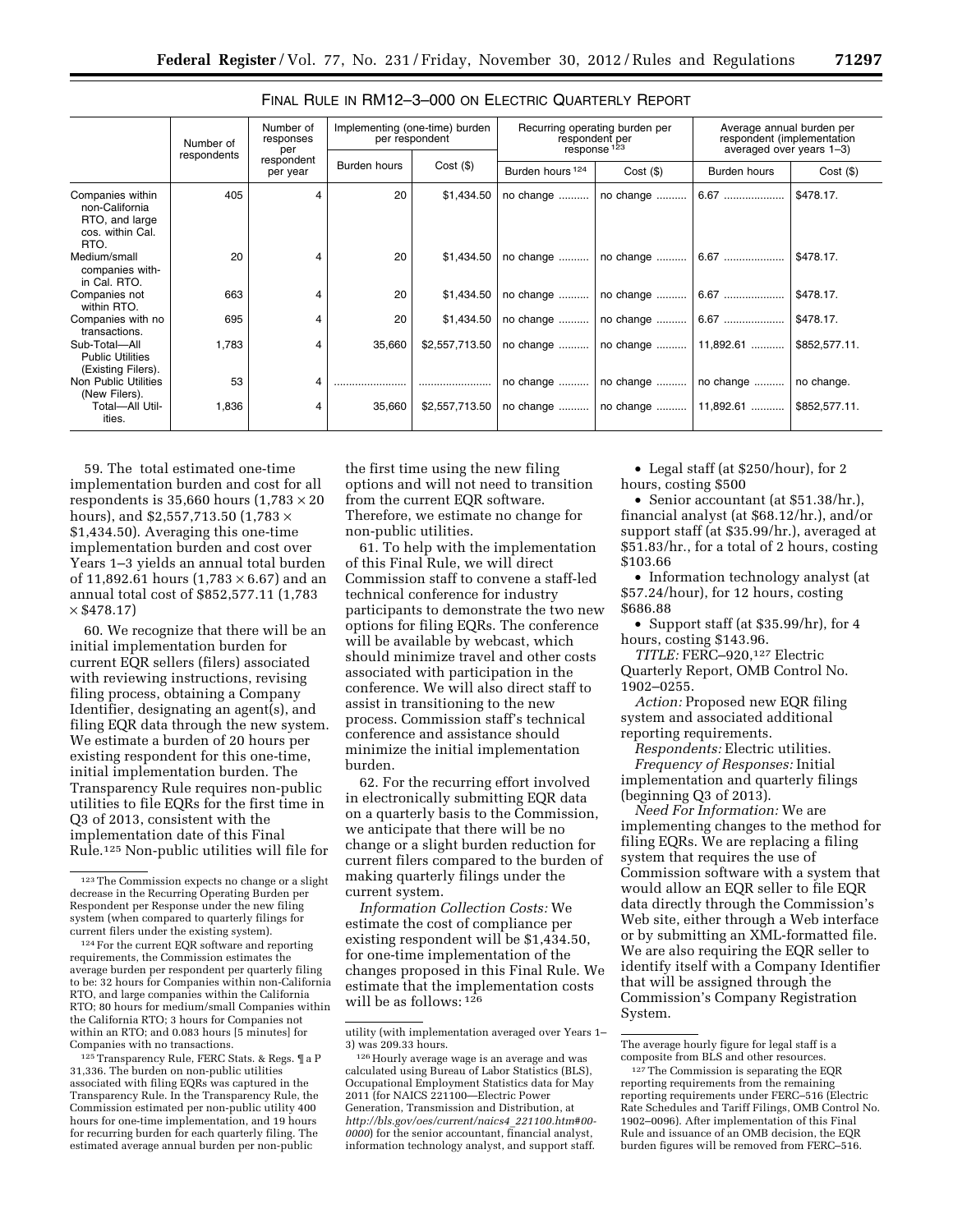*Internal Review:* We have reviewed the changes and determined that the changes are necessary. These requirements conform to the Commission's need for efficient information collection, communication, and management within the energy industry. We have assured ourselves, by means of internal review, that there is specific, objective support for the burden estimates associated with the information collection requirements.

63. Interested persons may obtain information on the reporting requirements by contacting: Federal Energy Regulatory Commission, 888 First Street NE., Washington, DC 20426 [Attention: Ellen Brown, Office of the Executive Director, email: *[DataClearance@ferc.gov,](mailto:DataClearance@ferc.gov)* Phone: (202) 502–8663, fax: (202) 273–0873]. Comments on the requirements of this rule may also be sent to the Office of Information and Regulatory Affairs, Office of Management and Budget, Washington, DC 20503 [Attention: Desk Officer for the Federal Energy Regulatory Commission]. For security reasons, comments should be sent by email to OMB at *oira*\_*[submission@omb.eop.gov.](mailto:oira_submission@omb.eop.gov)* Please reference OMB Control No. 1902–0255,

FERC–920, and Docket No. RM12–3 in your submission.

## **V. Environmental Analysis**

64. The Commission is required to prepare an Environmental Assessment or an Environmental Impact Statement for any action that may have a significant adverse effect on the human environment.128 The actions taken here fall within categorical exclusions in the Commission's regulations for information gathering, analysis, and dissemination.129 Therefore, an environmental assessment is unnecessary and has not been prepared in this rulemaking.

#### **VI. Regulatory Flexibility Act**

65. The Regulatory Flexibility Act of 1980 (RFA) 130 generally requires a description and analysis of final rules that will have significant economic impact on a substantial number of small entities. The RFA mandates consideration of regulatory alternatives that accomplish the stated objectives of a proposed rule and that minimize any significant economic impact on a substantial number of small entities. The SBA's Office of Size Standards

develops the numerical definition of a small business.131 The SBA has established a size standard for electric utilities, stating that a firm is small if, including its affiliates, it is primarily engaged in the transmission, generation and/or distribution of electric energy for sale and its total electric output for the preceding twelve months did not exceed 4,000,000 MWh.132

66. As discussed in Order No. 2000,133 in making this determination, the Commission is required to examine only the direct compliance costs that a rulemaking imposes upon small businesses. It is not required to consider indirect economic consequences, nor is it required to consider costs that an entity incurs voluntarily.

67. For non-public utilities, the Commission exempts under the *de minimis* market presence threshold nonpublic utilities that make 4,000,000 MWh or less of annual wholesale sales (based on an average of the wholesale sales it made in the preceding three years).134 This *de minimis* threshold excludes small, non-public utilities. Therefore, this Final Rule will not have a significant economic impact on any small, non-public utility.

68. For public utilities, based on analysis of the EQR filings made in the four quarters of 2011, there are 1,783 entities that currently file an EQR, but given clearly identifiable affiliate relationships that number is reduced to 1,215 entities. Of those, 97 reported more than 4,000,000 MWh of wholesale sales in the EQR. Of the remaining 1,118 entities that reported less than 4,000,000 MWh of wholesales sales in the EQR, 641 filed transactions in the EQR. The rest that would be subject to this Final Rule, 477 entities, did not file transactions in any quarter of 2011; we conclude that this Final Rule will minimally affect them.

69. As for the remaining 641 entities, we note that there are two types of companies among those currently filing EQRs that merit additional

132 13 CFR 121.201, Sector 22, Utilities & n.1. 133*See Regional Transmission Organizations,*  Order No. 2000, 65 FR 809 (Jan. 6, 2000), FERC Stats. & Regs. ¶ 31,089, at 31,237 & n.754 (1999), *order on reh'g,* Order No. 2000–A, 65 FR 12,088 (Mar. 8, 2000), FERC Stats. & Regs. ¶ 31,092 (2000), *aff'd sub nom. Pub. Util. Dist. No. 1 of Snohomish, County Washington v. FERC,* 272 F.3d 607, 348 U.S. App. DC 205 (DC Cir. 2001) (citing *Mid-Tex Elec. Coop.* v. *FERC,* 773 F.2d 327 (DC Cir. 1985) (Commission need only consider small entities ''that would be directly regulated''); *Colorado State Banking Bd.* v. *RTC,* 926 F.2d 931 (10th Cir. 1991) (Regulatory Flexibility Act not implicated where regulation simply added an option for affected entities and did not impose any costs)).

134Transparency Rule, FERC Stats. & Regs.  $\P$  31,336 at P 54.

consideration. First, there are investorowned public utilities that make both wholesale and retail sales. The SBA's definition of a small utility is based on a utility's total electric output for the preceding twelve months, which includes a public utility's retail sales. However, our estimate in this section is based on information available in the EQR, which includes annual wholesale sales but not retail sales. If we were able to include retail sales, we believe that most investor-owned public utilities that currently file EQRs make more than 4,000,000 MWh annual wholesale and retail sales and thus would not be classified as small. Second, there are power marketers that often do not own or control generation or transmission and may be affiliated with companies that are not primarily engaged in the sale of electric energy (such as financial institutions or hedge funds).135 However, information regarding whether a power marketer is affiliated with another company is generally not included in an EQR filing, making it difficult to determine the number of small entities that are affiliated with a larger company, thereby leading to an inflated estimate of the number of companies affected by this Final Rule that are truly small.

70. Furthermore, to ease the burden of implementation for all EQR sellers, we will minimize the changes which EQR sellers will experience because the Commission is adopting two options for filing EQRs: the Web interface and XML. The estimated one-time implementation cost per EQR seller is \$1,434.50. We anticipate no change or a slight reduction in the burden for the recurring quarterly EQR filings. In addition, small entities generally have few or no transactions and corresponding minimal recurring burden. We note that EQR sellers may request, on an individual basis, waiver from the Commission's EQR reporting requirements. Thus, we certify that this proposed rule will not have a significant impact on a substantial number of small entities.

# **VII. Document Availability**

71. In addition to publishing the full text of this document in the **Federal Register**, the Commission provides all interested persons an opportunity to view and/or print the contents of this document via the Internet through FERC's Home Page (*<http://www.ferc.gov>*) and in FERC's Public Reference Room

<sup>128</sup>*Regulations Implementing the National Environmental Policy Act,* Order No. 486, 52 FR 47897 (Dec. 17, 1987), FERC Stats. & Regs. Preambles 1986–1990 ¶ 30,783 (1987).

<sup>129</sup> 18 CFR 380.4(a)(5).

<sup>130</sup> 5 U.S.C. 601–612.

<sup>131</sup> 13 CFR 121.101.

<sup>135</sup>Some of these such as Google, Occidental Chemical and ONEOK may not qualify as small in their primary area of business and are participating in the electric market as part of an overall corporate strategy.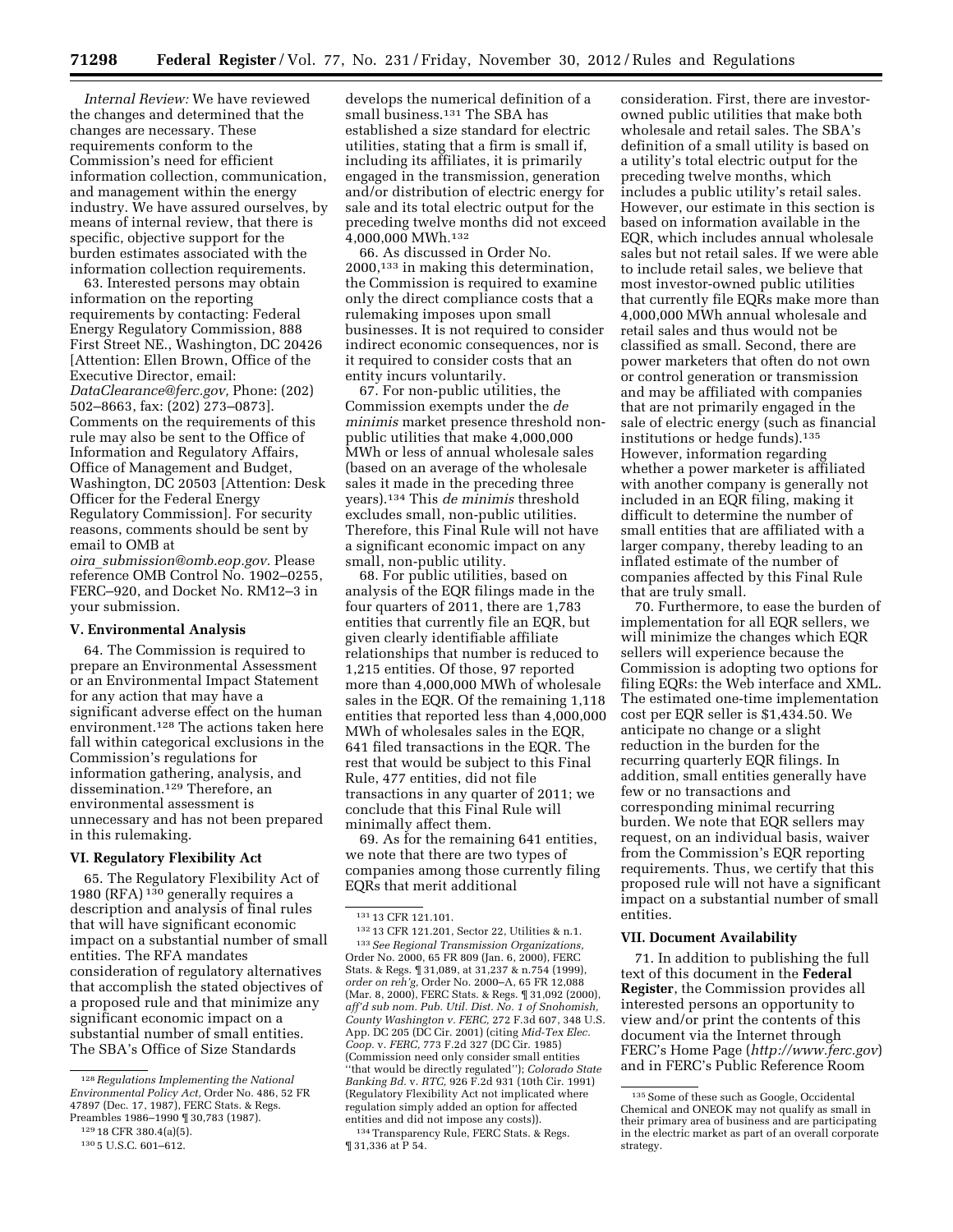during normal business hours (8:30 a.m. to 5:00 p.m. Eastern time) at 888 First Street NE., Room 2A, Washington DC 20426.

72. From FERC's Home Page on the Internet, this information is available on eLibrary. The full text of this document is available on eLibrary in PDF and Microsoft Word format for viewing, printing, and/or downloading. To access this document in eLibrary, type the docket number excluding the last three digits of this document in the docket number field.

73. User assistance is available for eLibrary and the FERC's Web site during normal business hours from FERC Online Support at (202) 502–6652 (toll free at 1–866–208–3676) or email at *[ferconlinesupport@ferc.gov,](mailto:ferconlinesupport@ferc.gov)* or the Public Reference Room at (202) 502– 8371, TTY (202) 502–8659. Email the Public Reference Room at *[public.referenceroom@ferc.gov.](mailto:public.referenceroom@ferc.gov)* 

# **VIII. Effective Date and Congressional Notification**

74. These regulations are effective April 1, 2013. The Commission has determined, with the concurrence of the Administrator of the Office of Information and Regulatory Affairs of OMB, that this rule is not a ''major rule'' as defined in section 351 of the Small Business Regulatory Enforcement Fairness Act of 1996.

## **List of Subjects in 18 CFR Part 35**

Electric power rates, Electric utilities, Reporting and recordkeeping requirements.

By direction of the Commission.

# **Nathaniel J. Davis, Sr.,**

*Deputy Secretary.* 

In consideration of the foregoing, the Commission amends 18 CFR part 35 as follows:

# **PART 35—FILIING OF RATE SCHEDULES AND TARIFFS**

■ 1. The authority citation for Part 35 continues to read as follows:

**Authority:** 16 U.S.C. 791a–825r, 2601– 2645; 31 U.S.C. 9701; 42 U.S.C. 7101–7352.

■ 2. Section 35.10b is amended by revising the second sentence to read as follow:

## **§ 35.10b Electric Quality Reports.**

\* \* \* Electric Quarterly Reports must be prepared in conformance with the Commission's guidance posted on the FERC Web site (*<http://www.ferc.gov>*).

**NOTE:** The following appendices A and B will not appear in the Code of Federal Regulations:

## APPENDIX A: ABBREVIATED NAMES OF COMMENTERS

| Commenters                                                                                                               | Abbreviation                                                                                                  |
|--------------------------------------------------------------------------------------------------------------------------|---------------------------------------------------------------------------------------------------------------|
| California Independent System Operator Corporation<br>Connecticut Gas & Electric, Inc., and Massachusetts Gas & Electric | CAISO<br>EEI<br>EPSA<br>Energy Compliance Consulting<br><b>Energy Services Providers</b>                      |
| Inc                                                                                                                      | Idaho Power<br>Links<br><b>Technology Solutions</b><br>Pacific Gas and Electric<br>Southern California Edison |

# **Appendix B: EQR Data Dictionary**

**Electric Quarterly Report Data Dictionary Version 2.1 (issued November 15, 2012) 136**

# EQR DATA DICTIONARY

| Field No. |                | Field |          | Value                             | <b>Definition</b>                                                                                                                                                                                                                                                                                 |  |  |
|-----------|----------------|-------|----------|-----------------------------------|---------------------------------------------------------------------------------------------------------------------------------------------------------------------------------------------------------------------------------------------------------------------------------------------------|--|--|
| Old       | New            |       | Required |                                   |                                                                                                                                                                                                                                                                                                   |  |  |
|           | <b>ID Data</b> |       |          |                                   |                                                                                                                                                                                                                                                                                                   |  |  |
|           |                |       |          | FS# (where "#" is an<br>integer). | (Seller)-An identifier (e.g., "FS1", "FS2")<br>used to designate a record containing Seller<br>identification information in a comma-delim-<br>ited (csv) file that is imported into the EQR<br>filing. One record for each seller company<br>may be imported into an EQR for a given<br>quarter. |  |  |

<sup>136</sup>This version of Appendix B replaces the version that was included with *Revisions to Electric* 

*Quarterly Report Filing Process,* Order No. 770, 141 FERC ¶ 61,120 (2012).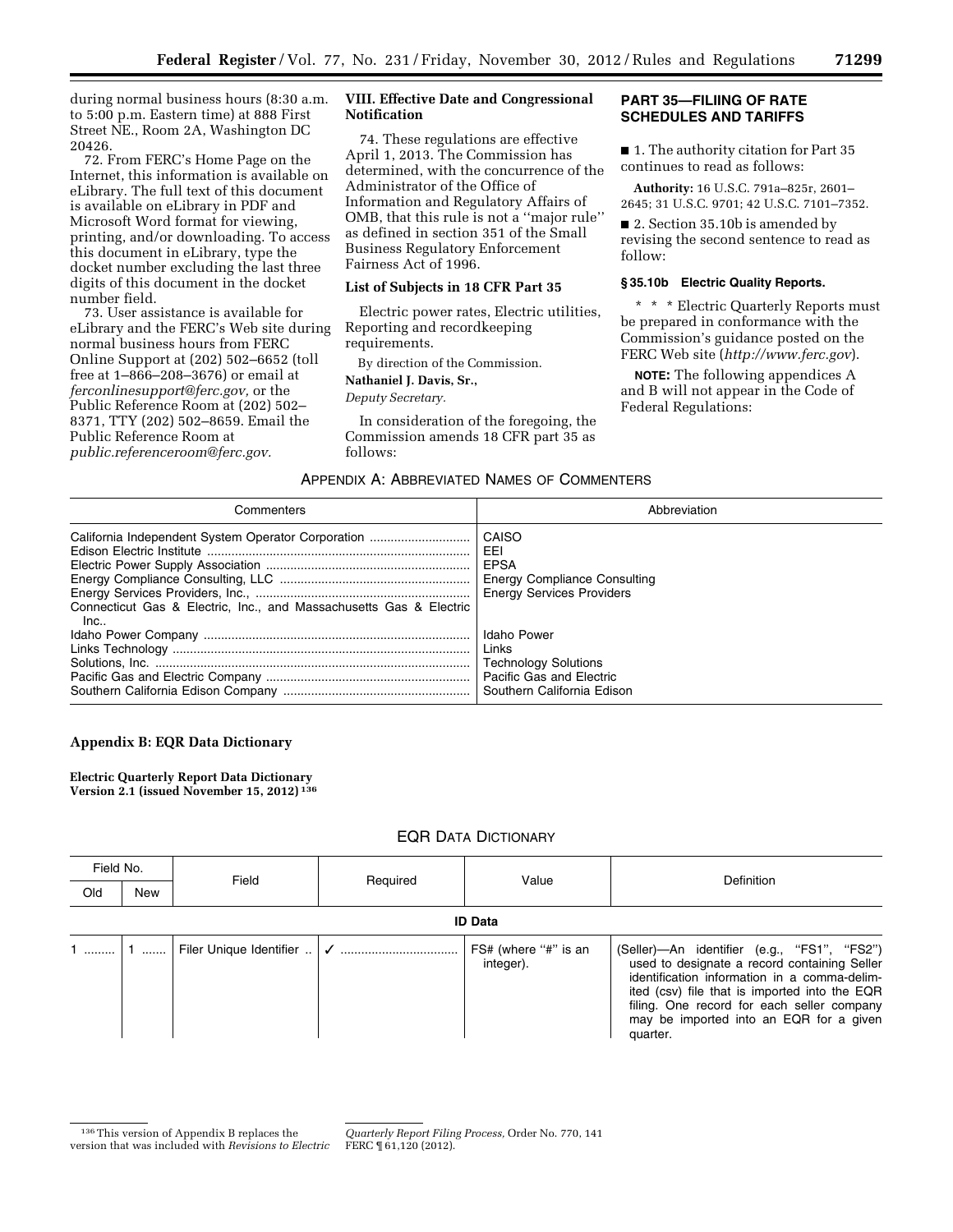$\equiv$ 

| Field No. |                                          |                                                                                                                                                                                                                                                                                                                                                                                                                                                                                                                                                                             |          |                                                                               |                                                                                                                                                                                                                                                                                                                                                                     |  |  |
|-----------|------------------------------------------|-----------------------------------------------------------------------------------------------------------------------------------------------------------------------------------------------------------------------------------------------------------------------------------------------------------------------------------------------------------------------------------------------------------------------------------------------------------------------------------------------------------------------------------------------------------------------------|----------|-------------------------------------------------------------------------------|---------------------------------------------------------------------------------------------------------------------------------------------------------------------------------------------------------------------------------------------------------------------------------------------------------------------------------------------------------------------|--|--|
| Old       | New                                      | Field                                                                                                                                                                                                                                                                                                                                                                                                                                                                                                                                                                       | Required | Value                                                                         | Definition                                                                                                                                                                                                                                                                                                                                                          |  |  |
| 1         | $1$                                      | Filer Unique Identifier                                                                                                                                                                                                                                                                                                                                                                                                                                                                                                                                                     |          |                                                                               | (Agent)—An identifier (i.e., "FA1") used to des-<br>ignate a record containing Agent identifica-<br>tion information in a comma-delimited (csv)<br>file that is imported into the EQR filing. Only<br>one record with the FA1 identifier may be<br>imported into an EQR for a given quarter.                                                                        |  |  |
|           |                                          |                                                                                                                                                                                                                                                                                                                                                                                                                                                                                                                                                                             |          | Unrestricted text (100<br>characters).                                        | (Seller)—The name of the company that is au-<br>thorized to make sales as indicated in the<br>company's FERC tariff(s).                                                                                                                                                                                                                                             |  |  |
|           |                                          |                                                                                                                                                                                                                                                                                                                                                                                                                                                                                                                                                                             |          | Unrestricted text (100<br>characters).                                        | (Agent)-The name of the entity completing<br>the EQR filing. The Agent's Company Name<br>need not be the name of the company under<br>Commission jurisdiction.                                                                                                                                                                                                      |  |  |
| . 1       | $3$                                      |                                                                                                                                                                                                                                                                                                                                                                                                                                                                                                                                                                             |          | A 7-digit integer pro-<br>ceeded by the letter<br>"C".                        | (Seller)-Identifier obtained through the Com-<br>mission's Company Registration system.                                                                                                                                                                                                                                                                             |  |  |
|           |                                          |                                                                                                                                                                                                                                                                                                                                                                                                                                                                                                                                                                             |          | Unrestricted text (50<br>characters).                                         | (Seller)—The name of the contact for the com-<br>pany authorized to make sales as indicated<br>in the company's FERC tariff(s).                                                                                                                                                                                                                                     |  |  |
| $3$   4   |                                          |                                                                                                                                                                                                                                                                                                                                                                                                                                                                                                                                                                             |          | Unrestricted text (50<br>characters).                                         | (Agent)-Name of the contact for the Agent,<br>usually the person who prepares the filing.                                                                                                                                                                                                                                                                           |  |  |
| $4$       | $5$                                      | $\begin{tabular}{ll} \multicolumn{2}{c}{{\small\textbf{Context}}{\small\textbf{Title}}}\end{tabular} \begin{tabular}{ll} \textbf{Context Title} & \textbf{if } {\small\textbf{if } {\small\textbf{if } {\small\textbf{if } {\small\textbf{if } {\small\textbf{if } {\small\textbf{if } {\small\textbf{if } {\small\textbf{if } {\small\textbf{if } {\small\textbf{if } {\small\textbf{if } {\small\textbf{if } {\small\textbf{if } {\small\textbf{if } {\small\textbf{if } {\small\textbf{if } {\small\textbf{if } {\small\textbf{if } {\small\textbf{if } {\small\textbf{$ |          | Unrestricted text (50<br>characters).                                         | Title of contact identified in Field Number 4.                                                                                                                                                                                                                                                                                                                      |  |  |
| $5$ 6     |                                          |                                                                                                                                                                                                                                                                                                                                                                                                                                                                                                                                                                             |          | Unrestricted text                                                             | Street address for contact identified in Field<br>Number 4.                                                                                                                                                                                                                                                                                                         |  |  |
|           |                                          |                                                                                                                                                                                                                                                                                                                                                                                                                                                                                                                                                                             |          | Unrestricted text (30<br>characters).                                         | City for the contact identified in Field Number<br>4.                                                                                                                                                                                                                                                                                                               |  |  |
| 7  8      |                                          |                                                                                                                                                                                                                                                                                                                                                                                                                                                                                                                                                                             |          | Unrestricted text (2)<br>characters).                                         | Two character state or province abbreviations<br>for the contact identified in Field Number 4.                                                                                                                                                                                                                                                                      |  |  |
|           |                                          |                                                                                                                                                                                                                                                                                                                                                                                                                                                                                                                                                                             |          | Unrestricted text (10<br>characters).                                         | Zip code for the contact identified in Field<br>Number 4.                                                                                                                                                                                                                                                                                                           |  |  |
|           |                                          | 9    10    Contact Country Name                                                                                                                                                                                                                                                                                                                                                                                                                                                                                                                                             |          | CA-Canada<br>MX-Mexico<br><b>US-United States</b><br><b>UK-United Kingdom</b> | Country (USA, Canada, Mexico, or United<br>Kingdom) for contact address identified in<br>Field Number 4.                                                                                                                                                                                                                                                            |  |  |
| $10$   11 |                                          |                                                                                                                                                                                                                                                                                                                                                                                                                                                                                                                                                                             |          | Unrestricted text (20<br>characters).                                         | Phone number of contact identified in Field<br>Number 4.                                                                                                                                                                                                                                                                                                            |  |  |
| $11$   12 |                                          | Contact E-Mail                                                                                                                                                                                                                                                                                                                                                                                                                                                                                                                                                              |          | Unrestricted text                                                             | E-mail address of contact identified in Field<br>Number 4.                                                                                                                                                                                                                                                                                                          |  |  |
| $12$   13 |                                          | <b>Transactions Reported</b><br>to Index Price Pub-<br>$lisher(s)$ .                                                                                                                                                                                                                                                                                                                                                                                                                                                                                                        |          | Y (Yes)<br>N(No)                                                              | Filers should indicate whether they have re-<br>ported their sales transactions to index price<br>publisher(s). If they have, filers should indi-<br>cate specifically which index publisher(s) in<br>Field Number 73.                                                                                                                                              |  |  |
|           |                                          | 13    14    Filing Quarter                                                                                                                                                                                                                                                                                                                                                                                                                                                                                                                                                  |          | YYYYMM                                                                        | A six digit reference number used by the EQR<br>software to indicate the quarter and year of<br>the filing for the purpose of importing data<br>from csv files. The first 4 numbers represent<br>the year (e.g., 2007). The last 2 numbers<br>represent the last month of the quarter (e.g.,<br>03=1st quarter; 06=2nd quarter, 09=3rd<br>quarter, 12=4th quarter). |  |  |
|           | <b>EQR Data Dictionary Contract Data</b> |                                                                                                                                                                                                                                                                                                                                                                                                                                                                                                                                                                             |          |                                                                               |                                                                                                                                                                                                                                                                                                                                                                     |  |  |

# EQR DATA DICTIONARY—Continued

|           |  | An integer proceeded<br>by the letter "C"<br>(only used when im-<br>porting contract data). | An identifier beginning with the letter "C" and<br>followed by a number (e.g., "C1", "C2")<br>used to designate a record containing con-<br>tract information in a comma-delimited (csv)<br>file that is imported into the EQR filing. One<br>record for each contract product may be im-<br>ported into an EQR for a given quarter. |
|-----------|--|---------------------------------------------------------------------------------------------|--------------------------------------------------------------------------------------------------------------------------------------------------------------------------------------------------------------------------------------------------------------------------------------------------------------------------------------|
| $15$   16 |  | Unrestricted text (100<br>characters).                                                      | The name of the company that is authorized to<br>make sales as indicated in the company's<br>FERC tariff(s). This name must match the<br>name provided as a Seller's "Company<br>Name" in Field Number 2 of the ID Data<br>(Seller Data).                                                                                            |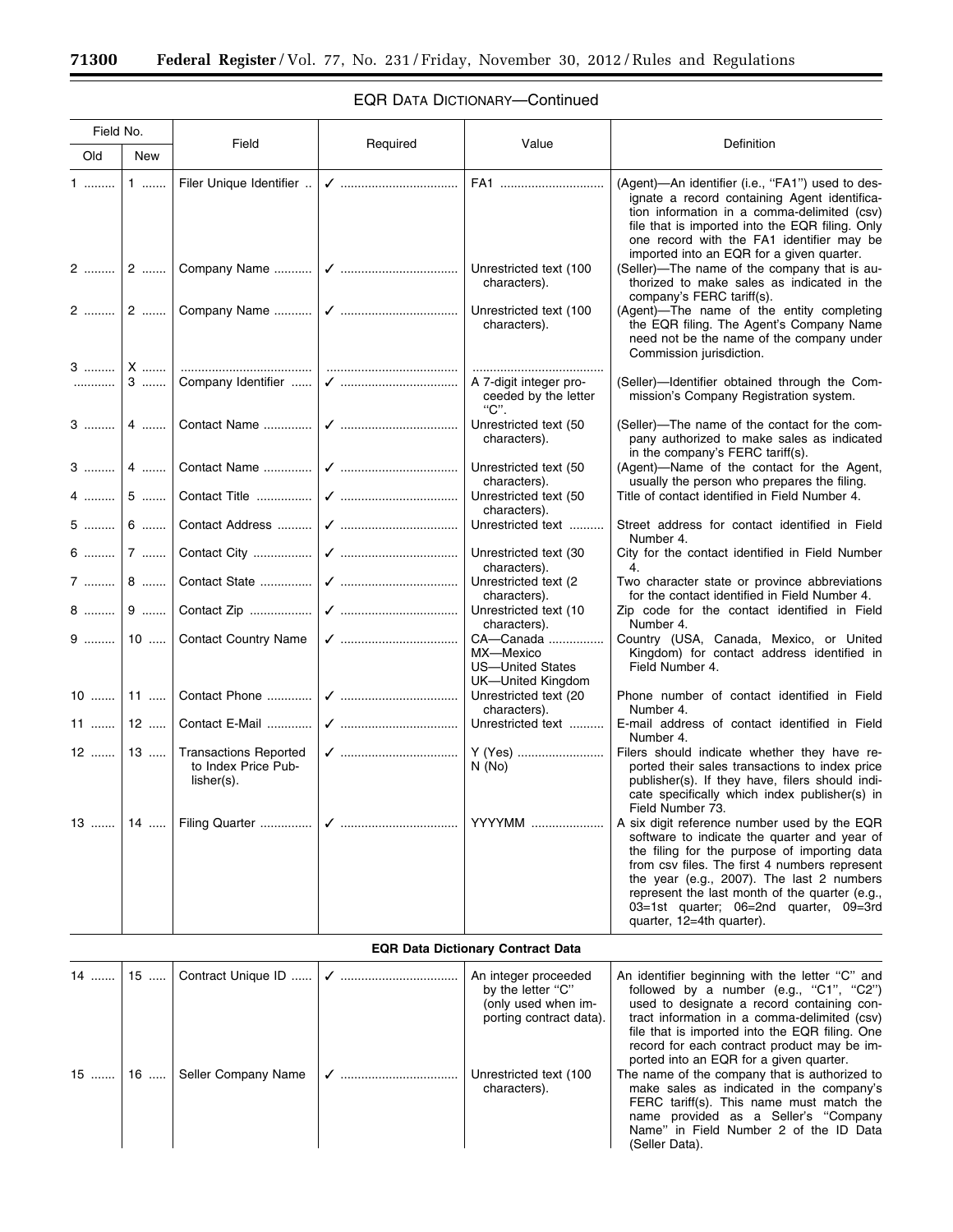| Field No.        |           | Field                                          | Required                           | Value                                 | Definition                                                                                                                                                                                                                                                                                                                                                                                                                                                                                                                                                                                                                                                                                                                                                                                                            |
|------------------|-----------|------------------------------------------------|------------------------------------|---------------------------------------|-----------------------------------------------------------------------------------------------------------------------------------------------------------------------------------------------------------------------------------------------------------------------------------------------------------------------------------------------------------------------------------------------------------------------------------------------------------------------------------------------------------------------------------------------------------------------------------------------------------------------------------------------------------------------------------------------------------------------------------------------------------------------------------------------------------------------|
| Old              | New       |                                                |                                    |                                       |                                                                                                                                                                                                                                                                                                                                                                                                                                                                                                                                                                                                                                                                                                                                                                                                                       |
| 16<br>17         | $17$<br>X | <b>Customer Company</b><br>Name.<br>           |                                    | Unrestricted text (70<br>characters). | The name of the counterparty.                                                                                                                                                                                                                                                                                                                                                                                                                                                                                                                                                                                                                                                                                                                                                                                         |
| 17               | 18        | Contract Affiliate                             |                                    | Y (Yes)<br>N(No)                      | The customer is an affiliate if it controls, is con-<br>trolled by or is under common control with<br>the seller. This includes a division that oper-<br>ates as a functional unit. A customer of a<br>seller who is an Exempt Wholesale Gener-<br>ator may be defined as an affiliate under the<br>Public Utility Holding Company Act and the<br>FPA.                                                                                                                                                                                                                                                                                                                                                                                                                                                                |
| $18$             | 19 …      | <b>FERC Tariff Reference</b>                   |                                    | Unrestricted text (60<br>characters). | The FERC tariff reference cites the document<br>that specifies the terms and conditions under<br>which a Seller is authorized to make trans-<br>mission sales, power sales or sales of re-<br>lated jurisdictional services at cost-based<br>rates or at market-based rates. If the sales<br>are market-based, the tariff that is specified<br>in the FERC order granting the Seller Market<br>Based Rate Authority must be listed.                                                                                                                                                                                                                                                                                                                                                                                   |
| 19               | 20        | <b>Contract Service</b><br>Agreement ID.       |                                    | Unrestricted text (30<br>characters). | Unique identifier given to each service agree-<br>ment that can be used by the filing company<br>to produce the agreement, if requested. The<br>identifier may be the number assigned by<br>FERC for those service agreements that<br>have been filed with and accepted by the<br>Commission, or it may be generated as part<br>of an internal identification system.                                                                                                                                                                                                                                                                                                                                                                                                                                                 |
| 20               | $21$      | <b>Contract Execution</b><br>Date.             |                                    | YYYYMMDD                              | The date the contract was signed. If the parties<br>signed on different dates, use the most re-<br>cent date signed.                                                                                                                                                                                                                                                                                                                                                                                                                                                                                                                                                                                                                                                                                                  |
| 21               | 22        | <b>Commencement Date</b><br>of Contract Terms. |                                    | YYYYMMDD                              | The date the terms of the contract reported in<br>fields 18, 23 and 25 through 44 (as defined<br>in the data dictionary) became effective. If<br>those terms became effective on multiple<br>dates (i.e.: due to one or more amend-<br>ments), the date to be reported in this field is<br>the date the most recent amendment be-<br>came effective. If the contract or the most re-<br>cent reported amendment does not have an<br>effective date, the date when service began<br>pursuant to the contract or most recent re-<br>ported amendment may be used. If the<br>terms reported in fields 18, 23 and 25<br>through 44 have not been amended since<br>January 1, 2009, the initial date the contract<br>became effective (or absent an effective date<br>the initial date when service began) may be<br>used. |
| 22    23         |           | <b>Contract Termination</b><br>Date.           | If specified in the con-<br>tract. | YYYYMMDD<br>YYYYMMDD                  | The date that the contract expires.                                                                                                                                                                                                                                                                                                                                                                                                                                                                                                                                                                                                                                                                                                                                                                                   |
| 23 …….           | 24        | <b>Actual Termination</b><br>Date Extension.   | If contract terminated             |                                       | The date the contract actually terminates.                                                                                                                                                                                                                                                                                                                                                                                                                                                                                                                                                                                                                                                                                                                                                                            |
| 24               | 25        | <b>Extension Provision</b><br>Description.     | ✓ ………………………………                     | Unrestricted text                     | Description of terms that provide for the con-<br>tinuation of the contract.                                                                                                                                                                                                                                                                                                                                                                                                                                                                                                                                                                                                                                                                                                                                          |
| 25  26<br>25 ……. | 26        | Class Name<br>Class Name                       |                                    | F—Firm                                | See definitions of each class name below.<br>For transmission sales, a service or product<br>that always has priority over non-firm serv-<br>ice. For power sales, a service or product<br>that is not interruptible for economic reasons.                                                                                                                                                                                                                                                                                                                                                                                                                                                                                                                                                                            |
| 25               | 26        |                                                |                                    | NF-Non-firm                           | For transmission sales, a service that is re-<br>served and/or scheduled on an as-available<br>basis and is subject to curtailment or inter-<br>ruption at a lesser priority compared to Firm<br>service. For an energy sale, a service or<br>product for which delivery or receipt of the<br>energy may be interrupted for any reason or<br>no reason, without liability on the part of ei-<br>ther the buyer or seller.                                                                                                                                                                                                                                                                                                                                                                                             |

# EQR DATA DICTIONARY—Continued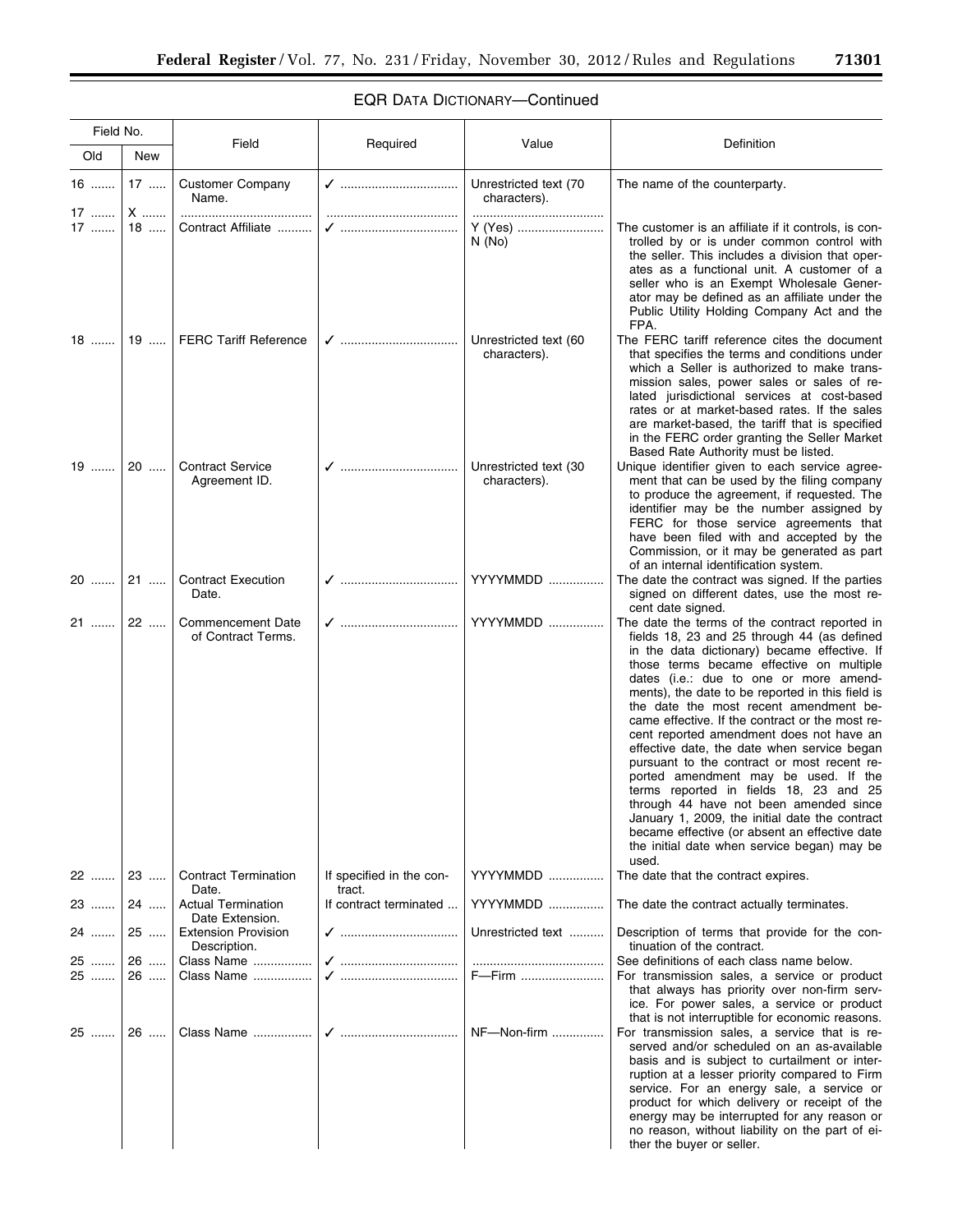$\equiv$ 

٠

| Field No.      |          |                                                    |                                                                                          |                                        |                                                                                                                                                                                           |
|----------------|----------|----------------------------------------------------|------------------------------------------------------------------------------------------|----------------------------------------|-------------------------------------------------------------------------------------------------------------------------------------------------------------------------------------------|
| Old            | New      | Field                                              | Required                                                                                 | Value                                  | Definition                                                                                                                                                                                |
| 25             | 26       |                                                    |                                                                                          | UP-Unit Power Sale                     | Designates a dedicated sale of energy and ca-<br>pacity from one or more than one specified                                                                                               |
| 25             | 26       |                                                    |                                                                                          | N/A-Not Applicable                     | generation unit(s).<br>To be used only when the other available<br>Class Names do not apply.                                                                                              |
|                |          |                                                    |                                                                                          | LT-Long Term<br>ST-Short Term          | Contracts with durations of one year or greater<br>are long-term. Contracts with shorter dura-                                                                                            |
|                |          |                                                    |                                                                                          | N/A-Not Applicable<br>                 | tions are short-term.<br>See definitions for each increment below.                                                                                                                        |
|                |          | 27    28    Increment Name                         |                                                                                          | H-Hourly                               | Terms of the contract (if specifically noted in<br>the contract) set for up to 6 consecutive                                                                                              |
|                |          |                                                    |                                                                                          |                                        | hours ( $\leq 6$ consecutive hours).<br>Terms of the contract (if specifically noted in<br>the contract) set for more than 6 and up to<br>60 consecutive hours (>6 and $\leq$ 60 consecu- |
| 27             |          |                                                    |                                                                                          |                                        | tive hours).<br>Terms of the contract (if specifically noted in<br>the contract) set for over 60 consecutive<br>hours and up to 168 consecutive hours (>60                                |
|                |          |                                                    |                                                                                          |                                        | and $\leq$ 168 consecutive hours).<br>Terms of the contract (if specifically noted in<br>the contract) set for more than 168 consecu-<br>tive hours up to, but not including, one year    |
| 27             |          |                                                    |                                                                                          |                                        | $($ >168 consecutive hours and < 1 year).<br>Terms of the contract (if specifically noted in<br>the contract) set for one year or more $( \ge 1$<br>year).                                |
|                |          | 27    28    Increment Name                         | √    N/A-Not Applicable                                                                  |                                        | Terms of the contract do not specify an incre-<br>ment.                                                                                                                                   |
|                |          | 28    29    Increment Peaking<br>Name.             |                                                                                          |                                        | See definitions for each increment peaking<br>name below.                                                                                                                                 |
| 28  29         |          | Increment Peaking<br>Name.                         | √  FP-Full Period                                                                        |                                        | The product described may be sold during<br>those hours designated as on-peak and off-<br>peak in the NERC region of the point of de-<br>livery.                                          |
|                |          | 28    29    Increment Peaking<br>Name.             |                                                                                          |                                        | The product described may be sold only during<br>those hours designated as off-peak in the                                                                                                |
|                |          | 28    29    Increment Peaking<br>Name.             | ✓    P—Peak                                                                              |                                        | NERC region of the point of delivery.<br>The product described may be sold only during<br>those hours designated as on-peak in the                                                        |
| 28             |          | 29    Increment Peaking<br>Name.                   | √    N/A—Not Applicable                                                                  |                                        | NERC region of the point of delivery.<br>To be used only when the increment peaking<br>name is not specified in the contract.                                                             |
| 29 ……. ا<br>29 |          | 30    Product Type Name<br>30    Product Type Name | √    CB-Cost Based                                                                       |                                        | See definitions for each product type below.<br>Energy or capacity sold under a FERC-ap-                                                                                                  |
| 29 ……          |          |                                                    |                                                                                          | CR-Capacity Reas-<br>signment.         | proved cost-based rate tariff.<br>An agreement under which a transmission pro-<br>vider sells, assigns or transfers all or portion<br>of its rights to an eligible customer.              |
| 29             |          |                                                    |                                                                                          | MB-Market Based                        | Energy or capacity sold under the seller's<br>FERC-approved market-based rate tariff.                                                                                                     |
| 29             | $30$     |                                                    |                                                                                          | T-Transmission                         | The product is sold under a FERC-approved<br>transmission tariff.                                                                                                                         |
| 29             | $30$     |                                                    |                                                                                          | Other                                  | The product cannot be characterized by the<br>other product type names.                                                                                                                   |
| $30$           | $31$     | Product Name                                       |                                                                                          | See Product Name<br>Table, Appendix A. | Description of product being offered.                                                                                                                                                     |
| 31 …….         | 32<br>33 | Quantity<br>Units                                  | If specified in the con-<br>tract.                                                       | Number with up to 4<br>decimals.       | Quantity for the contract product identified.                                                                                                                                             |
| $32$           |          |                                                    | If specified in the con-<br>tract.                                                       | See Units Table, Ap-<br>pendix E.      | Measure stated in the contract for the product<br>sold.                                                                                                                                   |
| 33             | 34       | Rate                                               | One of four rate fields<br>(34, 35, 36, or 37)<br>must be included.                      | Number with up to 4<br>decimals.       | The charge for the product per unit as stated in<br>the contract.                                                                                                                         |
| 34             | $35$     | Rate Minimum                                       | One of four rate fields<br>(34, 35, 36, or 37)                                           | Number with up to 4<br>decimals.       | Minimum rate to be charged per the contract, if<br>a range is specified.                                                                                                                  |
| $35$           | 36       | Rate Maximum                                       | must be included.<br>One of four rate fields<br>(34, 35, 36, or 37)<br>must be included. | Number with up to 4<br>decimals.       | Maximum rate to be charged per the contract,<br>if a range is specified.                                                                                                                  |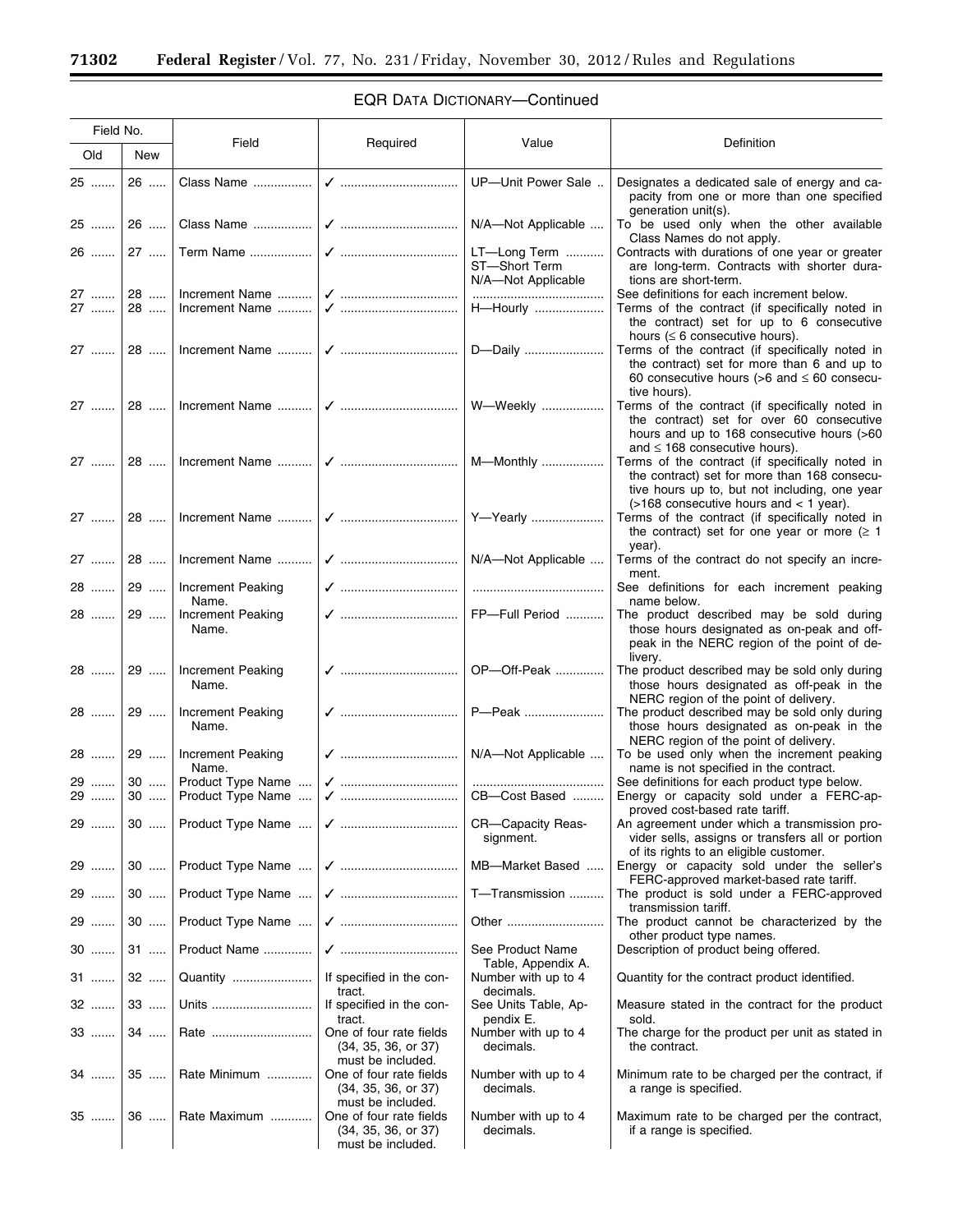| Field No. |      |                                                        |                                                                     |                                                                                                           |                                                                                                                                                                                                                                                                                                                                                                                                                                                                                                                                                                                                                                                                                                                                                                                                                         |
|-----------|------|--------------------------------------------------------|---------------------------------------------------------------------|-----------------------------------------------------------------------------------------------------------|-------------------------------------------------------------------------------------------------------------------------------------------------------------------------------------------------------------------------------------------------------------------------------------------------------------------------------------------------------------------------------------------------------------------------------------------------------------------------------------------------------------------------------------------------------------------------------------------------------------------------------------------------------------------------------------------------------------------------------------------------------------------------------------------------------------------------|
| Old       | New  | Field                                                  | Required                                                            | Value                                                                                                     | Definition                                                                                                                                                                                                                                                                                                                                                                                                                                                                                                                                                                                                                                                                                                                                                                                                              |
| 36        | 37   | Rate Description                                       | One of four rate fields<br>(34, 35, 36, or 37)<br>must be included. | Unrestricted text                                                                                         | Text description of rate. If the rate is currently<br>available on the FERC Web site, a citation of<br>the FERC Accession Number and the rel-<br>evant FERC tariff including page number or<br>section may be included instead of providing<br>the entire rate algorithm. If the rate is not<br>available on the FERC Web site, include the<br>rate algorithm, if rate is calculated. If the al-<br>gorithm would exceed the 150 character field<br>limit, it may be provided in a descriptive<br>summary (including bases and methods of<br>calculations) with a detailed citation of the<br>relevant FERC tariff including page number<br>and section. If more than 150 characters are<br>required, the contract product may be re-<br>peated in a subsequent line of data until the<br>rate is adequately described. |
| 37        | $38$ | Rate Units                                             | If specified in the con-<br>tract.                                  | See Rate Units Table,<br>Appendix F.                                                                      | Measure stated in the contract for the product<br>sold.                                                                                                                                                                                                                                                                                                                                                                                                                                                                                                                                                                                                                                                                                                                                                                 |
| 38        | $39$ | Point of Receipt Bal-<br>ancing Authority<br>(PORBA).  | If specified in the con-<br>tract.                                  | See Balancing Author-<br>ity Table, Appendix B.                                                           | The registered NERC Balancing Authority (for-<br>merly called NERC Control Area) where<br>service begins for a transmission or trans-<br>mission-related jurisdictional sale. The Bal-<br>ancing Authority will be identified with the<br>abbreviation used in OASIS applications. If<br>receipt occurs at a trading hub specified in<br>the EQR software, the term "Hub" should be<br>used.                                                                                                                                                                                                                                                                                                                                                                                                                            |
| 39        | 40   | Point of Receipt Spe-<br>cific Location<br>(PORSL).    | If specified in the con-<br>tract.                                  | Unrestricted text (50<br>characters). If "HUB"<br>is selected for<br>PORCA, see Hub<br>Table, Appendix C. | The specific location at which the product is re-<br>ceived if designated in the contract. If receipt<br>occurs at a trading hub, a standardized hub<br>name must be used. If more points of receipt<br>are listed in the contract than can fit into the<br>50 character space, a description of the col-<br>lection of points may be used. 'Various,'<br>alone, is unacceptable unless the contract<br>itself uses that terminology.                                                                                                                                                                                                                                                                                                                                                                                   |
| 40        | 41   | Point of Delivery Bal-<br>ancing Authority<br>(PODBA). | If specified in the con-<br>tract.                                  | See Balancing Author-<br>ity Table, Appendix B.                                                           | The registered NERC Balancing Authority (for-<br>merly called NERC Control Area) where a ju-<br>risdictional product is delivered and/or serv-<br>ice ends for a transmission or transmission-<br>related jurisdictional sale. The Balancing Au-<br>thority will be identified with the abbreviation<br>used in OASIS applications. If delivery oc-<br>curs at the interconnection of two control<br>areas, the control area that the product is<br>entering should be used. If delivery occurs at<br>a trading hub specified in the EQR software,<br>the term "Hub" should be used.                                                                                                                                                                                                                                    |
| 41        | 42   | Point of Delivery Spe-<br>cific Location<br>(PODSL).   | If specified in the con-<br>tract.                                  | Unrestricted text (50<br>characters). If "HUB"<br>is selected for<br>PODCA, see Hub<br>Table, Appendix C. | The specific location at which the product is<br>delivered if designated in the contract. If re-<br>ceipt occurs at a trading hub, a standardized<br>hub name must be used.                                                                                                                                                                                                                                                                                                                                                                                                                                                                                                                                                                                                                                             |
| 42        | 43   | Begin Date                                             | If specified in the con-<br>tract.                                  | YYYYMMDDHHMM                                                                                              | First date for the sale of the product at the rate<br>specified.                                                                                                                                                                                                                                                                                                                                                                                                                                                                                                                                                                                                                                                                                                                                                        |
| 43        | 44   | End Date                                               | If specified in the con-<br>tract.                                  | YYYYMMDDHHMM                                                                                              | Last date for the sale of the product at the rate<br>specified.                                                                                                                                                                                                                                                                                                                                                                                                                                                                                                                                                                                                                                                                                                                                                         |
| 45        | X    |                                                        |                                                                     |                                                                                                           |                                                                                                                                                                                                                                                                                                                                                                                                                                                                                                                                                                                                                                                                                                                                                                                                                         |

# EQR DATA DICTIONARY—Continued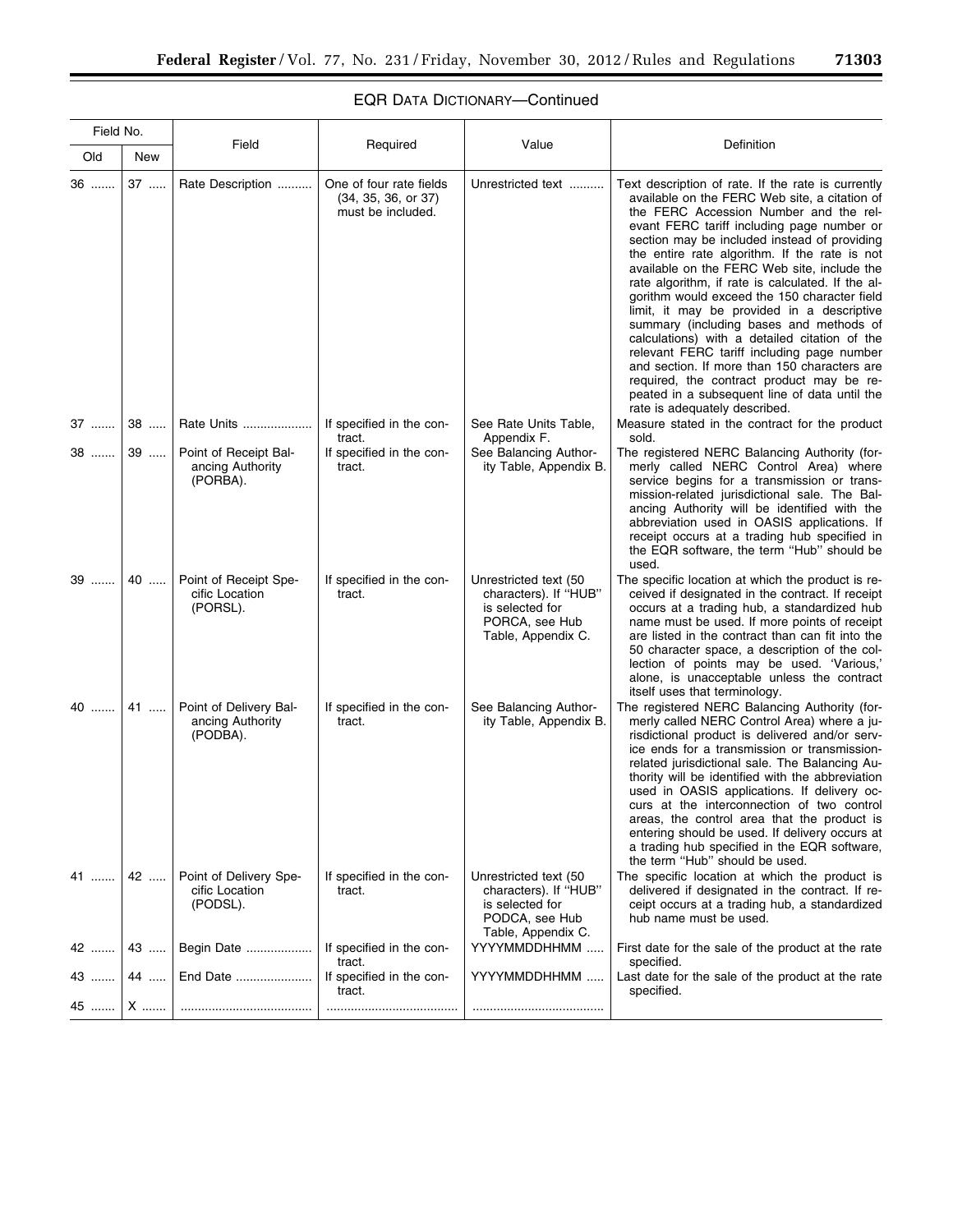$\equiv$ 

# EQR DATA DICTIONARY—Continued

۲

| Field No.               |          | Field                                                  | Required | Value                                                                                        | Definition                                                                                                                                                                                                                                                                                                                                                                                                 |  |  |  |
|-------------------------|----------|--------------------------------------------------------|----------|----------------------------------------------------------------------------------------------|------------------------------------------------------------------------------------------------------------------------------------------------------------------------------------------------------------------------------------------------------------------------------------------------------------------------------------------------------------------------------------------------------------|--|--|--|
| Old                     | New      |                                                        |          |                                                                                              |                                                                                                                                                                                                                                                                                                                                                                                                            |  |  |  |
| <b>Transaction Data</b> |          |                                                        |          |                                                                                              |                                                                                                                                                                                                                                                                                                                                                                                                            |  |  |  |
| 44                      | 45       | <b>Transaction Unique ID</b>                           |          | An integer proceeded<br>by the letter "T" (only<br>used when importing<br>transaction data). | An identifier beginning with the letter "T" and<br>followed by a number (e.g., "T1", "T2") used<br>to designate a record containing transaction<br>information in a comma-delimited (csv) file<br>that is imported into the EQR filing. One<br>record for each transaction record may be<br>imported into an EQR for a given quarter. A<br>new transaction record must be used every                       |  |  |  |
|                         |          | 45    46    Seller Company Name                        |          | Unrestricted text (100<br>Characters).                                                       | time a price changes in a sale.<br>The name of the company that is authorized to<br>make sales as indicated in the company's<br>FERC tariff(s). This name must match the<br>name provided as a Seller's "Company<br>Name" in Field 2 of the ID Data (Seller<br>Data).                                                                                                                                      |  |  |  |
| 49                      | X        | 46    47    Customer Company<br>Name.                  |          | Unrestricted text (70<br>Characters).                                                        | The name of the counterparty.                                                                                                                                                                                                                                                                                                                                                                              |  |  |  |
| 47                      | 48       | <b>FERC Tariff Reference</b>                           |          | Unrestricted text (60<br>Characters).                                                        | The FERC tariff reference cites the document<br>that specifies the terms and conditions under<br>which a Seller is authorized to make trans-<br>mission sales, power sales or sales of re-<br>lated jurisdictional services at cost-based<br>rates or at market-based rates. If the sales<br>are market-based, the tariff that is specified<br>in the FERC order granting the Seller Market                |  |  |  |
| 48                      |          | 49    Contract Service<br>Agreement ID.                |          | Unrestricted text (30<br>Characters).                                                        | Based Rate Authority must be listed.<br>Unique identifier given to each service agree-<br>ment that can be used by the filing company<br>to produce the agreement, if requested. The<br>identifier may be the number assigned by<br>FERC for those service agreements that<br>have been filed and approved by the Com-<br>mission, or it may be generated as part of an<br>internal identification system. |  |  |  |
| 49                      |          | 50    Transaction Unique<br>Identifier.                |          | Unrestricted text (24<br>Characters).                                                        | Unique reference number assigned by the sell-<br>er for each transaction.                                                                                                                                                                                                                                                                                                                                  |  |  |  |
| 50 …….                  | 51       | <b>Transaction Begin Date</b>                          |          | YYYYMMDDHHMM<br>(csv import);<br><b>MMDDYYYYHHMM</b><br>(manual entry).                      | First date and time the product is sold during<br>the quarter.                                                                                                                                                                                                                                                                                                                                             |  |  |  |
| 51                      | 52       | Transaction End Date                                   |          | YYYYMMDDHHMM<br>(csv import);<br>MMDDYYYYHHMM<br>(manual entry).                             | Last date and time the product is sold during<br>the quarter.                                                                                                                                                                                                                                                                                                                                              |  |  |  |
| 52                      | 53       | Trade Date                                             |          | YYYYMMDD (csv im-<br>port); MMDDYYYY<br>(manual entry).                                      | The date upon which the parties made the le-<br>gally binding agreement on the price of a<br>transaction.                                                                                                                                                                                                                                                                                                  |  |  |  |
| 53  54                  |          | Exchange/Brokerage<br>Service.                         |          | See Exchange/Broker-<br>age Service Table,<br>Appendix H.                                    | If a broker service is used to consummate or<br>effectuate a transaction, the term "Broker"<br>shall be selected from the Commission-pro-<br>vided list. If an exchange is used, the spe-<br>cific exchange that is used shall be selected<br>from the Commission-provided list.                                                                                                                           |  |  |  |
| 54                      | 55       | Type of Rate                                           |          |                                                                                              | See type of rate definitions below.                                                                                                                                                                                                                                                                                                                                                                        |  |  |  |
| 54<br>54                | 55<br>55 | Type of Rate<br>Type of Rate                           |          | Fixed<br>Formula                                                                             | A fixed charge per unit of consumption.<br>A calculation of a rate based upon a formula<br>that does not contain an index component.                                                                                                                                                                                                                                                                       |  |  |  |
| 54 ……                   | 55       |                                                        |          | Electric Index                                                                               | A calculation of a rate based upon an index or<br>a formula that contains an index component.                                                                                                                                                                                                                                                                                                              |  |  |  |
| 54 …….                  | 55       |                                                        |          | RTO/ISO                                                                                      | A rate that is based on an RTO/ISO published<br>price or formula that contains an RTO/ISO                                                                                                                                                                                                                                                                                                                  |  |  |  |
| 55                      | $56$     | Time Zone                                              |          | See Time Zone Table,<br>Appendix D.                                                          | price component.<br>The time zone in which the sales will be made<br>under the contract.                                                                                                                                                                                                                                                                                                                   |  |  |  |
| 56                      | 57       | Point of Delivery Bal-<br>ancing Authority<br>(PODBA). |          | See Balancing Author-<br>ity Table, Appendix B.                                              | The registered NERC Balancing Authority (for-<br>merly called NERC Control Area) abbrevia-<br>tion used in OASIS applications.                                                                                                                                                                                                                                                                             |  |  |  |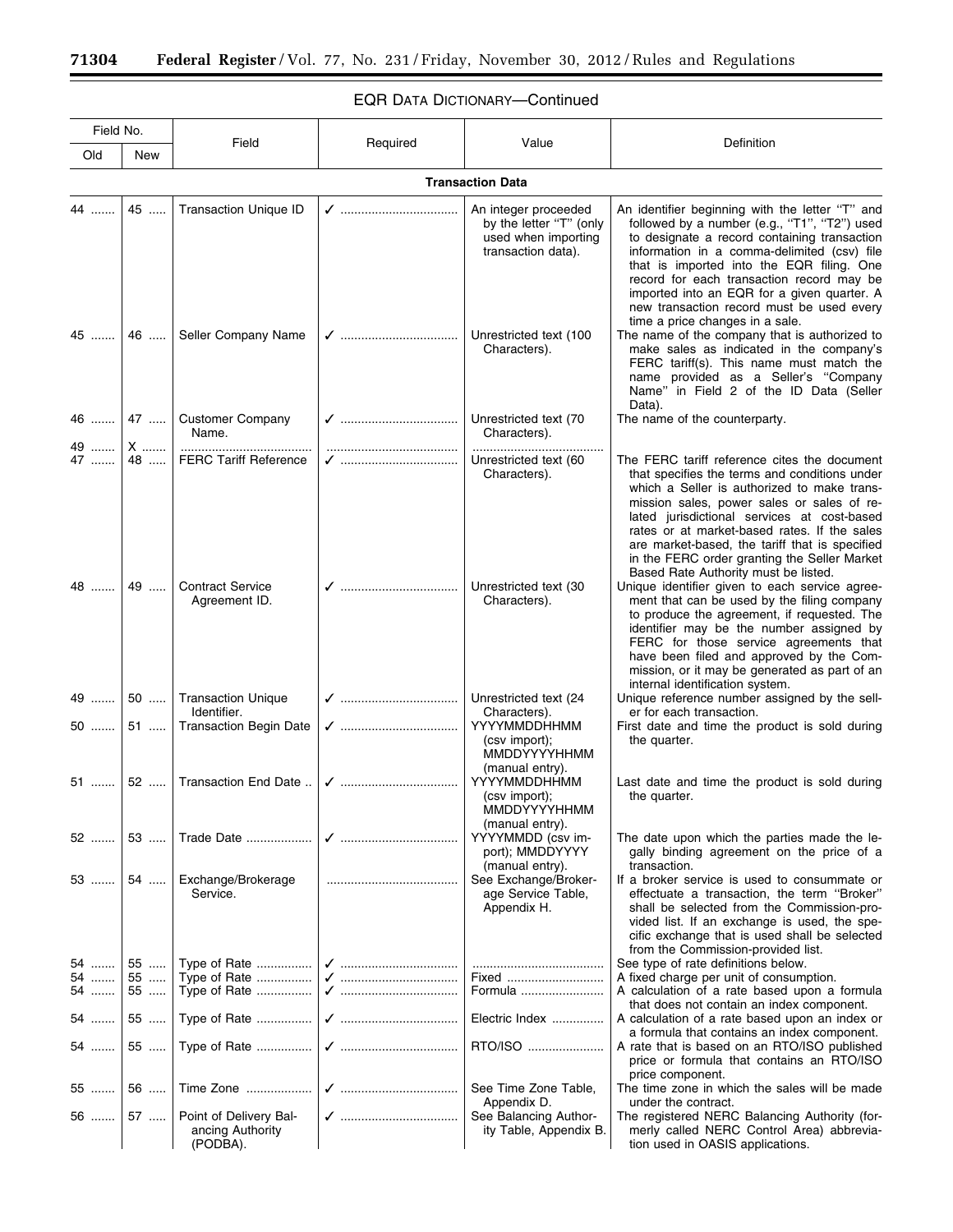# EQR DATA DICTIONARY—Continued

| Field No.   |             | Field                                                |                     | Value                                                                                                     | Definition                                                                                                                                                                                                                                                                                           |  |
|-------------|-------------|------------------------------------------------------|---------------------|-----------------------------------------------------------------------------------------------------------|------------------------------------------------------------------------------------------------------------------------------------------------------------------------------------------------------------------------------------------------------------------------------------------------------|--|
| Old         | New         |                                                      | Required            |                                                                                                           |                                                                                                                                                                                                                                                                                                      |  |
| 57          | 58          | Point of Delivery Spe-<br>cific Location<br>(PODSL). |                     | Unrestricted text (50<br>characters). If "HUB"<br>is selected for<br>PODBA, see Hub<br>Table, Appendix C. | The specific location at which the product is<br>delivered. If receipt occurs at a trading hub,<br>a standardized hub name must be used.                                                                                                                                                             |  |
| 58   <br>58 | 59   <br>59 | Class Name                                           |                     | <br>F-Firm                                                                                                | See class name definitions below.<br>A sale, service or product that is not interrupt-<br>ible for economic reasons.                                                                                                                                                                                 |  |
| 58          | 59          |                                                      |                     | NF-Non-firm                                                                                               | A sale for which delivery or receipt of the en-<br>ergy may be interrupted for any reason or no<br>reason, without liability on the part of either<br>the buyer or seller.                                                                                                                           |  |
| 58          | $59$        |                                                      |                     |                                                                                                           | Designates a dedicated sale of energy and ca-<br>pacity from one or more than one specified<br>generation unit(s).                                                                                                                                                                                   |  |
| 58          | 59          |                                                      |                     |                                                                                                           | Designates an incremental material change to<br>one or more transactions due to a change in<br>settlement results. "BA" may be used in a<br>refiling after the next quarter's filing is due to<br>reflect the receipt of new information. It may<br>not be used to correct an inaccurate filing.     |  |
| 58          | 59          |                                                      |                     | N/A-Not Applicable;<br>LT-Long Term.                                                                      | To be used only when the other available class<br>names do not apply.                                                                                                                                                                                                                                |  |
| 59          | 60          |                                                      |                     | ST-Short Term; N/A-<br>Not Applicable.                                                                    | Power sales transactions with durations of one<br>year or greater are long-term. Transactions<br>with shorter durations are short-term.                                                                                                                                                              |  |
| 60          |             |                                                      |                     |                                                                                                           | See increment name definitions below.                                                                                                                                                                                                                                                                |  |
| 60          | 61          | Increment Name                                       |                     |                                                                                                           | Terms of the particular sale set for up to 6 con-<br>secutive hours ( $\leq 6$ consecutive hours) In-<br>cludes LMP based sales in ISO/RTO mar-<br>kets.                                                                                                                                             |  |
| $60$        |             |                                                      |                     |                                                                                                           | Terms of the particular sale set for more than 6<br>and up to 60 consecutive hours ( $>6$ and $\leq 60$<br>consecutive hours). Includes sales over a                                                                                                                                                 |  |
| $60$        |             |                                                      |                     |                                                                                                           | peak or off-peak block during a single day.<br>Terms of the particular sale set for over 60<br>consecutive hours and up to 168 consecu-<br>tive hours (>60 and $\leq$ 168 consecutive<br>hours). Includes sales for a full week and<br>sales for peak and off-peak blocks over a<br>particular week. |  |
| 60          | 61          |                                                      |                     |                                                                                                           | Terms of the particular sale set for set for more<br>than 168 consecutive hours up to, but not in-<br>cluding, one year (>168 consecutive hours<br>and $<$ 1 year). Includes sales for full month                                                                                                    |  |
| 60          |             | 61    Increment Name                                 |                     |                                                                                                           | or multi-week sales during a given month.<br>Terms of the particular sale set for one year or<br>more $(\geq 1$ year). Includes all long-term con-<br>tracts with defined pricing terms (fixed-price,<br>formula, or index).                                                                         |  |
| 60          | $61$        | Increment Name                                       |                     | N/A-Not Applicable                                                                                        | To be used only when other available incre-<br>ment names do not apply.                                                                                                                                                                                                                              |  |
| 61          | 62          | <b>Increment Peaking</b><br>Name.                    |                     |                                                                                                           | See definitions for increment peaking below.                                                                                                                                                                                                                                                         |  |
| 61          | 62          | Increment Peaking<br>Name.                           | √    FP-Full Period |                                                                                                           | The product described was sold during Peak<br>and Off-Peak hours.                                                                                                                                                                                                                                    |  |
| 61          | 62          | <b>Increment Peaking</b><br>Name.                    |                     | OP-Off-Peak                                                                                               | The product described was sold only during<br>those hours designated as off-peak in the<br>NERC region of the point of delivery.                                                                                                                                                                     |  |
| 61          |             | 62    Increment Peaking<br>Name.                     |                     | P-Peak                                                                                                    | The product described was sold only during<br>those hours designated as on-peak in the<br>NERC region of the point of delivery.                                                                                                                                                                      |  |
| $61$   62   |             | <b>Increment Peaking</b><br>Name.                    |                     | N/A-Not Applicable                                                                                        | To be used only when the other available in-<br>crement peaking names do not apply.                                                                                                                                                                                                                  |  |
| 62          | 63          | Product Name                                         |                     | See Product Names<br>Table, Appendix A.                                                                   | Description of product being offered.                                                                                                                                                                                                                                                                |  |
| 63          |             | 64    Transaction Quantity                           |                     | Number with up to 4<br>decimals.                                                                          | The quantity of the product in this transaction.                                                                                                                                                                                                                                                     |  |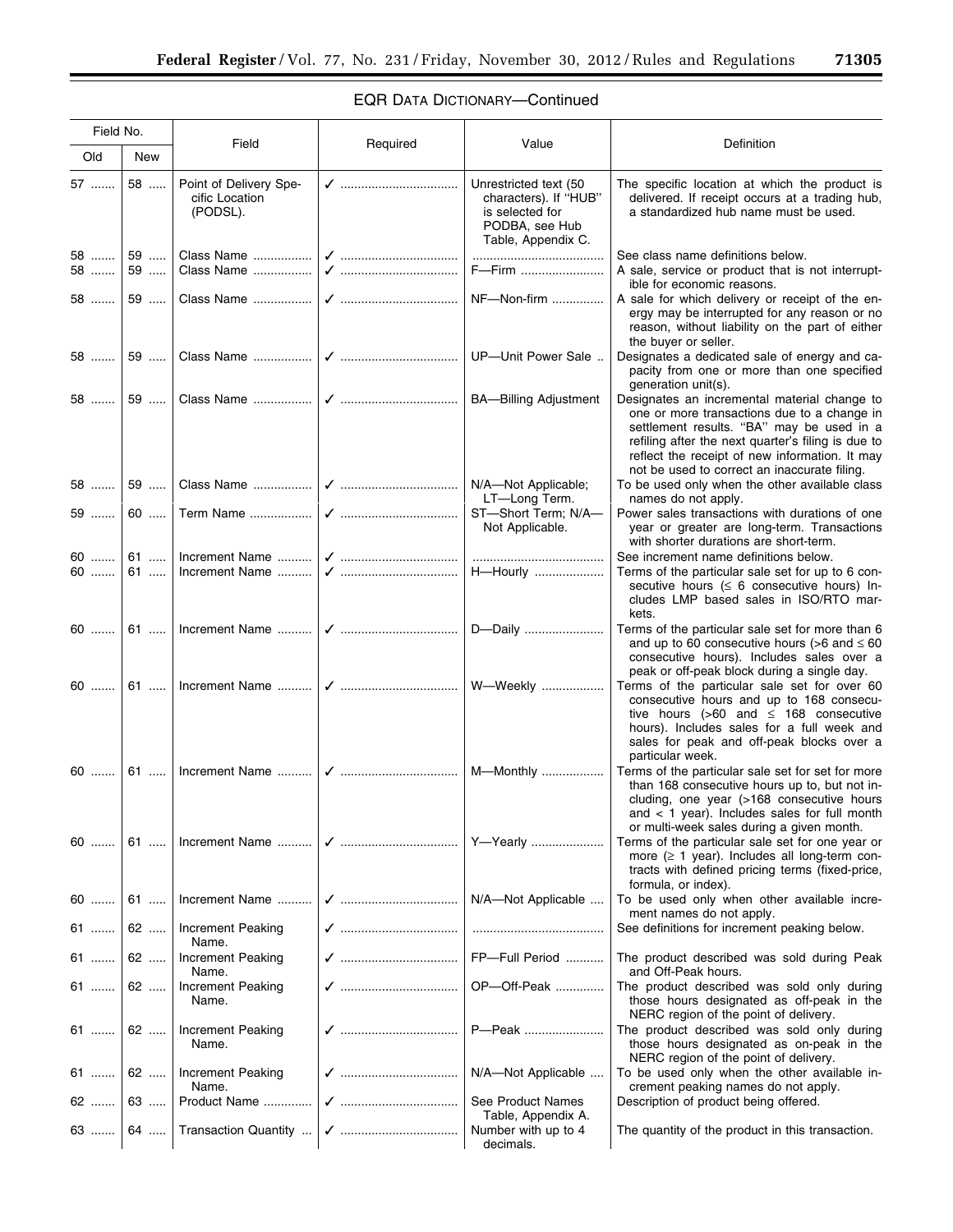|  | <b>EQR DATA DICTIONARY-Continued</b> |  |
|--|--------------------------------------|--|
|--|--------------------------------------|--|

Ξ

| Field No. |      |                                                                                                        |                                                                |                                                          |                                                                                                                                                                                                                                                                              |
|-----------|------|--------------------------------------------------------------------------------------------------------|----------------------------------------------------------------|----------------------------------------------------------|------------------------------------------------------------------------------------------------------------------------------------------------------------------------------------------------------------------------------------------------------------------------------|
| Old       | New  | Field                                                                                                  | Required                                                       | Value                                                    | <b>Definition</b>                                                                                                                                                                                                                                                            |
| 64        | 65   |                                                                                                        |                                                                | Number with up to 6<br>decimals.                         | Actual price charged for the product per unit.<br>The price reported cannot be averaged or<br>otherwise aggregated.                                                                                                                                                          |
| 65        | 66   | Rate Units                                                                                             |                                                                | See Rate Units Table,<br>Appendix F.                     | Measure appropriate to the price of the product<br>sold.                                                                                                                                                                                                                     |
| 66        | $67$ | <b>Standardized Quantity</b>                                                                           |                                                                | Number with up to 4<br>decimals.                         | For product names energy, capacity, and<br>booked out power only. Specify the quantity<br>in MWh if the product is energy or booked<br>out power and specify the quantity in MW if<br>the product is capacity.                                                               |
|           |      | 67  68  Standardized Price                                                                             |                                                                | Number with up to 6<br>decimals.                         | For product names energy, capacity, and<br>booked out power only. Specify the price in<br>\$/MWh if the product is energy or booked<br>out power and specify the price in \$/MW-<br>month if the product is capacity.                                                        |
|           |      | 68  69  Total Transmission<br>Charge.                                                                  |                                                                | decimals.                                                | Payments received for transmission services<br>when explicitly identified.                                                                                                                                                                                                   |
| 69        | 70   | <b>Total Transaction</b><br>Charge.                                                                    |                                                                | Number with up to 2<br>decimals.                         | Transaction Quantity (Field 64) times Price<br>(Field 65) plus Total Transmission Charge<br>(Field 69).                                                                                                                                                                      |
|           |      |                                                                                                        |                                                                | <b>Index Reporting Data</b>                              |                                                                                                                                                                                                                                                                              |
| $70$ 71   |      | Filer Unique Identifier                                                                                |                                                                | FS# (where "#" is an<br>integer).                        | The "FS" seller number from the ID Data table<br>corresponding to the index reporting com-<br>pany.                                                                                                                                                                          |
|           |      | 71  72    Seller Company Name                                                                          |                                                                | Unrestricted text (100<br>characters).                   | The name of the company that is authorized to<br>make sales as indicated in the company's<br>FERC tariff(s). This name must match the<br>name provided as a Seller's "Company<br>Name" in Field Number 2 of the ID Data<br>(Seller Data).                                    |
|           |      | 72    73    Index Price Pub-<br>lisher(s) To Which<br><b>Sales Transactions</b><br>Have Been Reported. | √    If "Yes" is selected for                                  | Field 13, see Index<br>Price Publisher, Ap-<br>pendix G. | The index price publisher(s) to which sales<br>transactions have been reported.                                                                                                                                                                                              |
|           |      | 73    74    Transactions Reported                                                                      | ✔ ………………………………                                                 | Unrestricted text (100<br>characters).                   | Description of the types of transactions re-<br>ported to the index publisher identified in this<br>record.                                                                                                                                                                  |
|           |      |                                                                                                        |                                                                | e-Tag Data                                               |                                                                                                                                                                                                                                                                              |
| 74 ……     | 75   |                                                                                                        | If an e-Tag ID was<br>used to schedule the<br>EQR transaction. | Unrestricted text (30<br>Characters).                    | The e-Tag ID contains: The Source Balancing<br>Authority where the generation is located;<br>The Purchasing-Selling Balancing Authority<br>Entity Code; the e-Tag Code; and the Sink<br>Balancing Authority.                                                                 |
| 75        | 76   | e-Tag Begin Date                                                                                       | If an e-Tag ID was<br>used to schedule the<br>EQR transaction. | YYYYMMDD (csv im-<br>port); MMDDYYYY<br>(manual entry).  | The first date the transaction is scheduled<br>using the e-Tag ID reported in Field Number<br>75. Begin Date must not be before the<br>Transaction Begin Date specified in Field<br>Number 51 and must be reported in the<br>same time zone specified in Field Number<br>56. |
| 76        | 77   | e-Tag End Date                                                                                         | If an e-Tag ID was<br>used to schedule the<br>EQR transaction. | YYYYMMDD (csv im-<br>port); MMDDYYYY<br>(manual entry).  | The last date the transaction is scheduled<br>using the e-Tag ID reported in Field Number<br>75. End Date must not be after the Trans-<br>action End Date specified in Field Number<br>52 and must be reported in the same time<br>zone specified in Field Number 56.        |
| 77        | 78   | <b>Transaction Unique</b><br>Identifier.                                                               | If an e-Tag ID was<br>used to schedule the<br>EQR transaction. | Unrestricted text (24<br>Characters).                    | Unique reference number assigned by the sell-<br>er for each transaction that must be the<br>same as reported in Field Number 50.                                                                                                                                            |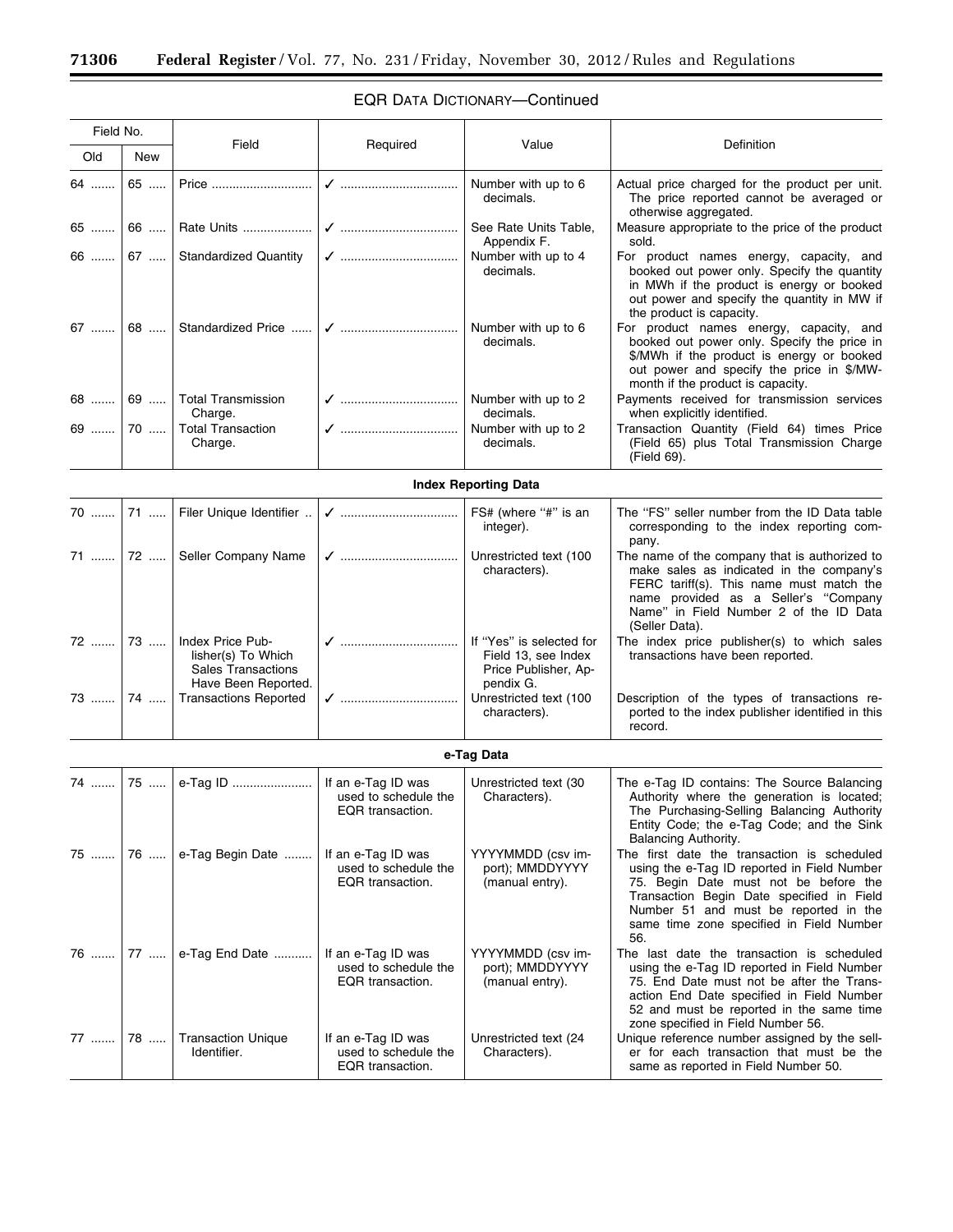# EQR DATA DICTIONARY

[Appendix A. Product Names]

| Product name                                     | Contract<br>product | Transaction<br>product | Definition                                                                                                                                                                                                                                                                                                                                                                                                                                                                                                   |
|--------------------------------------------------|---------------------|------------------------|--------------------------------------------------------------------------------------------------------------------------------------------------------------------------------------------------------------------------------------------------------------------------------------------------------------------------------------------------------------------------------------------------------------------------------------------------------------------------------------------------------------|
| BLACK START SERVICE                              | ✓                   | ✓                      | Service available after a system-wide blackout where a generator participates<br>in system restoration activities without the availability of an outside electric<br>supply (Ancillary Service).                                                                                                                                                                                                                                                                                                             |
| BOOKED OUT POWER                                 |                     | ✓                      | Energy or capacity contractually committed bilaterally for delivery but not ac-<br>tually delivered due to some offsetting or countervailing trade (Transaction<br>only).                                                                                                                                                                                                                                                                                                                                    |
| <b>CUSTOMER CHARGE </b>                          | ✓                   | ✓<br>✓                 | A quantity of demand that is charged on a \$/KW or \$/MW basis.<br>Fixed contractual charges assessed on a per customer basis that could in-<br>clude billing service.                                                                                                                                                                                                                                                                                                                                       |
| DIRECT ASSIGNMENT FA-<br>CILITIES CHARGE.        |                     |                        | Charges for facilities or portions of facilities that are constructed or used for<br>the sole use/benefit of a particular customer.                                                                                                                                                                                                                                                                                                                                                                          |
| EMERGENCY ENERGY                                 | ✓                   |                        | Contractual provisions to supply energy or capacity to another entity during<br>critical situations.                                                                                                                                                                                                                                                                                                                                                                                                         |
|                                                  | ✓                   | ✓                      | A quantity of electricity that is sold or transmitted over a period of time.                                                                                                                                                                                                                                                                                                                                                                                                                                 |
| ENERGY IMBALANCE                                 |                     | ✓                      | Service provided when a difference occurs between the scheduled and the<br>actual delivery of energy to a load obligation (Ancillary Service). For Con-<br>tracts, reported if the contract provides for sale of the product. For Trans-<br>actions, sales by third-party providers (i.e., non-transmission function) are<br>reported.                                                                                                                                                                       |
| EXCHANGE                                         | ✓                   | ✓                      | Transaction whereby the receiver accepts delivery of energy for a supplier's<br>account and returns energy at times, rates, and in amounts as mutually<br>agreed if the receiver is not an RTO/ISO.                                                                                                                                                                                                                                                                                                          |
| <b>FUEL CHARGE</b>                               |                     | ✓                      | Charge based on the cost or amount of fuel used for generation.                                                                                                                                                                                                                                                                                                                                                                                                                                              |
| <b>GENERATOR IMBALANCE </b>                      |                     | ℐ                      | Service provided when a difference occurs between the output of a generator<br>located in the Transmission Provider's Control Area and a delivery sched-<br>ule from that generator to (1) another Control Area or (2) a load within the<br>Transmission Provider's Control Area over a single hour (Ancillary Service).<br>For Contracts, reported if the contract provides for sale of the product. For<br>Transactions, sales by third-party providers (i.e., non-transmission function)<br>are reported. |
| <b>GRANDFATHERED BUN-</b><br>DLED.               | ✓                   | ✓                      | Services provided for bundled transmission, ancillary services and energy<br>under contracts effective prior to Order No. 888's OATTs.                                                                                                                                                                                                                                                                                                                                                                       |
| <b>INTERCONNECTION</b><br>AGREEMENT.             |                     |                        | Contract that provides the terms and conditions for a generator, distribution<br>system owner, transmission owner, transmission provider, or transmission<br>system to physically connect to a transmission system or distribution sys-<br>tem.                                                                                                                                                                                                                                                              |
| MEMBERSHIP AGREEMENT                             | ✓                   |                        | Agreement to participate and be subject to rules of a system operator.                                                                                                                                                                                                                                                                                                                                                                                                                                       |
| MUST RUN AGREEMENT                               | ✓                   |                        | An agreement that requires a unit to run.                                                                                                                                                                                                                                                                                                                                                                                                                                                                    |
| NEGOTIATED-RATE<br>TRANSMISSION.                 | ✓                   | $\checkmark$           | Transmission performed under a negotiated rate contract (applies only to<br>merchant transmission companies).                                                                                                                                                                                                                                                                                                                                                                                                |
| <b>NETWORK</b>                                   | ✓                   |                        | Transmission service under contract providing network service.                                                                                                                                                                                                                                                                                                                                                                                                                                               |
| NETWORK OPERATING<br>AGREEMENT.                  |                     |                        | An executed agreement that contains the terms and conditions under which a<br>network customer operates its facilities and the technical and operational<br>matters associated with the implementation of network integration trans-<br>mission service.                                                                                                                                                                                                                                                     |
|                                                  |                     |                        | Product name not otherwise included.                                                                                                                                                                                                                                                                                                                                                                                                                                                                         |
| POINT-TO-POINT AGREE-<br>MENT.                   |                     |                        | Transmission service under contract between specified Points of Receipt and<br>Delivery.                                                                                                                                                                                                                                                                                                                                                                                                                     |
| REACTIVE SUPPLY & VOLT-<br>AGE CONTROL.          | ✓                   | ✓                      | Production or absorption of reactive power to maintain voltage levels on<br>transmission systems (Ancillary Service).                                                                                                                                                                                                                                                                                                                                                                                        |
| <b>REAL POWER TRANS-</b><br><b>MISSION LOSS.</b> |                     | ✓                      | The loss of energy, resulting from transporting power over a transmission sys-<br>tem.                                                                                                                                                                                                                                                                                                                                                                                                                       |
| <b>REASSIGNMENT AGREE-</b><br>MENT.              | ✓                   |                        | Transmission capacity reassignment agreement.                                                                                                                                                                                                                                                                                                                                                                                                                                                                |
| <b>REGULATION &amp; FRE-</b><br>QUENCY RESPONSE. |                     | ✓                      | Service providing for continuous balancing of resources (generation and inter-<br>change) with load, and for maintaining scheduled interconnection frequency<br>by committing on-line generation where output is raised or lowered and by                                                                                                                                                                                                                                                                    |
| REQUIREMENTS SERVICE                             |                     | ✓                      | other non-generation resources capable of providing this service as nec-<br>essary to follow the moment-by-moment changes in load (Ancillary Serv-<br>ice). For Contracts, reported if the contract provides for sale of the product.<br>For Transactions, sales by third-party providers (i.e., non-transmission func-<br>tion) are reported.<br>Firm, load-following power supply necessary to serve a specified share of<br>customer's aggregate load during the term of the agreement. Requirements      |
|                                                  |                     |                        | service may include some or all of the energy, capacity and ancillary serv-<br>ice products. (If the components of the requirements service are priced<br>separately, they should be reported separately in the transactions tab.)                                                                                                                                                                                                                                                                           |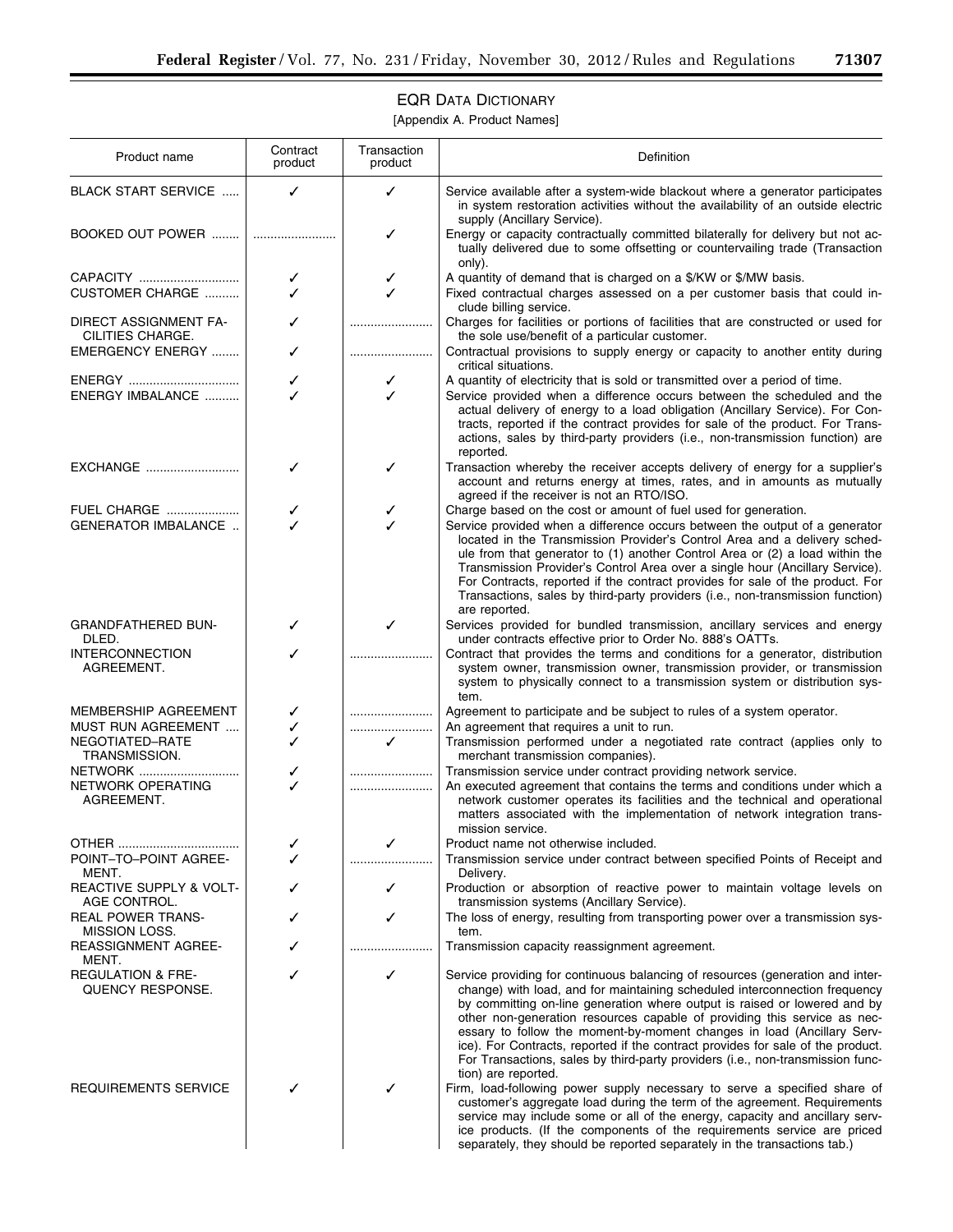Ξ

# EQR DATA DICTIONARY—Continued

[Appendix A. Product Names]

| Product name                             | Contract<br>product | Transaction<br>product | Definition                                                                                                                                                                                                                                                                                                                                                                                                                                                                                                                                            |
|------------------------------------------|---------------------|------------------------|-------------------------------------------------------------------------------------------------------------------------------------------------------------------------------------------------------------------------------------------------------------------------------------------------------------------------------------------------------------------------------------------------------------------------------------------------------------------------------------------------------------------------------------------------------|
| SCHEDULE SYSTEM CON-<br>TROL & DISPATCH. |                     |                        | Scheduling, confirming and implementing an interchange schedule with other<br>Balancing Authorities, including intermediary Balancing Authorities providing<br>transmission service, and ensuring operational security during the inter-<br>change transaction (Ancillary Service).                                                                                                                                                                                                                                                                   |
| SPINNING RESERVE                         |                     |                        | Unloaded synchronized generating capacity that is immediately responsive to<br>system frequency and that is capable of being loaded in a short time period<br>or non-generation resources capable of providing this service (Ancillary<br>Service). For Contracts, reported if the contract provides for sale of the<br>product. For Transactions, sales by third-party providers (i.e., non-trans-<br>mission function) are reported.                                                                                                                |
| SUPPLEMENTAL RESERVE                     |                     |                        | Service needed to serve load in the event of a system contingency, available<br>with greater delay than SPINNING RESERVE. This service may be pro-<br>vided by generating units that are on-line but unloaded, by quick-start gen-<br>eration, or by interruptible load or other non-generation resources capable<br>of providing this service (Ancillary Service). For Contracts, reported if the<br>contract provides for sale of the product. For Transactions, sales by third-<br>party providers (i.e., non-transmission function) are reported. |
| <b>SYSTEM OPERATING</b><br>AGREEMENTS.   |                     |                        | An executed agreement that contains the terms and conditions under which a<br>system or network customer shall operate its facilities and the technical and<br>operational matters associated with the implementation of network.                                                                                                                                                                                                                                                                                                                     |
| TOLLING ENERGY                           |                     |                        | Energy sold from a plant whereby the buyer provides fuel to a generator (sell-<br>er) and receives power in return for pre-established fees.                                                                                                                                                                                                                                                                                                                                                                                                          |
| <b>TRANSMISSION OWNERS</b><br>AGREEMENT. |                     |                        | The agreement that establishes the terms and conditions under which a<br>transmission owner transfers operational control over designated trans-<br>mission facilities.                                                                                                                                                                                                                                                                                                                                                                               |
|                                          |                     |                        | A make-whole payment by an RTO/ISO to a utility.                                                                                                                                                                                                                                                                                                                                                                                                                                                                                                      |

# EQR DATA DICTIONARY

[Appendix B. Balancing Authority]

| Balancing authority | Abbreviation | Outside US*              |
|---------------------|--------------|--------------------------|
|                     | AEWC         |                          |
|                     | AEC          |                          |
|                     | AESO         | $\overline{\mathcal{L}}$ |
|                     | <b>ALTE</b>  |                          |
|                     | ALTW         |                          |
|                     | AMIL         |                          |
|                     | AMMO         |                          |
|                     | <b>FE</b>    |                          |
|                     | <b>WPEK</b>  |                          |
|                     | <b>MPS</b>   |                          |
|                     | <b>WPEC</b>  |                          |
|                     | <b>AZPS</b>  |                          |
|                     | AECI         |                          |
|                     | <b>AVA</b>   |                          |
|                     | <b>BBA</b>   |                          |
|                     | <b>BCHA</b>  | ✓                        |
|                     | <b>BREC</b>  |                          |
|                     | <b>KACY</b>  |                          |
|                     | <b>BPAT</b>  |                          |
|                     | <b>BCTC</b>  | ✓                        |
|                     | <b>CISO</b>  |                          |
|                     | CPLW         |                          |
|                     | CPLE         |                          |
|                     | <b>CSWS</b>  |                          |
|                     | CHPD         |                          |
|                     | <b>CIN</b>   |                          |
|                     | <b>HST</b>   |                          |
|                     | <b>INDN</b>  |                          |
|                     | <b>TAL</b>   |                          |
|                     | <b>CWLP</b>  |                          |
|                     | <b>SPRM</b>  |                          |
|                     | CLEC         |                          |
|                     | <b>CWLD</b>  |                          |
|                     | <b>CFE</b>   | ✓                        |
|                     | <b>CFEN</b>  |                          |
|                     | <b>GRIF</b>  |                          |
|                     |              |                          |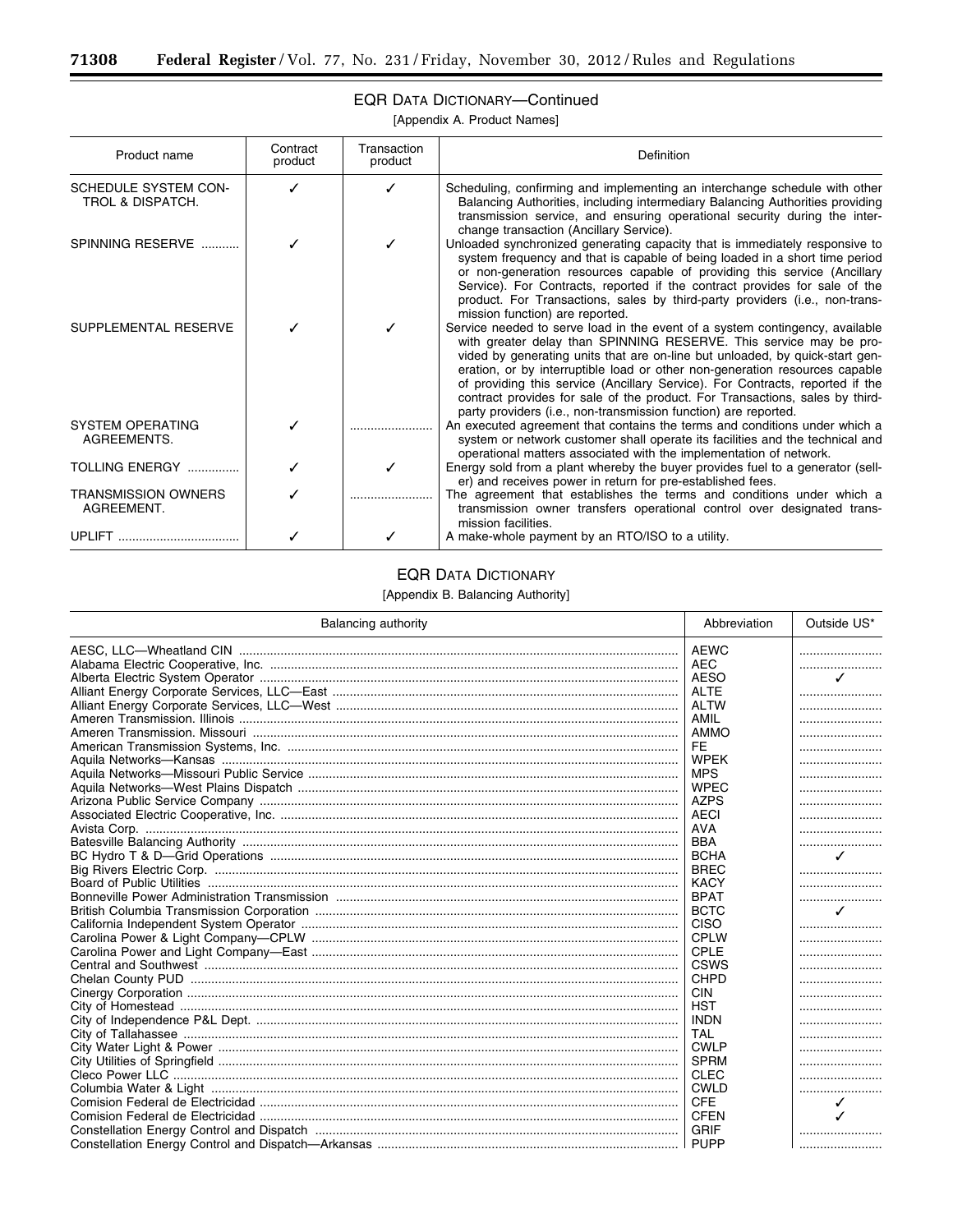$\overline{\phantom{a}}$ 

# **EQR DATA DICTIONARY-Continued**

[Appendix B. Balancing Authority]

| Balancing authority | Abbreviation              | Outside US* |
|---------------------|---------------------------|-------------|
|                     | <b>BUBA</b>               |             |
|                     | <b>DERS</b>               |             |
|                     | <b>CNWY</b>               |             |
|                     | <b>GRMA</b>               |             |
|                     | GWA                       |             |
|                     | HGMA                      |             |
|                     | <b>DENL</b>               |             |
|                     | OMLP                      |             |
|                     | <b>PLUM</b>               |             |
|                     | REDM                      |             |
|                     | <b>WMUC</b>               |             |
|                     | <b>DPC</b>                |             |
|                     | DEAA                      |             |
|                     | <b>DUK</b>                |             |
|                     | <b>EKPC</b>               |             |
|                     | EPE                       |             |
|                     | EEL                       |             |
|                     | <b>EDE</b>                |             |
|                     | EES                       |             |
|                     | <b>ERCO</b>               |             |
|                     | <b>FMPP</b>               |             |
|                     | FPL                       |             |
|                     | <b>FPC</b>                |             |
|                     | GVL                       |             |
|                     | GRDA                      |             |
|                     | GCPD                      |             |
|                     | GRE                       |             |
|                     | GREC                      |             |
|                     | GREN                      |             |
|                     | <b>GRES</b>               |             |
|                     | GА                        |             |
|                     | HE                        |             |
|                     | HQT                       | ✓           |
|                     | <b>IPCO</b>               |             |
|                     | IID.                      |             |
|                     | IPL                       |             |
|                     | <b>ISNE</b>               |             |
|                     | JEA                       |             |
|                     | LAFA                      |             |
|                     | LGEE                      |             |
|                     | <b>LES</b>                |             |
|                     |                           |             |
|                     | <b>LEPA</b>               |             |
|                     | LAGN                      |             |
|                     | <b>CWAY</b>               |             |
|                     | WMU                       |             |
|                     | NLR                       |             |
|                     | MGE                       |             |
|                     | MHEB                      | ✓           |
|                     | <b>MECS</b>               |             |
|                     | <b>CONS</b>               |             |
|                     | <b>DECO</b>               |             |
|                     | MEC                       |             |
|                     | <b>MISO</b>               |             |
|                     | МP                        |             |
|                     | MDU                       |             |
|                     | <b>MPW</b>                |             |
|                     | <b>NPPD</b>               |             |
|                     | <b>NEVP</b>               |             |
|                     | <b>NBSO</b>               | ✓           |
|                     | NHC1                      |             |
|                     | NYIS                      |             |
|                     | <b>NIPS</b><br><b>NSP</b> |             |
|                     | <b>NWMT</b>               |             |
|                     | <b>OVEC</b>               | .           |
|                     | OKGE                      | .           |
|                     | ONT                       | ✓           |
|                     | OPPD                      |             |
|                     | <b>OTP</b>                |             |
|                     |                           |             |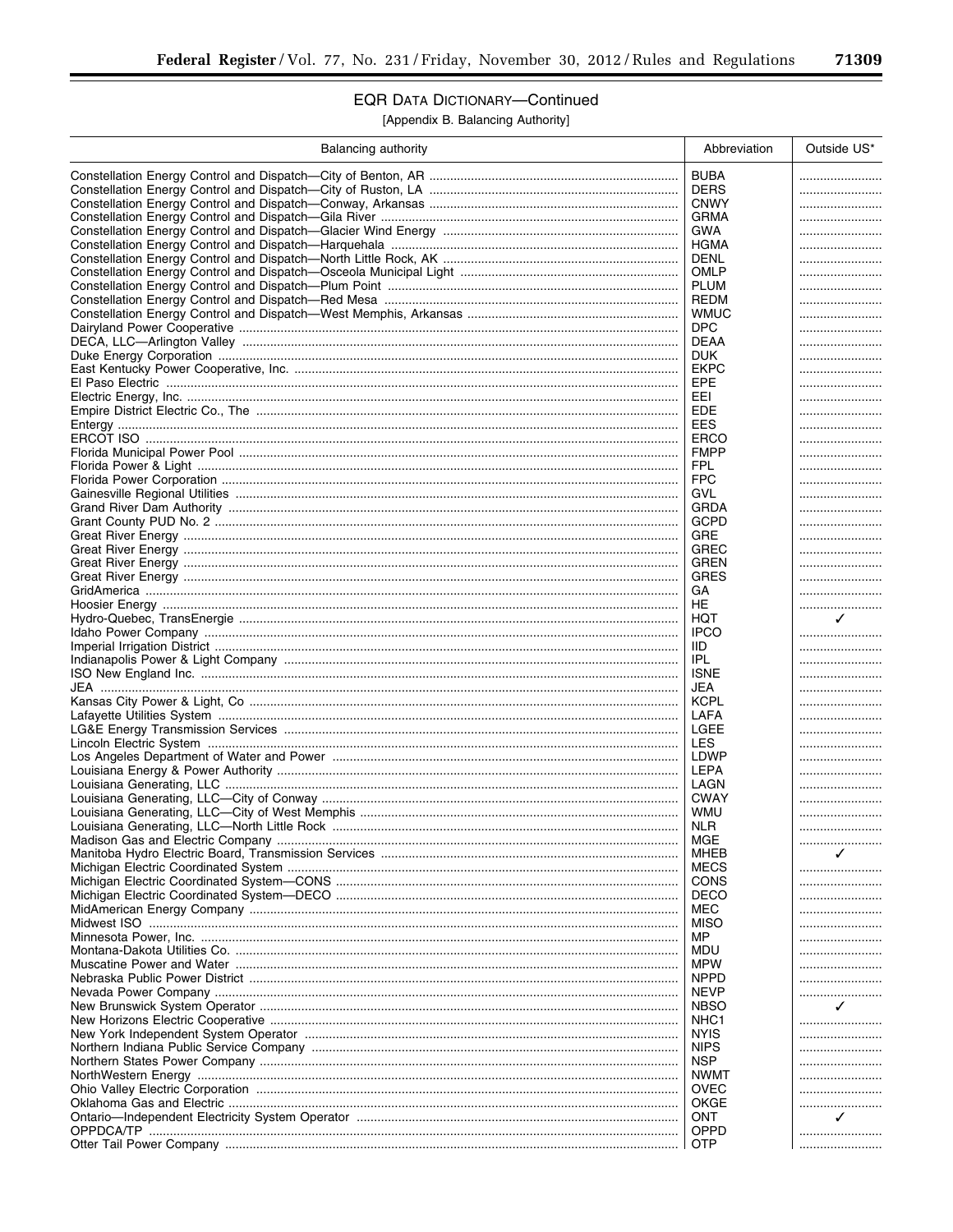# **EQR DATA DICTIONARY-Continued**

[Appendix B. Balancing Authority]

| Balancing authority | Abbreviation | Outside US* |
|---------------------|--------------|-------------|
|                     | <b>DOPD</b>  |             |
|                     | <b>PACE</b>  |             |
|                     | <b>PACW</b>  |             |
|                     | <b>PJM</b>   |             |
|                     | <b>PGE</b>   |             |
|                     | <b>PSCO</b>  |             |
|                     | <b>PNM</b>   |             |
|                     | <b>PSEI</b>  |             |
|                     | <b>RC</b>    |             |
|                     | <b>SMUD</b>  |             |
|                     | <b>SRP</b>   |             |
|                     | SC           |             |
|                     | <b>SPC</b>   | ✓           |
|                     | SCL          |             |
|                     | <b>SEC</b>   |             |
|                     | <b>SPPC</b>  |             |
|                     | <b>SCEG</b>  |             |
|                     | <b>SME</b>   |             |
|                     | <b>SMEE</b>  |             |
|                     | <b>SEHA</b>  |             |
|                     | SERU         |             |
|                     | <b>SETH</b>  |             |
|                     | <b>SOCO</b>  |             |
|                     | <b>SIPC</b>  |             |
|                     | <b>SIGE</b>  |             |
|                     | <b>SMP</b>   |             |
|                     | <b>SWPP</b>  |             |
|                     | <b>SPA</b>   |             |
|                     | <b>SPS</b>   |             |
|                     | <b>SECI</b>  |             |
|                     | <b>TPWR</b>  |             |
|                     | <b>TEC</b>   |             |
|                     | <b>TVA</b>   |             |
|                     | <b>HUB</b>   |             |
|                     | <b>TLKN</b>  |             |
|                     | <b>TEPC</b>  |             |
|                     | <b>TIDC</b>  |             |
|                     | <b>UPPC</b>  |             |
|                     | <b>NSB</b>   |             |
|                     | <b>MOWR</b>  |             |
|                     | <b>WACM</b>  |             |
|                     | <b>WALC</b>  |             |
|                     | <b>WAUE</b>  |             |
|                     | <b>WAUW</b>  |             |
|                     | <b>WFEC</b>  |             |
|                     | <b>WR</b>    |             |
|                     | <b>WEC</b>   |             |
|                     | <b>WPS</b>   |             |
|                     | <b>YAD</b>   |             |

\* Balancing authorities outside the United States may only be used in the Contract Data section to identify specified receipt/delivery points in jurisdictional transmission contracts.

# **EQR DATA DICTIONARY**

[Appendix C. Hub]

| <b>HUB</b>         | Definition                                                                                                                                            |
|--------------------|-------------------------------------------------------------------------------------------------------------------------------------------------------|
| ADHUB              | The aggregated Locational Marginal Price ("LMP") nodes defined by PJM Interconnection, LLC as the AEP/Day-<br>ton Hub.                                |
| AEPGenHub          | The aggregated Locational Marginal Price ("LMP") nodes defined by PJM Interconnection, LLC as the<br>AEPGenHub.                                       |
|                    | The set of delivery points along the California-Oregon commonly identified as and agreed to by the counterparties<br>to constitute the COB Hub.       |
| Cinergy (into)     | The set of delivery points commonly identified as and agreed to by the counterparties to constitute delivery into<br>the Cinergy balancing authority. |
| Cinergy Hub (MISO) | The aggregated Elemental Pricing nodes ("Epnodes") defined by the Midwest Independent Transmission System<br>Operator, Inc., as Cinergy Hub (MISO).   |
| Entergy (into)     | The set of delivery points commonly identified as and agreed to by the counterparties to constitute delivery into<br>the Entergy balancing authority. |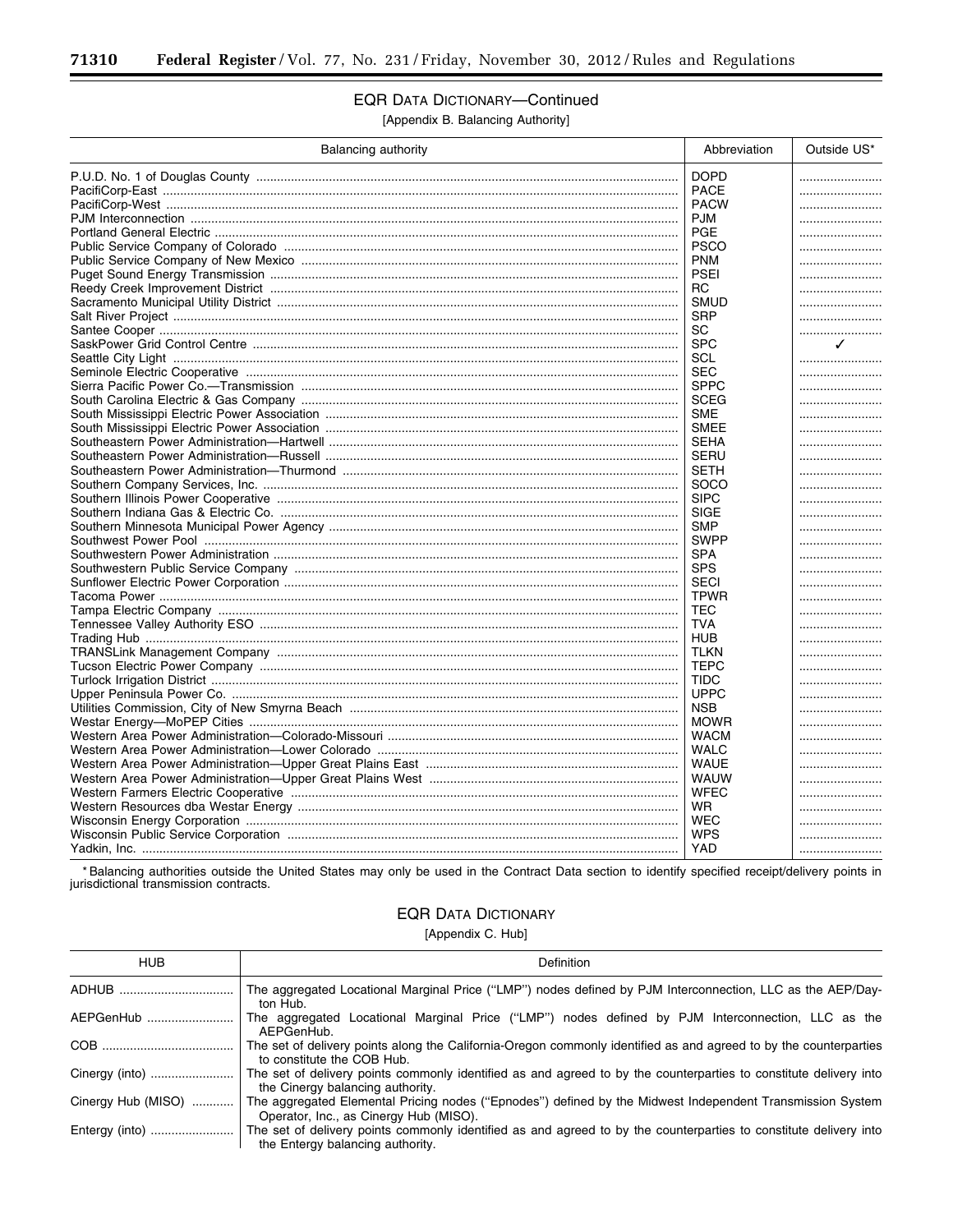# EQR DATA DICTIONARY—Continued

[Appendix C. Hub]

| <b>HUB</b>           | Definition                                                                                                                                                                       |
|----------------------|----------------------------------------------------------------------------------------------------------------------------------------------------------------------------------|
|                      | The aggregated Elemental Pricing nodes ("Epnodes") defined by the Midwest Independent Transmission System<br>Operator, Inc., as FE Hub (MISO).                                   |
| Four Corners         | The set of delivery points at the Four Corners power plant commonly identified as and agreed to by the counter-<br>parties to constitute the Four Corners Hub.                   |
| Illinois Hub (MISO)  | The aggregated Elemental Pricing nodes ("Epnodes") defined by the Midwest Independent Transmission System<br>Operator, Inc., as Illinois Hub (MISO).                             |
|                      | The set of delivery points at or near Hoover Dam commonly identified as and agreed to by the counterparties to<br>constitute the Mead Hub.                                       |
| Michigan Hub (MISO)  | The aggregated Elemental Pricing nodes ("Epnodes") defined by the Midwest Independent Transmission System<br>Operator, Inc., as Michigan Hub (MISO).                             |
| Mid-Columbia (Mid-C) | The set of delivery points along the Columbia River commonly identified as and agreed to by the counterparties<br>to constitute the Mid-Columbia Hub.                            |
| Minnesota Hub (MISO) | The aggregated Elemental Pricing nodes ("Epnodes") defined by the Midwest Independent Transmission System<br>Operator, Inc., as Minnesota Hub (MISO).                            |
| NEPOOL (Mass Hub)    | The aggregated Locational Marginal Price ("LMP") nodes defined by ISO New England Inc., as Mass Hub.                                                                             |
|                      | The aggregated Locational Marginal Price ("LMP") nodes defined by PJM Interconnection, LLC as the Northern<br>Illinois Hub.                                                      |
|                      | The set of delivery points along the Nevada-Oregon border commonly identified as and agreed to by the counter-<br>parties to constitute the NOB Hub.                             |
|                      | The set of delivery points north of Path 15 on the California transmission grid commonly identified as and agreed<br>to by the counterparties to constitute the NP15 Hub.        |
| NWMT                 | The set of delivery points commonly identified as and agreed to by the counterparties to constitute delivery into<br>the Northwestern Energy Montana balancing authority.        |
| PJM East Hub         | The aggregated Locational Marginal Price nodes ("LMP") defined by PJM Interconnection, LLC as the PJM East<br>Hub.                                                               |
| PJM South Hub        | The aggregated Locational Marginal Price ("LMP") nodes defined by PJM Interconnection, LLC as the PJM<br>South Hub.                                                              |
| PJM West Hub         | The aggregated Locational Marginal Price ("LMP") nodes defined by PJM Interconnection, LLC as the PJM<br>Western Hub.                                                            |
| Palo Verde           | The switch yard at the Palo Verde nuclear power station west of Phoenix in Arizona. Palo Verde Hub includes<br>the Hassayampa switchyard 2 miles south of Palo Verde.            |
| SOCO (into)          | The set of delivery points commonly identified as and agreed to by the counterparties to constitute delivery into<br>the Southern Company balancing authority.                   |
|                      | The set of delivery points south of Path 15 on the California transmission grid commonly identified as and agreed<br>to by the counterparties to constitute the SP15 Hub.        |
| TVA (into)           | The set of delivery points commonly identified as and agreed to by the counterparties to constitute delivery into<br>the Tennessee Valley Authority balancing authority.         |
|                      | The set of delivery points associated with Path 26 on the California transmission grid commonly identified as and<br>agreed to by the counterparties to constitute the ZP26 Hub. |

# EQR DATA DICTIONARY [Appendix D. Time Zone]

# EQR DATA DICTIONARY [Appendix E. Units]

# EQR DATA DICTIONARY [Appendix F. Rate Units]

▀

| Time zone                                                                                          | Definition                                                                                                                                                                                                                                                                                                                                                                    | Units                                                                                                                                                                | Definition                                                                                                                                                                                                                                                                                                            | Rate units                                                                                                                                                                                                                                                                            | <b>Definition</b>                                                                                                                                                                                                                                                                                                                                                                                                                                                                                                                                                                                                             |
|----------------------------------------------------------------------------------------------------|-------------------------------------------------------------------------------------------------------------------------------------------------------------------------------------------------------------------------------------------------------------------------------------------------------------------------------------------------------------------------------|----------------------------------------------------------------------------------------------------------------------------------------------------------------------|-----------------------------------------------------------------------------------------------------------------------------------------------------------------------------------------------------------------------------------------------------------------------------------------------------------------------|---------------------------------------------------------------------------------------------------------------------------------------------------------------------------------------------------------------------------------------------------------------------------------------|-------------------------------------------------------------------------------------------------------------------------------------------------------------------------------------------------------------------------------------------------------------------------------------------------------------------------------------------------------------------------------------------------------------------------------------------------------------------------------------------------------------------------------------------------------------------------------------------------------------------------------|
| AD<br>AP<br>AS<br>CD<br>CP<br>CS<br>ED<br>EP<br>ES<br>MD<br>MP<br>MS<br>NA<br>PD<br>PP<br>PS<br>UT | Atlantic Daylight.<br>Atlantic Prevailing.<br>Atlantic Standard.<br>Central Daylight.<br>Central Prevailing.<br>Central Standard.<br>Eastern Daylight.<br>Eastern Prevailing.<br>Eastern Standard.<br>Mountain Daylight.<br>Mountain Prevailing.<br>Mountain Standard.<br>Not Applicable.<br>Pacific Daylight.<br>Pacific Prevailing.<br>Pacific Standard.<br>Universal Time. | KV<br>KVA<br>KVR<br>KW<br>KWH<br>KW-DAY<br>KW-MO<br>KW-WK<br>KW-YR<br>MVAR-YR<br>MW<br>MWH<br>MW-DAY<br>$MW-MO$<br>MW-WK<br>MW-YR<br><b>RKVA</b><br><b>FLAT RATE</b> | Kilovolt.<br>Kilovolt Amperes.<br>Kilovar.<br>Kilowatt.<br>Kilowatt Hour.<br>Kilowatt Day.<br>Kilowatt Month.<br>Kilowatt Week.<br>Kilowatt Year.<br>Megavar Year.<br>Megawatt.<br>Megawatt Hour.<br>Megawatt Day.<br>Megawatt Month.<br>Megawatt Week.<br>Megawatt Year.<br>Reactive Kilovolt Amperes.<br>Flat Rate. | \$/KV<br>\$/KVA<br>\$/KVR<br>\$/KW<br>\$/KWH<br>$\frac{C}{2}$ KW-DAY<br>\$/KW-MO<br>\$/KW-WK<br>\$/KW-YR<br>\$/MW<br>\$/MWH<br>\$/MW-DAY<br>$$/MW-MO$<br>$$/MW-WK$<br>$$/MW-YR$<br>\$/MVAR-YR<br>\$/RKVA<br><b>CENTS </b><br><b>CENTS/KVR</b><br><b>CENTS/KWH</b><br><b>FLAT RATE</b> | dollars per kilovolt.<br>dollars per kilovolt amperes.<br>dollars per kilovar.<br>dollars per kilowatt.<br>dollars per kilowatt hour.<br>dollars per kilowatt day.<br>dollars per kilowatt month.<br>dollars per kilowatt week.<br>dollars per kilowatt year.<br>dollars per megawatt.<br>dollars per megawatt hour.<br>dollars per megawatt day.<br>dollars per megawatt month.<br>dollars per megawatt week.<br>dollars per megawatt year.<br>dollars per megavar year.<br>dollars per reactive kilovar<br>amperes.<br>cents.<br>cents per kilovolt amperes.<br>cents per kilowatt hour.<br>rate not specified in any other |
|                                                                                                    |                                                                                                                                                                                                                                                                                                                                                                               |                                                                                                                                                                      |                                                                                                                                                                                                                                                                                                                       |                                                                                                                                                                                                                                                                                       | units.                                                                                                                                                                                                                                                                                                                                                                                                                                                                                                                                                                                                                        |